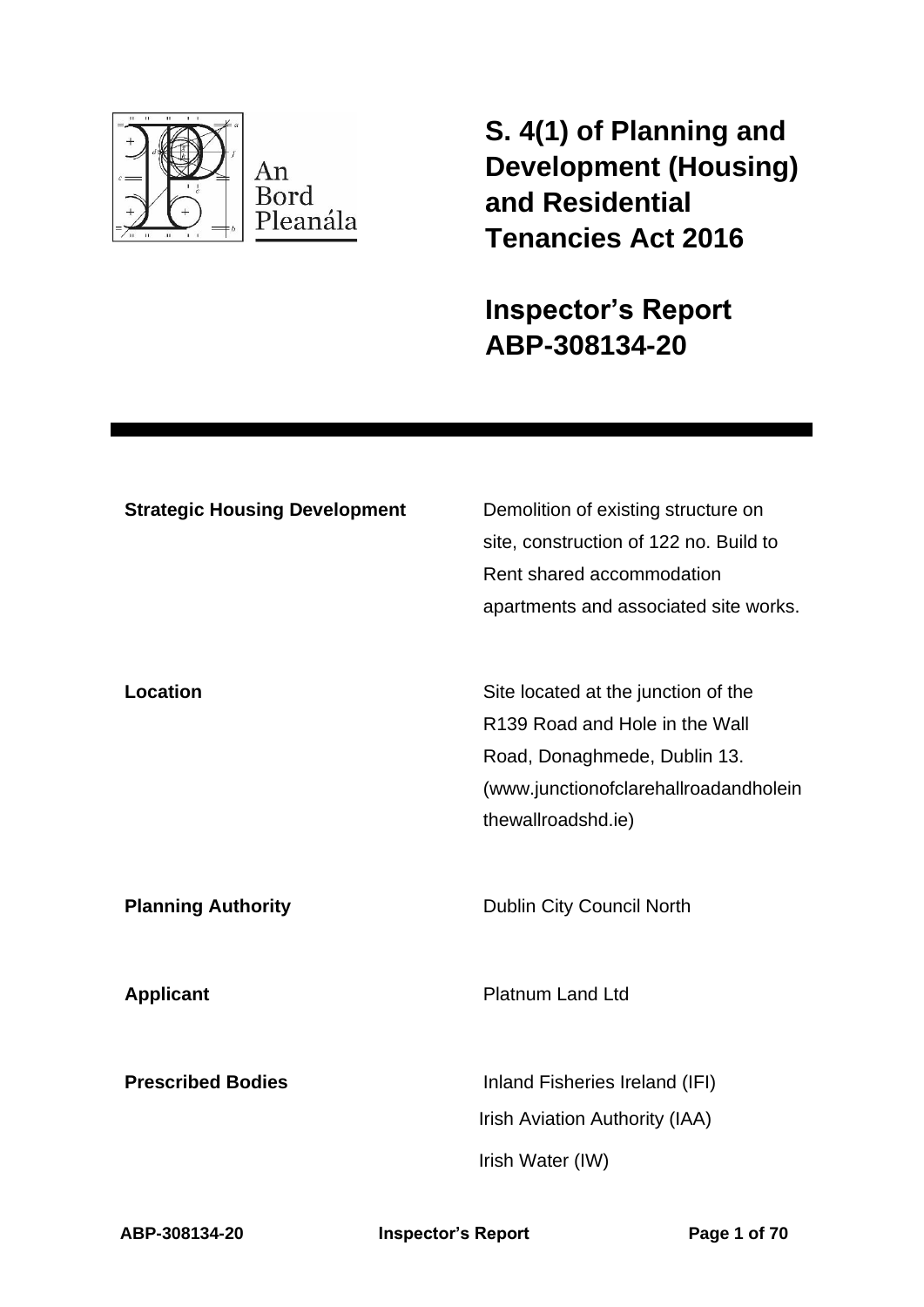# Transport Infrastructure Ireland (TII)

| Observer(s)                    | Aidan Jones                               |
|--------------------------------|-------------------------------------------|
|                                | <b>Alison Galliland</b>                   |
|                                | Aodhan O Riordain                         |
|                                | <b>Belwall Limited</b>                    |
|                                | <b>Grange Abbey Residents Association</b> |
|                                | <b>Grattan Hall Management CLG</b>        |
|                                | John Lyons                                |
|                                | Michael Mac Donncha                       |
|                                | <b>Midgard Construction Limited</b>       |
|                                | Ross Hattaway                             |
|                                | Sean Haughey                              |
|                                | Shane Folan                               |
|                                | Tom Brabazon                              |
|                                |                                           |
| <b>Date of Site Inspection</b> | 12 <sup>th</sup> of November 2020         |
| <b>Inspector</b>               | <b>Karen Hamilton</b>                     |
|                                |                                           |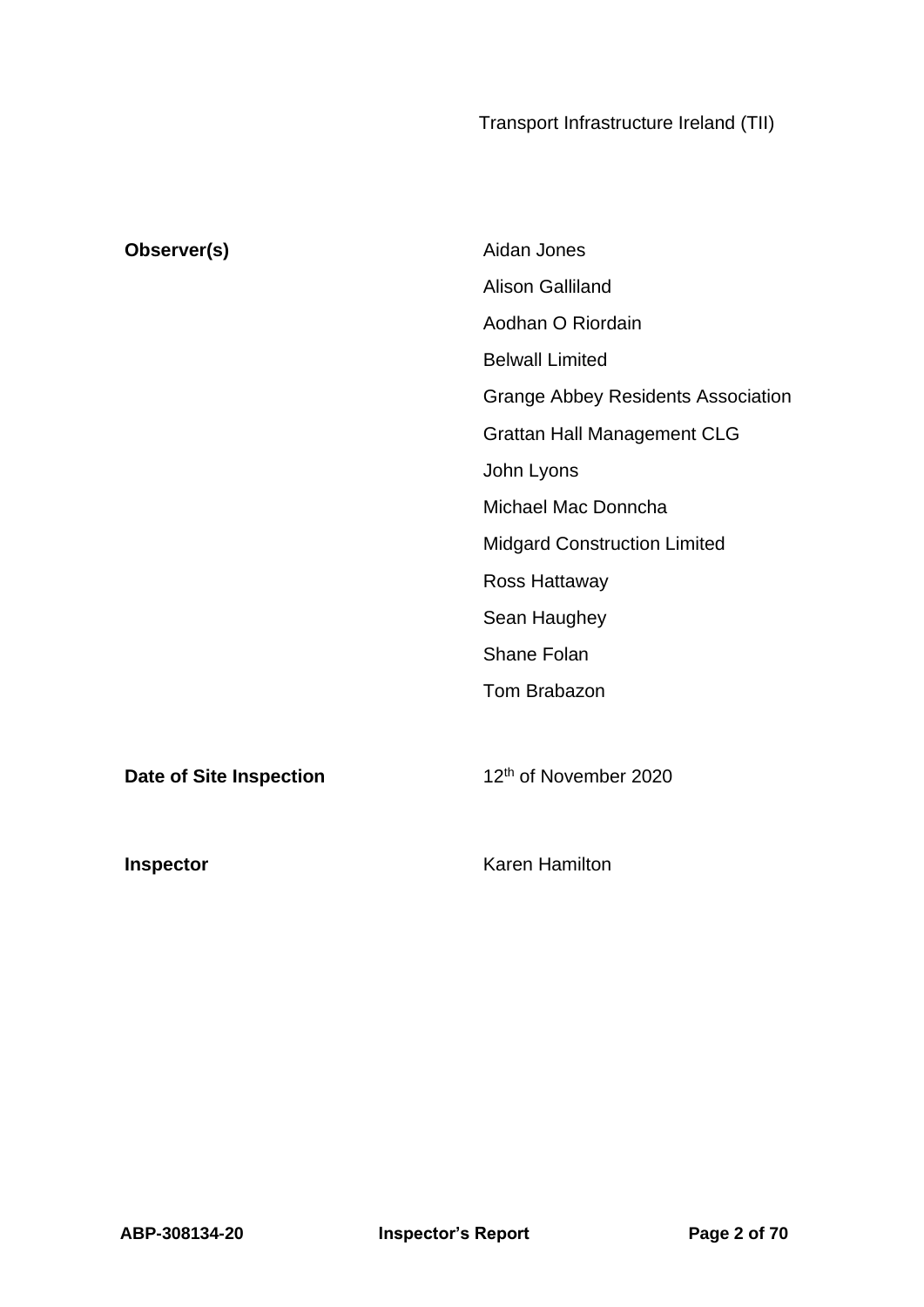# **Contents**

| 10.0 |  |
|------|--|
| 11.0 |  |
| 12.0 |  |
| 13.0 |  |
| 14.0 |  |
| 15.0 |  |

Appendix A- EIA Screening Form.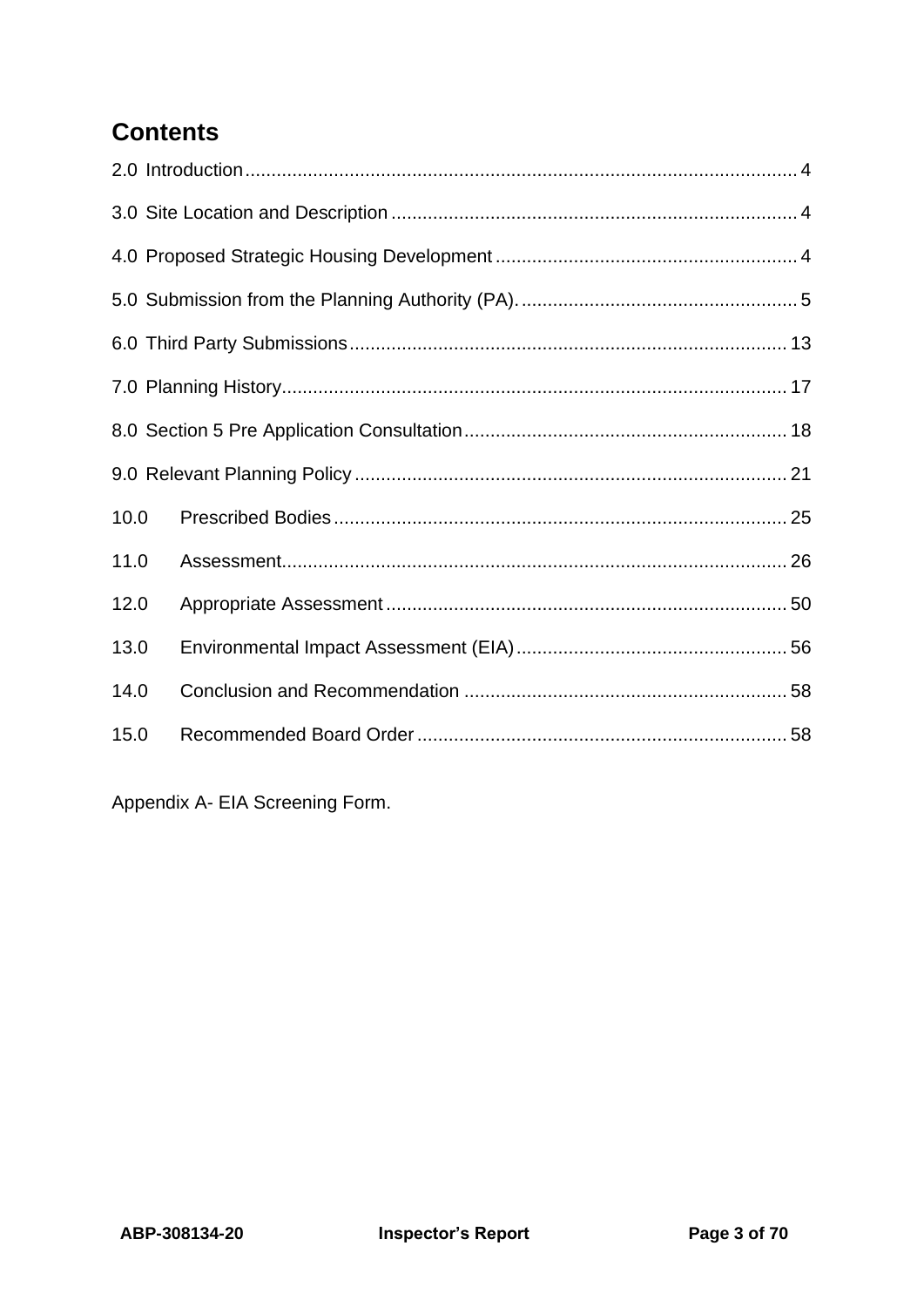# <span id="page-3-0"></span>2.0 **Introduction**

This is an assessment of a proposed strategic housing development submitted to the Board under section 4(1) of the Planning and Development (Housing) and Residential Tenancies Act 2016.

# <span id="page-3-1"></span>3.0 **Site Location and Description**

- $3.1.$ The site (0.19 ha) is in Donaghmede, D13, in the northern suburbs of Dublin City. The site adjoins the junction of the Hole in the Wall Road and the R139 (Grange Road) at the Donaghamede roundabout, leading north into County Fingal. The subject site has a single storey structure and is overgrown with several mature trees around the perimeter.
- $3.2.$ The surrounding area is characterised by residential developments. Grattan Lodge to the north comprises of higher density housing integrating mixed use development on the lower floors. Grange Abbey located to the east and south east, comprises of suburban type semi detached dwellings. There is a range of community facilities along the Hole in the Wall Road including Father Collins Park, Trinity Sports & Leisure Club and Grange Community College. Dublin Bus routes are along the R139 to the south of the site and the Hole in the Wall is a designated Quality Bus Corridor.
- $3.3.$ An SHD application to the north of the site (ABP 307257-20) was refused permission for 438 no. apartments for reasons of inadequate separation distance between apartment blocks. There is an existing permission (Reg Ref 3403/18) for 225 no Built to Rent units in blocks of up to 4 storeys.

# <span id="page-3-2"></span>4.0 **Proposed Strategic Housing Development**

 $4.1.$ The proposed development comprises of the demolition of an existing structure, previously used as a pump station, and the construction of 122 no. shared accommodation rooms and associated site works. The proposal comprises of 110 no. double occupancy rooms and 12 no. single occupancy rooms (232 no. bed spaces in total) over 10 storeys of accommodation. Each floor contains a mix of one and two bed space rooms with separate communal facilities.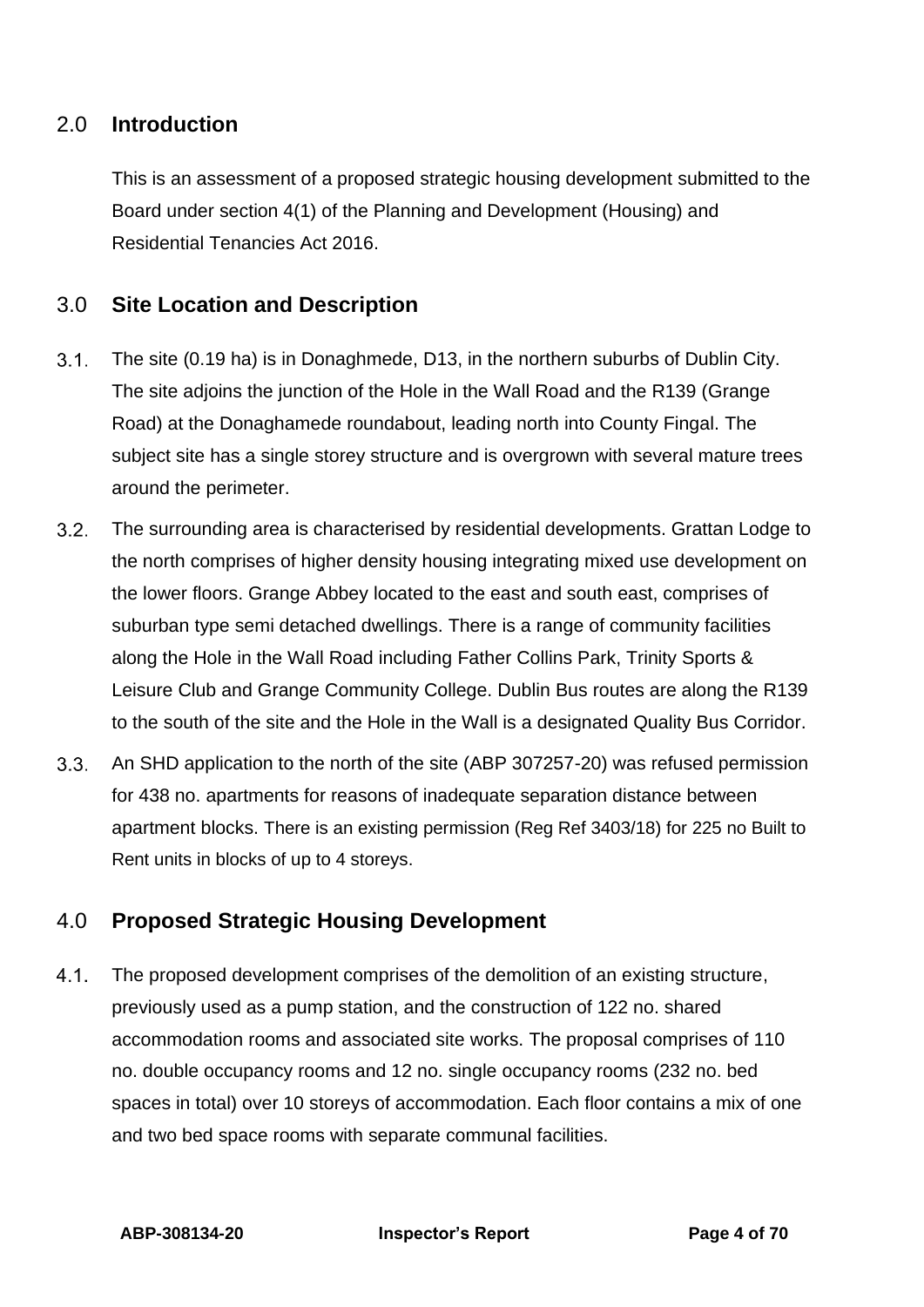- $4.2.$ The building will front directly onto the Donaghmede roundabout (R139) with the highest point of 11 storeys at the corner of the site at the roundabout and the stepping down to 5 storeys along both the Hole in The Wall Road and the R139.
- $4.3.$ Vehicular access is proposed into the site from the south, Grange Road (R139) with pedestrian access only along the east of the site onto the Hole in the Wall Road.
- $4.4.$ Key Parameters

| Parameter              | <b>Site Proposal</b>                                            |
|------------------------|-----------------------------------------------------------------|
| <b>Gross Site Area</b> | 0.195ha                                                         |
| Open Space             | Terrace $(320.2m^2)$                                            |
|                        | Total Balcony (358.8m <sup>2</sup> )                            |
| <b>Units</b>           | 122 no. bedrooms (12 no. single occupancy & 110 no.             |
|                        | double occupancy)                                               |
| Occupancy              | Double -110 no bedroom spaces                                   |
|                        | Single-12 no. bedroom spaces                                    |
| Plot ratio             | 2.69                                                            |
| Site coverage          | 36.89%                                                          |
| Density                | 625 units per ha (based on 122 units)                           |
| Height                 | 5-11 storeys (32m)                                              |
| Ancillary facilities   | Concierge (c. 21m <sup>2</sup> ), Laundry (c.17m <sup>2</sup> ) |
| <b>Car Parking</b>     | 23 no car parking spaces                                        |
| <b>Bicycle parking</b> | 184 no cycle spaces                                             |
| Floor space            | 5,696.5 $m2$                                                    |

# <span id="page-4-0"></span>5.0 **Submission from the Planning Authority (PA).**

 $5.1.$ A submission to the SHD application was received from the CE of Dublin City Council on the 03<sup>rd</sup> of November 2020 and includes a summary of the development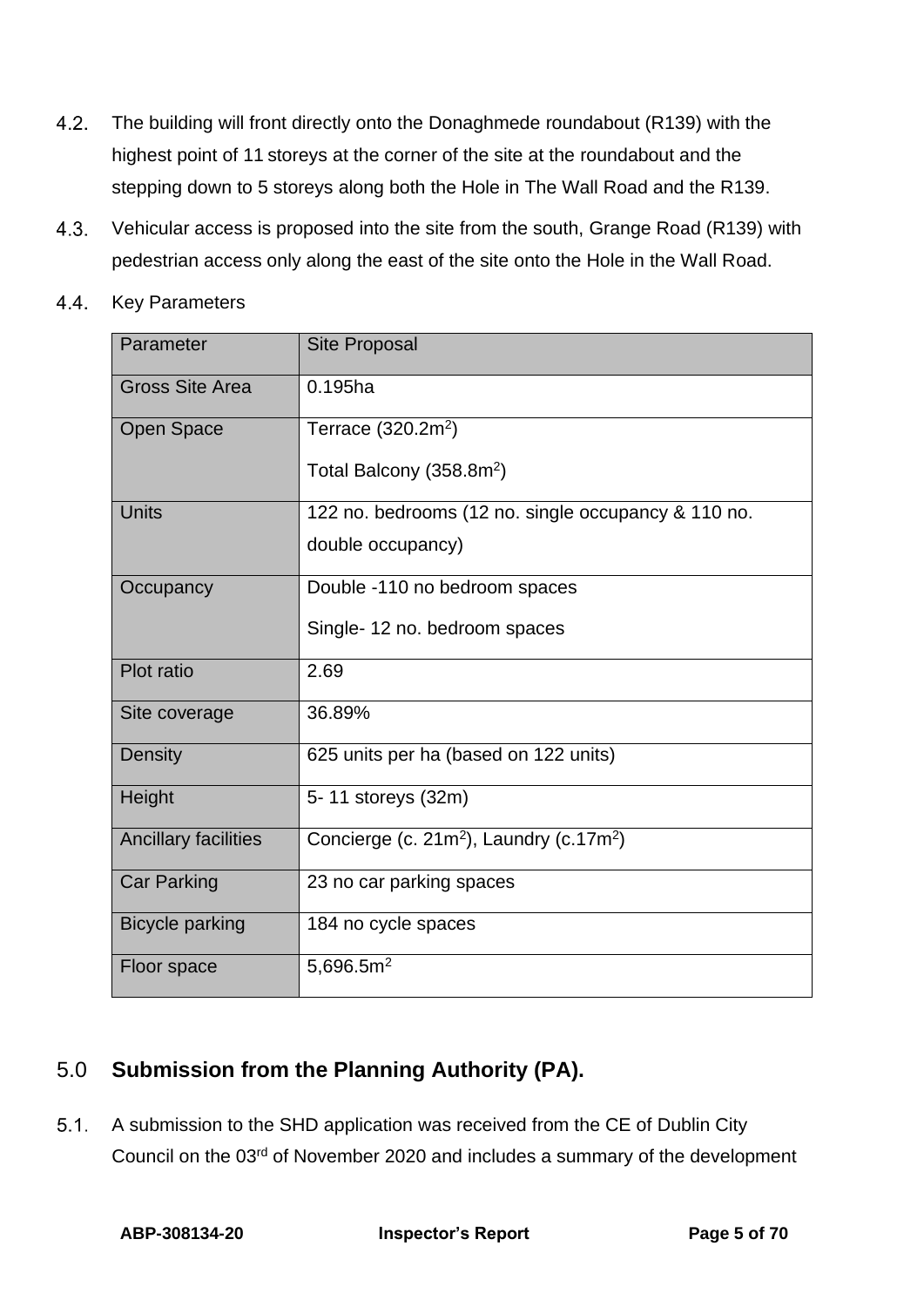plan policy, relevant site history, summary of the submissions received, the opinion of the Elected Members, the interdepartmental reports and the planning assessment of the proposed development. The PA recommend a refusal based on the absence of any compelling case for the co-living accommodation model to be sited at this location. The submission has been summarised below.

#### $5.2.$ **Views of Elected Representatives**

- The minutes from a North Central Area Committee Meeting indicated that the members had reservations over the proposed development.
- Concern was raised in relation to the height and scale of the proposal.
- The impact on the transport at the roundabout and the surrounding area will be negative.
- The site should be developed in conjunction with the adjoining site to the north.
- The co-living model is not acceptable and will not address the real housing needs.
- The removal of the mature trees at this location should be examined.
- There would be a negative impact on the residential amenity of the development in the Columban site.

#### $5.3.$ **Planning Assessment**

### **Principle**

• The principle of shared living is acceptable within the residential zoning.

### **Density**

- The schemes density will be c. 625 habitable bedrooms per ha (1,189 bed spaces per ha) a plot ratio of 2.92 and site coverage 39%.
- The last permitted development on the adjoining Columban Fathers site (Reg Ref 3403/18) will have a bedspace density of c. 511 bed spaces per ha, plot ratio 1.5 and site coverage 34%.
- DCC plot ratio standards for Z1 lands in the outer region are 0.5-2.0 and site coverage of 45%-60%.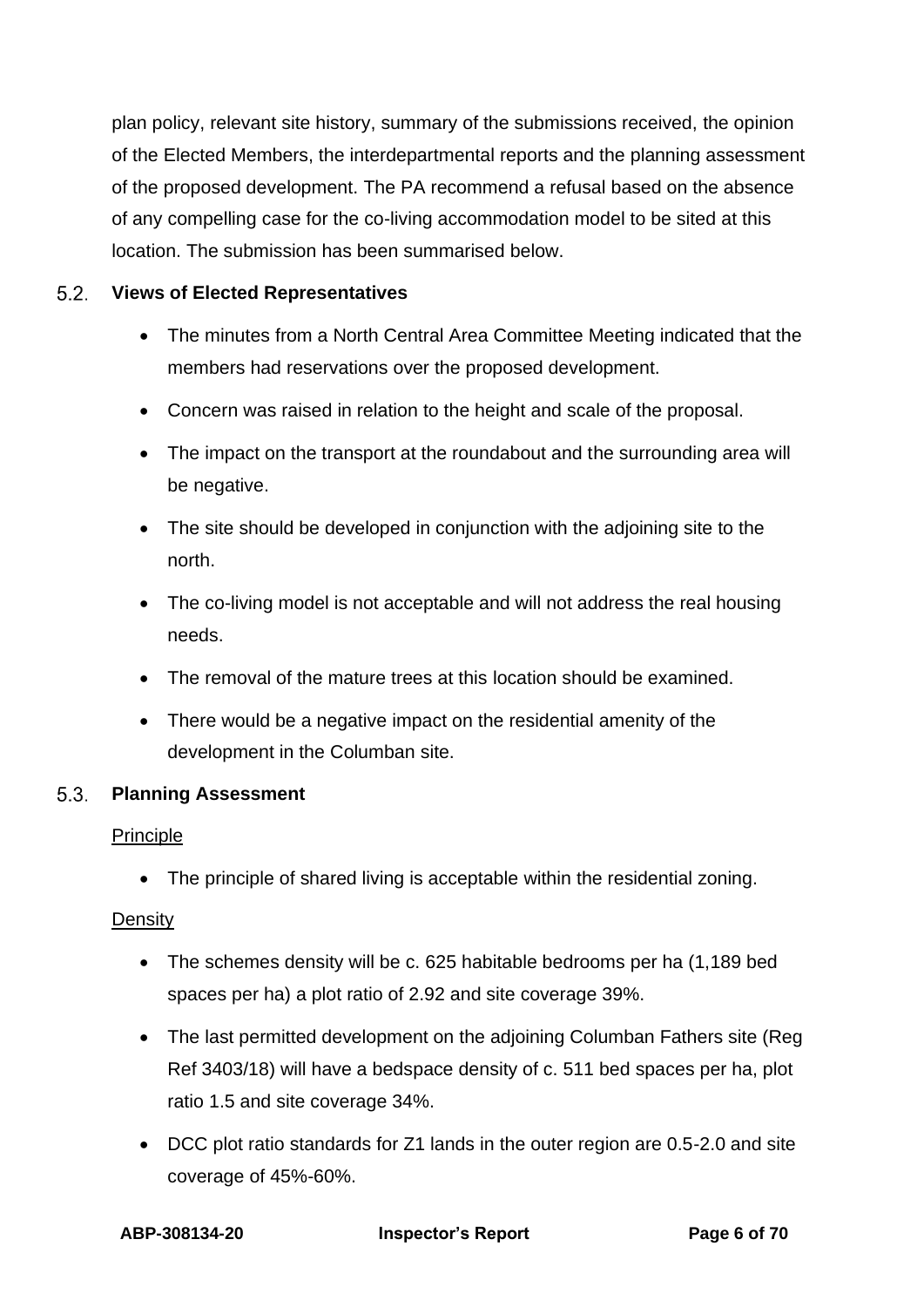- Higher plot ratios and site coverage may be applicable in certain circumstances.
- The sites location close to a QBC, within the wider catchment of the DART station at Clongiffin and along a future Bus Corridor can support higher density.

## **Height**

- The application has been advertised as a material contravention (Policy SC16) as the height is 11 storeys (c.34m).
- The LAP does not include any specific height objectives for this site.
- The SHD examples provided by the applicant as support for higher buildings (305316 Clongriffin, 304196 Clare Hall & 304346 Coolock Drive) are not appropriate as they differ significantly.
- The guidelines refer to the inclusion of 4 storeys alongside existing areas and it is considered the proposal should reflect the 5-storey already established on the adjoining Columban Fathers site with the potential to increase at the Donaghmede roundabout.

### Layout

- The development appears shoehorned into the site.
- The development of the site should be part of the comprehensive redevelopment of the adjoining site in the interests of urban design and consolidation.
- A masterplan would be helpful even if developed independently.
- Additional montages would have been preferable.
- The elevation design and contemporary palette of materials are generally acceptable.

# Landscaping (see Parks department comments below)

- Due to the size of the site there is no expanse of public open space or communal open space.
- Landscaping should be provided in the parking area.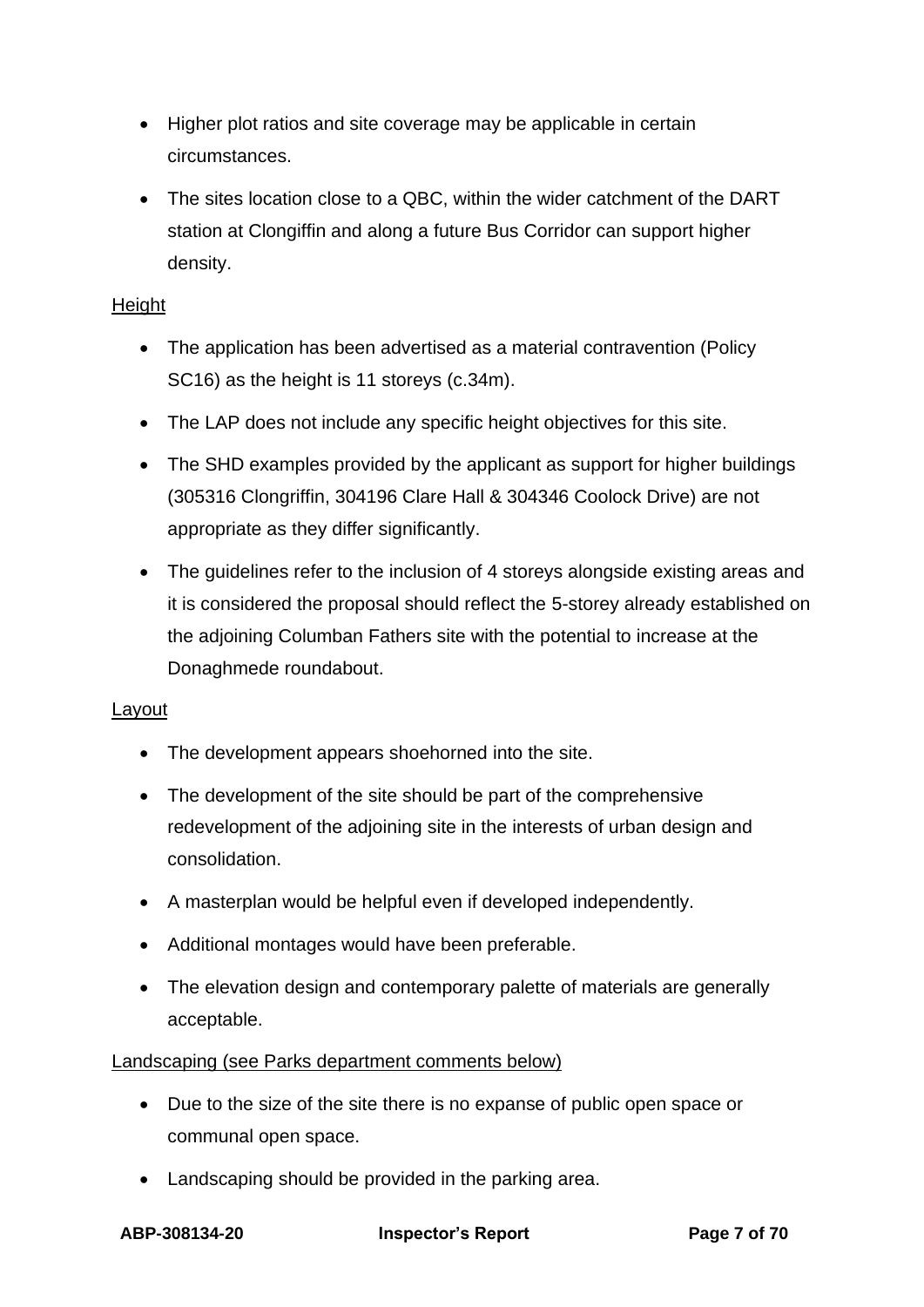## Co- living/ shared living Concept

- The 2018 apartment Guidelines and the background for the typology are noted and detailed.
- Reference to the need to cater for particular employee needs are included with city centres being the appropriate location for such developments
- The applicants supporting justification for this housing model is noted.
- It is not considered that this site can accommodate the model, having regard to the location proximate to the city centre, the absence of any large employment campuses or hospital campuses.
- An overlay compelling case for co-living accommodation to be sited at this location in the outer city has not been submitted and the application should therefore be refused.
- There is no clarity as to the expected tenants.

### Unit Mix/ Schedule of Accommodation

- The allowance for the size of accommodation as per SPPR 9 is noted.
- No kitchen facilities are provided in the rooms and it is recommended that space for a microwave or fridge is included.
- The communal area of 5.7  $m^2$  per resident is provided.

### **Standards**

• The floor-to- ceiling heights can be achieved.

### Childcare Facilities

- No childcare facilities are provided.
- Having regard to the size of the rooms, the national guidelines and the target audience of young professionals there is no specific requirement for a childcare facility.

### Open Space- Amenity Space

• 64 no of the 122 no shared accommodation bedroom units (52%) are provided with external balconies and there are two communal terrace areas.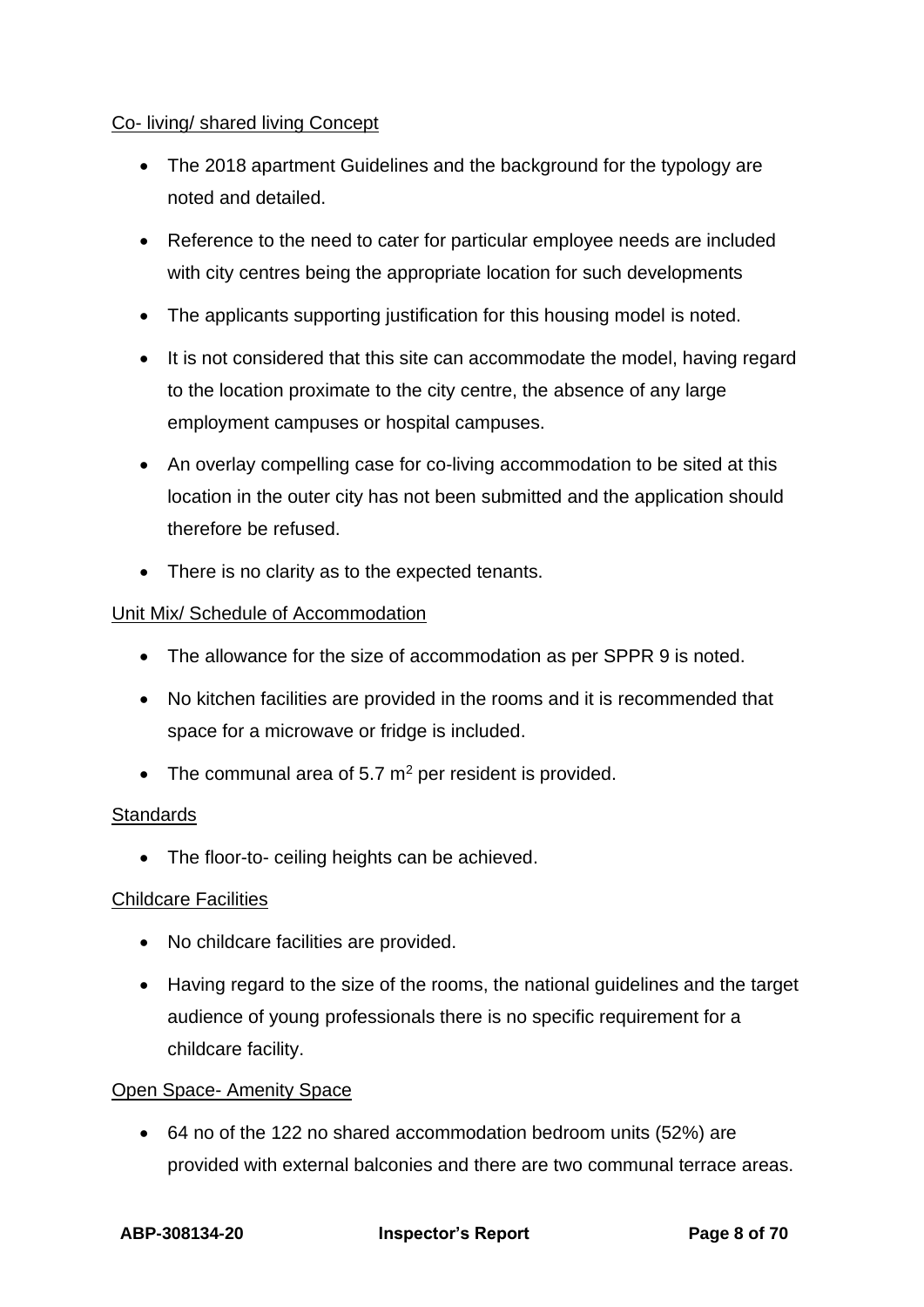- The terrace areas are surrounded by high-sided louvered screens which may cast shadow onto spaces.
- SPPR 9 notes the relaxation of storage amenities on the basis of the provision of alternative, compensatory communal support facilities to enhance the overall standards of amenity.
- The 10 % public open space has not been provided in this instance and a contribution in lieu should be applied.

## Daylight & Sunlight Impacts

- The BRE quidelines (2011) are replaced by an up to date version (2018).
- The Daylight and Sunlight analysis submitted notes 8no. fall below the guidelines VSC value of 27% and a further analysis was undertaken. This study deemed kitchen spaces less than 6.5m<sup>2</sup> as not habitable space and therefore omitted this space
- No 3<sup>rd</sup> party bedrooms were assessed in the Daylight & Sunlight Assessment Report.
- The corridors will not receive any natural light.
- The sunlight assessment is confined to the rooms which face south rather than those facing north which are unlikely to meet the recommended levels.
- The applicant notes that the sunlight for amenity spaces can meet the BRE Guidelines.

### Micro-climate, Solar glaze/dazzle.

- DCC recommended at pre planning that micro-climate impacts on  $3<sup>rd</sup>$  party sites should be assessed as wind tunnelling was of concern.
- The applicant did not consider that a microclimate analysis should accompany the application.
- It would be preferable if this was provided due to the permitted scheme to the north.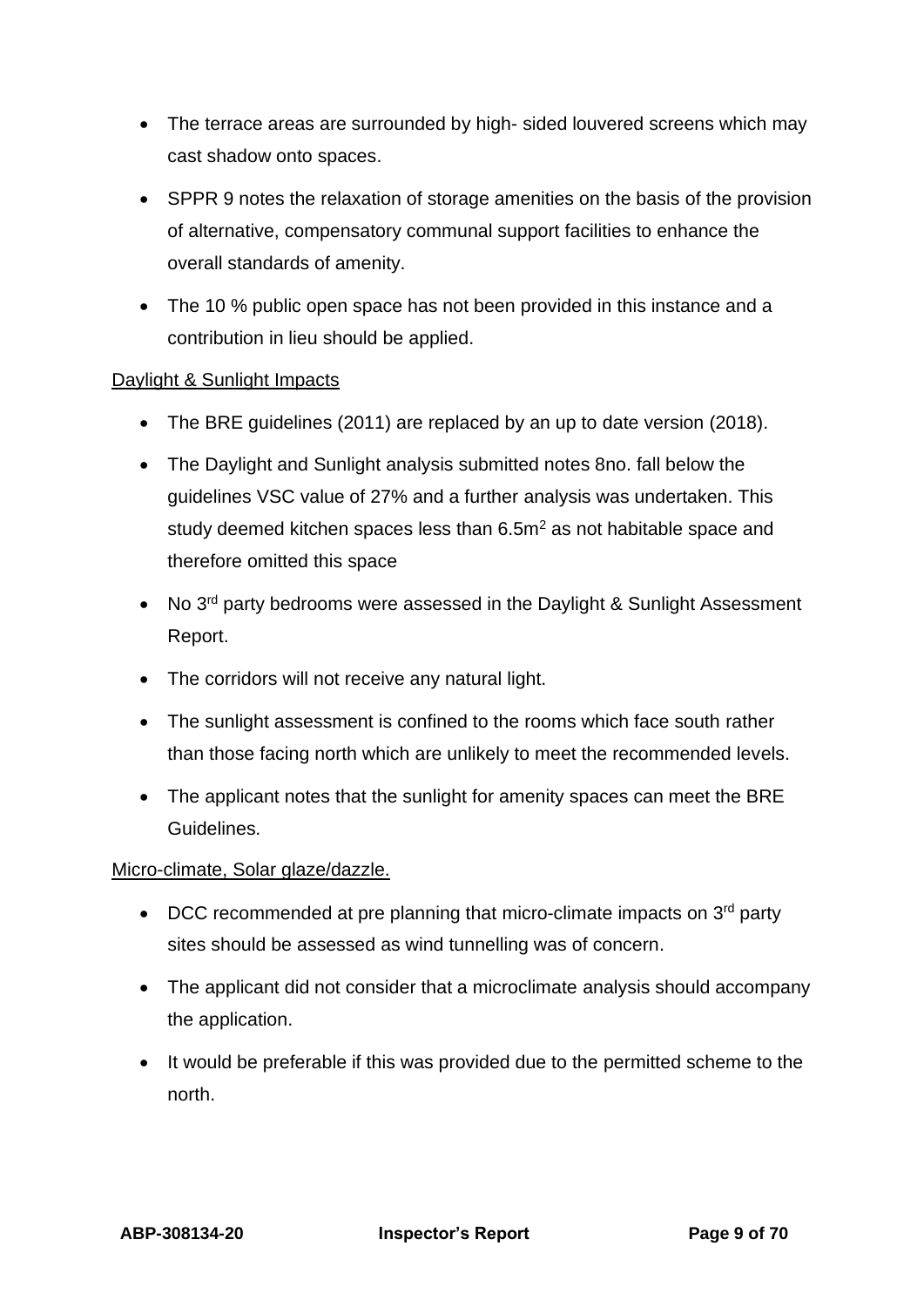• It is recommended that the potential negative impact from solar/dazzle are discounted in relation to residential amenity and traffic safety and Dublin Airports aircraft operations (IAA comments).

## Overlooking/ privacy

- It is considered the proposal will unduly overlook portions of the adjoining permitted apartment elevations located in the Columban Fathers site, Block D.
- There should be obviation measures employed along the north.
- Opaque glazing should be applied to the northern above-ground floor opes serving the northern stair well.
- It is unclear if the green strip along the ground floor is accessible from individual bedrooms.
- It is unclear what the planting buffer is and if it will provide defensible space and privacy screens.
- Balconies should be fitted with opaque glazing, and that 1.8m high dividing side screens are erected between all the southern and eastern balconies.
- It is unclear what the screening to the roof terraces will be and this should be conditioned to prevent overlooking.

### **Security**

- There should be privacy strips along the ground floor onto the public footpaths.
- Section 3.4 of the guidelines requires Visitor areas should be well lit etc.
- The applicant considers that windows overlooking all external communal spaces will ensure natural surveillance.

### Archaeology

- The applicant notes no known archaeological monuments within the boundary or within several hundred metres of the site.
- It is noted that across the road to the east, c.90m away lies Grange Abbey, a national monument.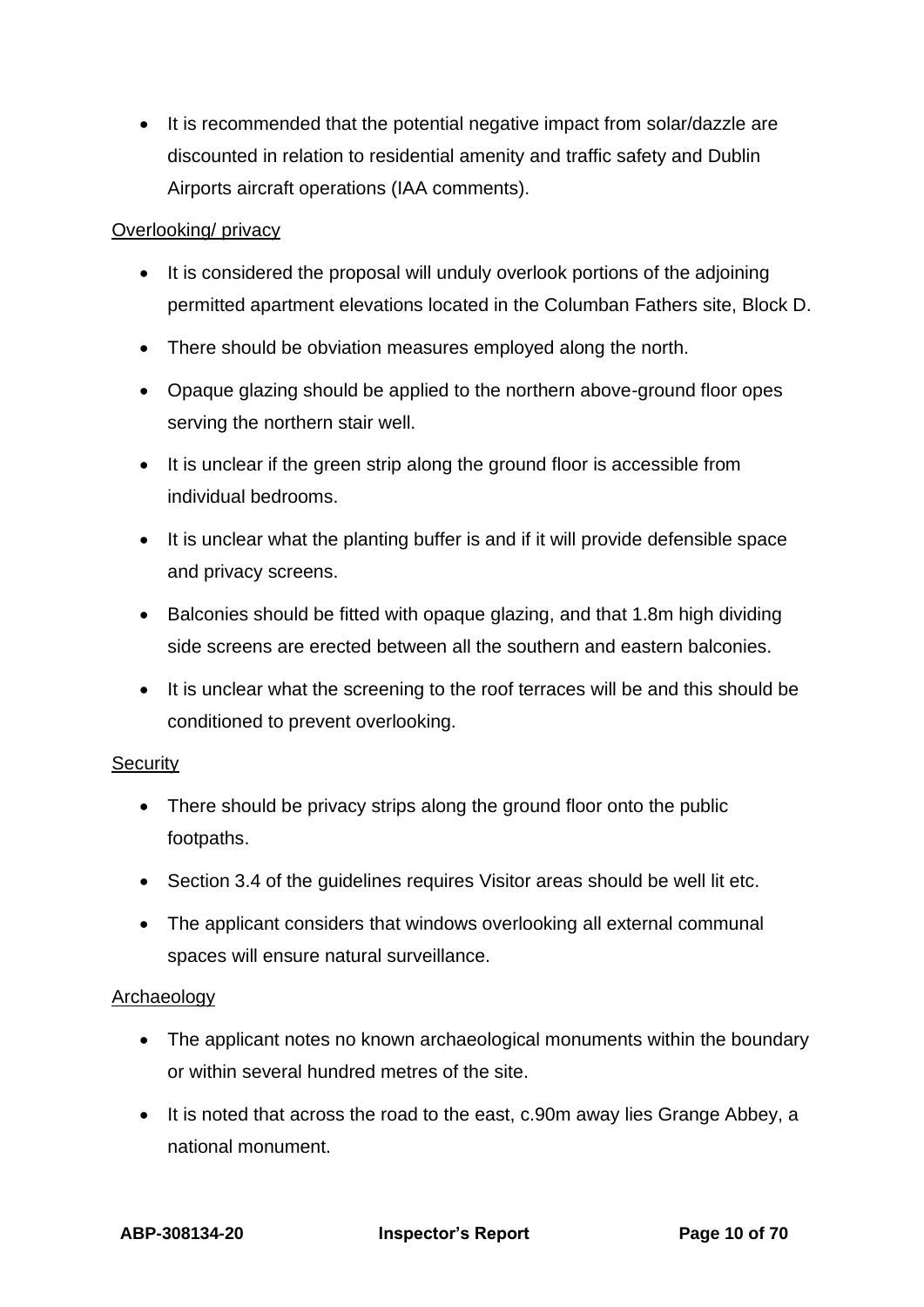#### $5.4$ **Interdepartmental Reports**

### Transport Planning Department:

- There are concerns the lack of parking will lead to overspill due to the limited public transport provisions.
- The access and required sightlines can be accommodated by removing a tree.
- A Road Safety Audit in the Transport assessment recommends a left only turn onto the R139 which should be agreed prior to commencement of development.
- Any works on the public road should be agreed with DCC.
- The location of the site is not serviced sufficiently by public transport to allow the default for no parking required in the guidelines.
- The ratio of parking 0.18 per unit and the rationale for lower parking has not been demonstrated as suitable for this location.
- The type, design and security of cycle parking areas should be addressed.

### Park, Biodiversity & Landscape Department:

- There are concerns in relation to the proposed development.
- The communal open space on the ground floor is not consider good quality.
- The landscape plan does not indicate the usability of the terraces.
- There is sufficient public open scape in the vicinity as adequate provision
- The public street tree (T25) should be retained.

### Drainage Division:

• No objection subject to conditions relating to the surface water network.

#### $5.5.$ **Recommendation**

It is recommended that the permission be refused as a sufficiently compelling case for the shared living model at this outer city location has not been provided in line with the objectives and requirements of the 2018 Apartment Guidelines.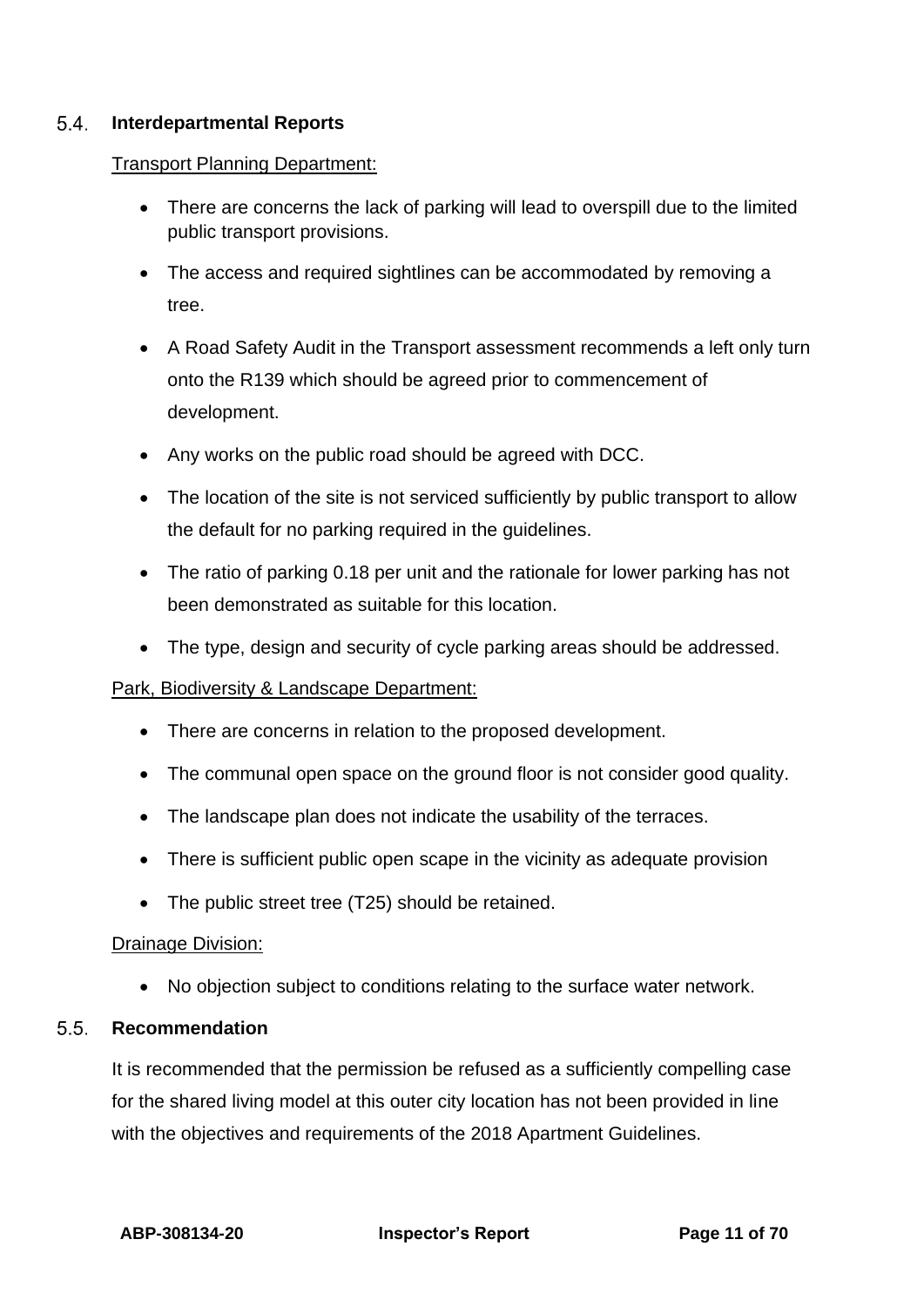#### **Recommended Conditions**   $5.6.$

22 no conditions are recommended of which the following are of note;

 $C<sub>1</sub>$ 

- a) The height should be reduced to no more than 7 storeys with terrace.
- b) The block should be no closer than 11m to the northern boundary to allow future development.
- c) External materials not of brick should be high quality.
- d) The rear/ northerly facing opes serving bedrooms and shared living shall be redirected to look towards north east as much as possible.
- e) The north western facing communal living room opes shall be redirected towards the south west or fitted with alternative measures that avoids undue overlooking of the permitted apartments scheme to the north.
- f) The north west facing opes serving the KLD shall have high level opes or fitted with alternative measures to avoid overlooking on the permitted scheme to the north.
- g) The privacy screen for the terraces should be designed to avoid undue overlooking of future 3<sup>rd</sup> party residential elevation.
- h) The sides for all apartment's balconies/ patios are glazed should be frosted or opaque.
- i) The natural buffers or other measures should be provided so as prevent undue overlooking of proposed ground floor bedroom-apartments.
- j) That any extensive areas of blank facades shall be softened with additional screening.
- k) Any future substation/switch room should be located discreetly.
- l) The car parking areas and other landscaped areas have planting.
- m) The stacked bike rakes shall be screened from public realm.

C3- A fridge should be provided in each bedroom-apartment.

C4- Only used for shared accommodation and each living suite shall be single occupancy only.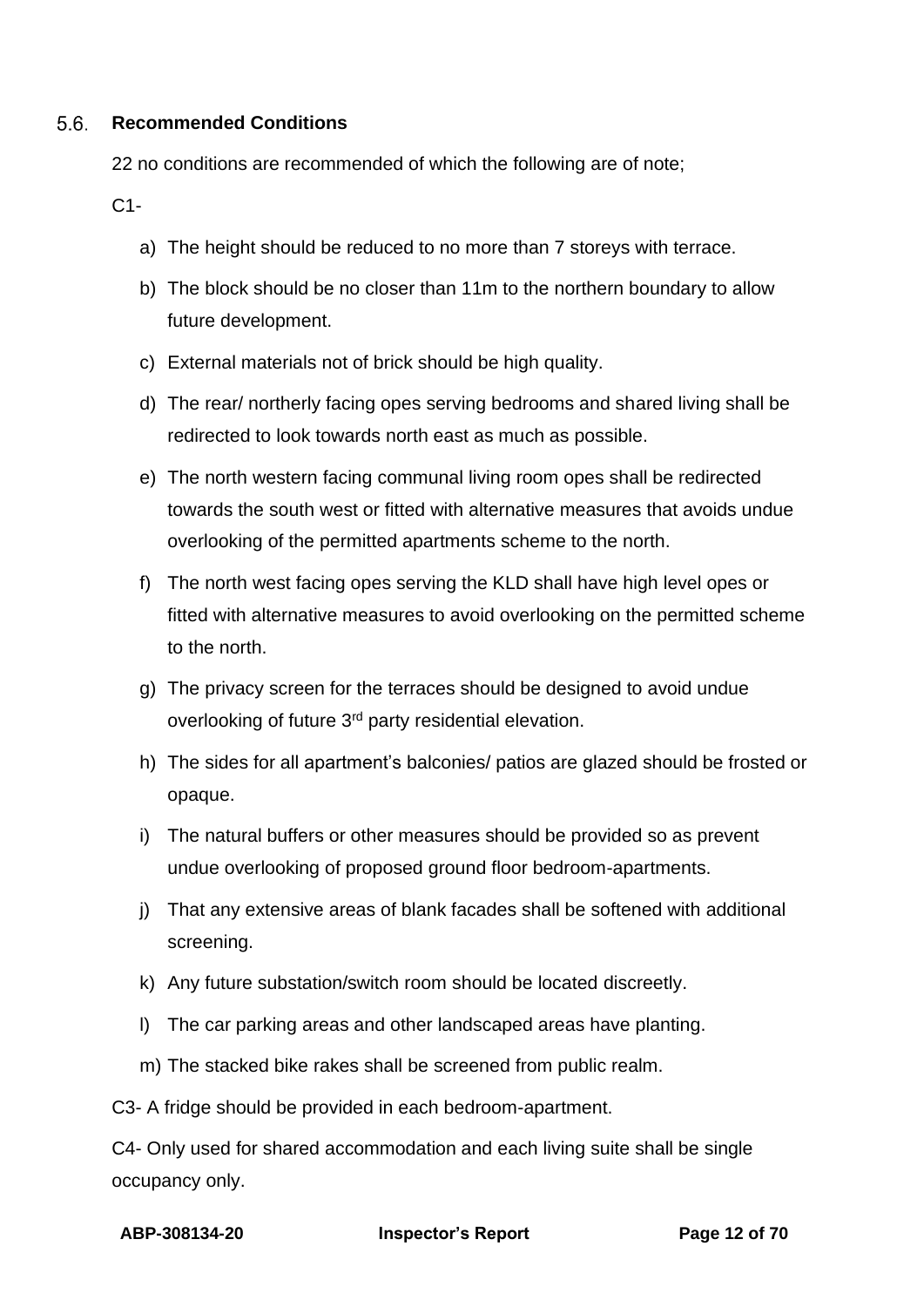C5- A 15-year covenant and details of management structures.

C9- Transportation requirement including inter alia, "Left Out Only" shall be provided at the vehicular entrance onto the R139, a mobility management plan, works to the public areas.

C15- Submission of a landscaping scheme, contribution in lieu of public open space, trees protection bond and plan.

<span id="page-12-0"></span>C16- Archaeological monitoring.

# 6.0 **Third Party Submissions**

 $6.1.$ A number of submissions (17 no.) where received in relation to the proposed development, of these 4 are from prescribed bodies, as summarised below in Section 10.0, and the remainder are from residents associations, residents from the vicinity, Councillors from the area and an agent on behalf of the site owner to the north. The Councillor submissions are highlighted in the first instance and other Issues raised throughout the submissions are similar and have therefore been summarised these into common themes.

# **Elected Representatives**

#### $6.2.$ Cllr Alison Gilliland

- The application is not a built to rent rather a co-living development.
- The co-living unit cannot be described as a home.
- The local community want accommodation which can ensure that they are part of community.
- There are concerns with the traffic management and the free flow of the roundabout.

#### $6.3.$ Aodhan O Riordain TD

- The demand for "co-living" will collapse as a result of the pandemic.
- The site is unsuitable for the development of this scale and height as evidenced by the material contravention.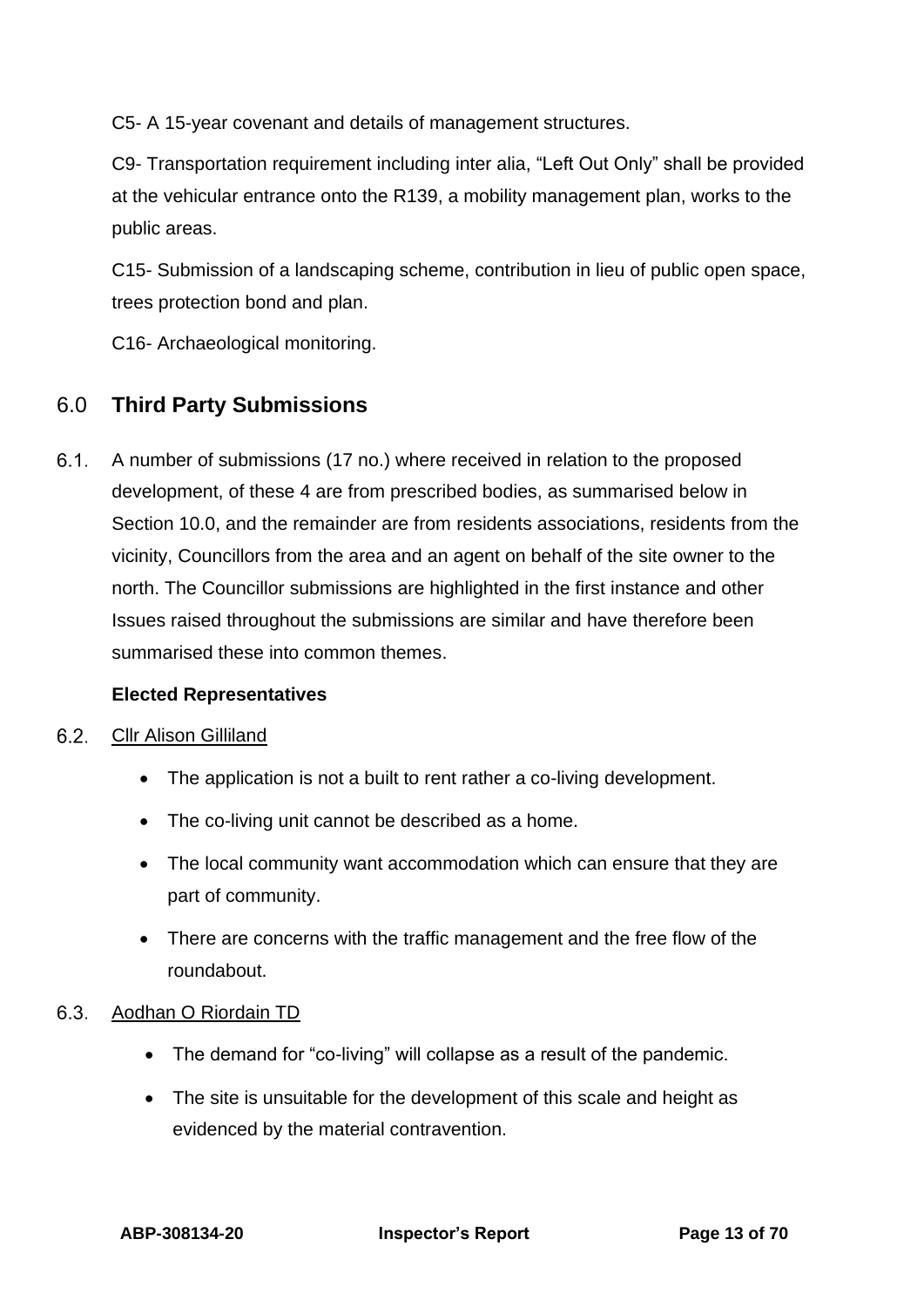- A single kitchen on each floor cannot accommodate the amount of people and the circumstances of COVID 19 render it unviable.
- The proposal is not deemed of strategic importance.

# 6.4. Cllr John Lyons

- There is no evidence for the co-living at this location and will only lead to a transient population.
- There is no real justification for contravening the development plan for the height and the density is inappropriate.
- The proposal cannot be regarded as being of strategic importance.

#### $6.5.$ Cllr Micheal Mac Donncha

- The co-living accommodation is not acceptable at this location.
- The site is unsuitable for a building of this scale.

## 6.6. Sean Haughey TD

- The site cannot accommodate such a scale of development and will lead to overdevelopment.
- The tenure provided is not applicable at this site.
- The Donaghmede roundabout cannot accommodate the additional transport and the entrance/exit is dangerous.

#### $6.7.$ Cllr Tom Brabazon

- The site should be developed in conjunction with the adjoining site.
- The height and density are inappropriate at this location.
- There will be a negative impact on the adjoining permitted development and the Donaghmede roundabout.

### **Combined Issues**

- $6.8.$ Transport Infrastructure
	- The proposal will segregate the infrastructure for the cycle lanes and the bus corridor.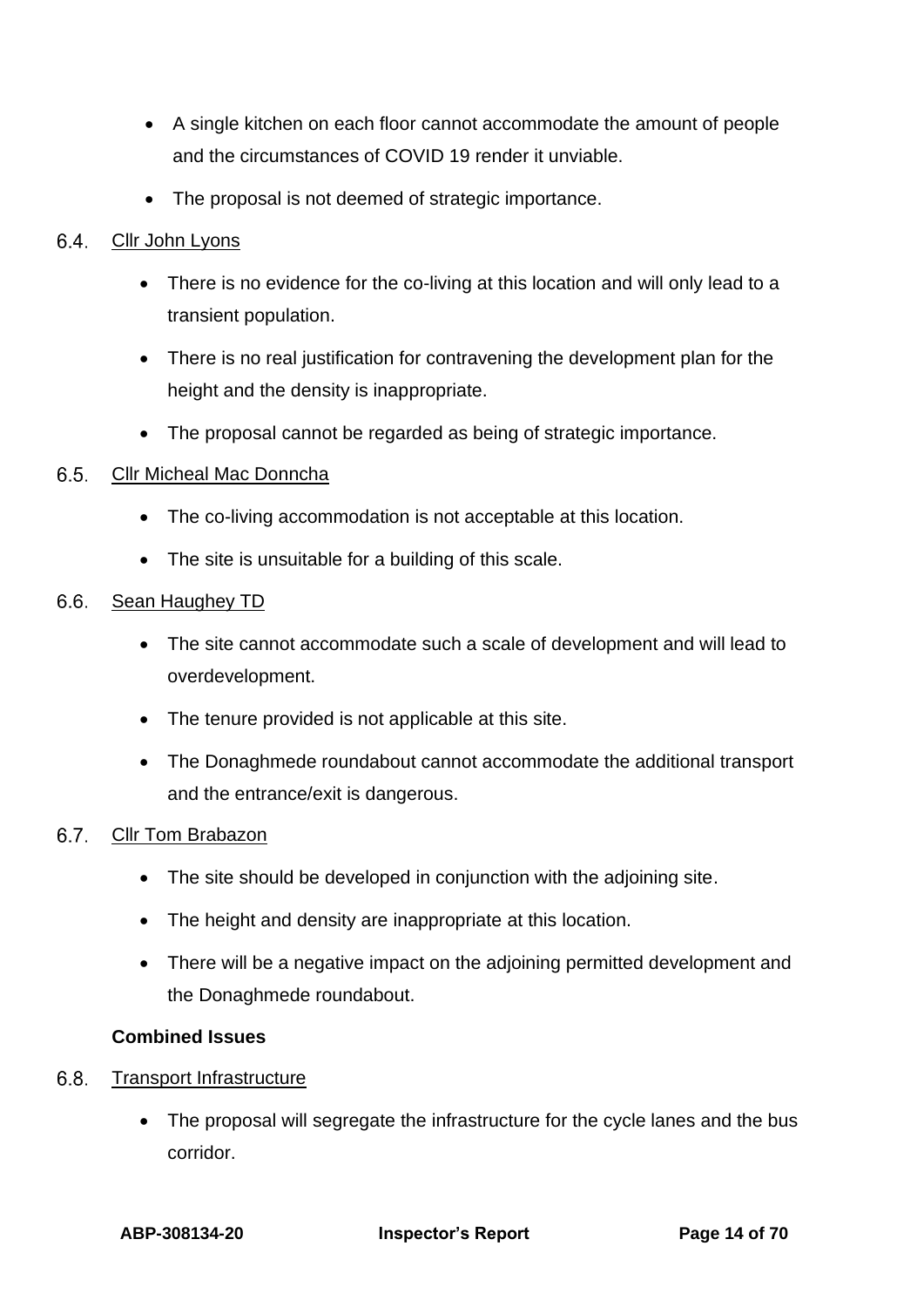- There is no analysis of the existing and future capacity of these services.
- The access/ egress at this junction is inappropriate and potentially dangerous.
- The transport assessment does not include delivery to the site.
- The Road Safety Authority records collisions at the roundabout and the applicants Road Safety Audit provides no evidence that the proposal will not further increase accidents.
- The transport assessment does not provide any evidence for a reduction in parking and the ratio is unacceptable.

#### 6.9. Apartment Design

- The scale and bulk of the proposal at this location is excessive.
- The site can does not absorb the excessive height.
- The proposal is contrary to S 16.7 of the development plan.
- The proposal would have a negative visual impact on the surrounding area.
- The densities are excessive and not justified at this location.

### 6.10. Residential Zoning & appropriateness of the development

- The guidelines allow for shared accommodation to a max of 8 persons. The prosed kitchen facilities cater for 15 units (29people) is too high.
- The co-living is for persons of MultiTech companies with commonality.
- The shared spaces equate  $4.9m^2$  per person and the minimum is 6-8m<sup>2</sup>.
- BTR and co-living are very different models.
- The location of the site adjoining Baldoyle Industrial Estate and Donaghmede Shopping Centre are not justification for this co-living accommodation.
- The proposal does not constitute a residential use.
- The shared living accommodation should only be used to "cater for particular employee accommodation needs".
- The proposal is contrary to section 5.19 of the apartment guidelines.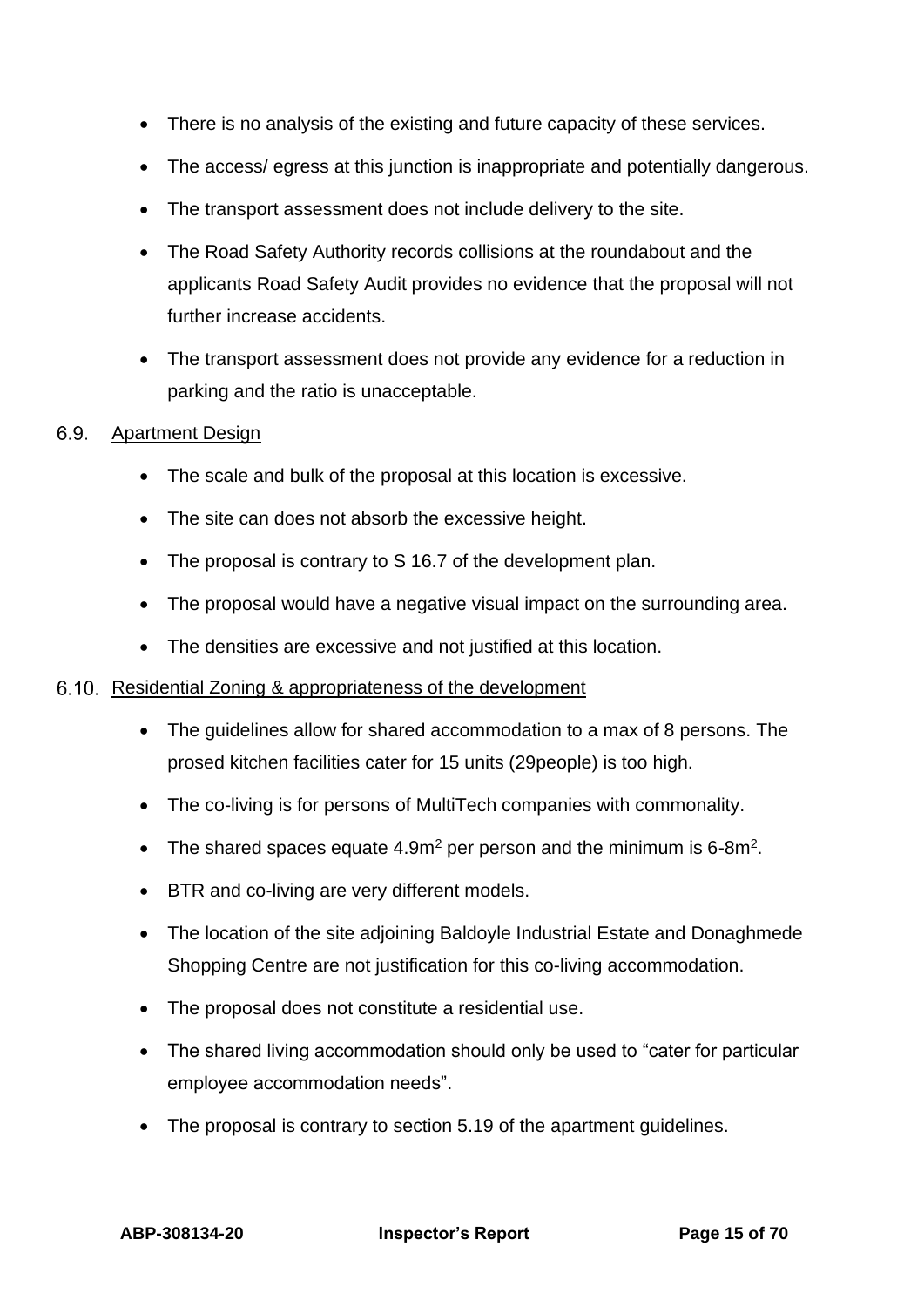- The justification documentation refers to Dublin Airport although there is no suitable link.
- The applicant submits that the profile of the residents is 20-35 although it has not been explained if the market in the general locality.
- The average time for occupancy is 4-12 months which will lead to transient population.
- The co-living model is currently under review.

# 6.11. Public Health

- The residents will not be able to self-isolate during COVID-19.
- This type of accommodation is not appropriate.

# 6.12. Public Amenity

- The building is taller and out of character with the suburban context.
- The proposal translates into a unit density of 625 units per ha which is too high for the area.

# 6.13. Impact on the adjoining permitted development

- Some of the drawings include a contiguous elevation with the refused SHD on the adjoining site, which is misleading.
- The distance between the proposed development and the permitted Block D adjoining the site varies between 14m to 22m.
- The applicant has not demonstrated distance between the living spaces from the 3 buildings proposed.
- An independent daylight assessment is carried out.
- The sunlight and daylight will be diminished on the ground floor units and the permitted proposal will be overshadowed.
- The impact on the private amenity space in the adjoining development (Reg Ref 3403/18) should be assessed.

# 6.14. Impact on residential amenity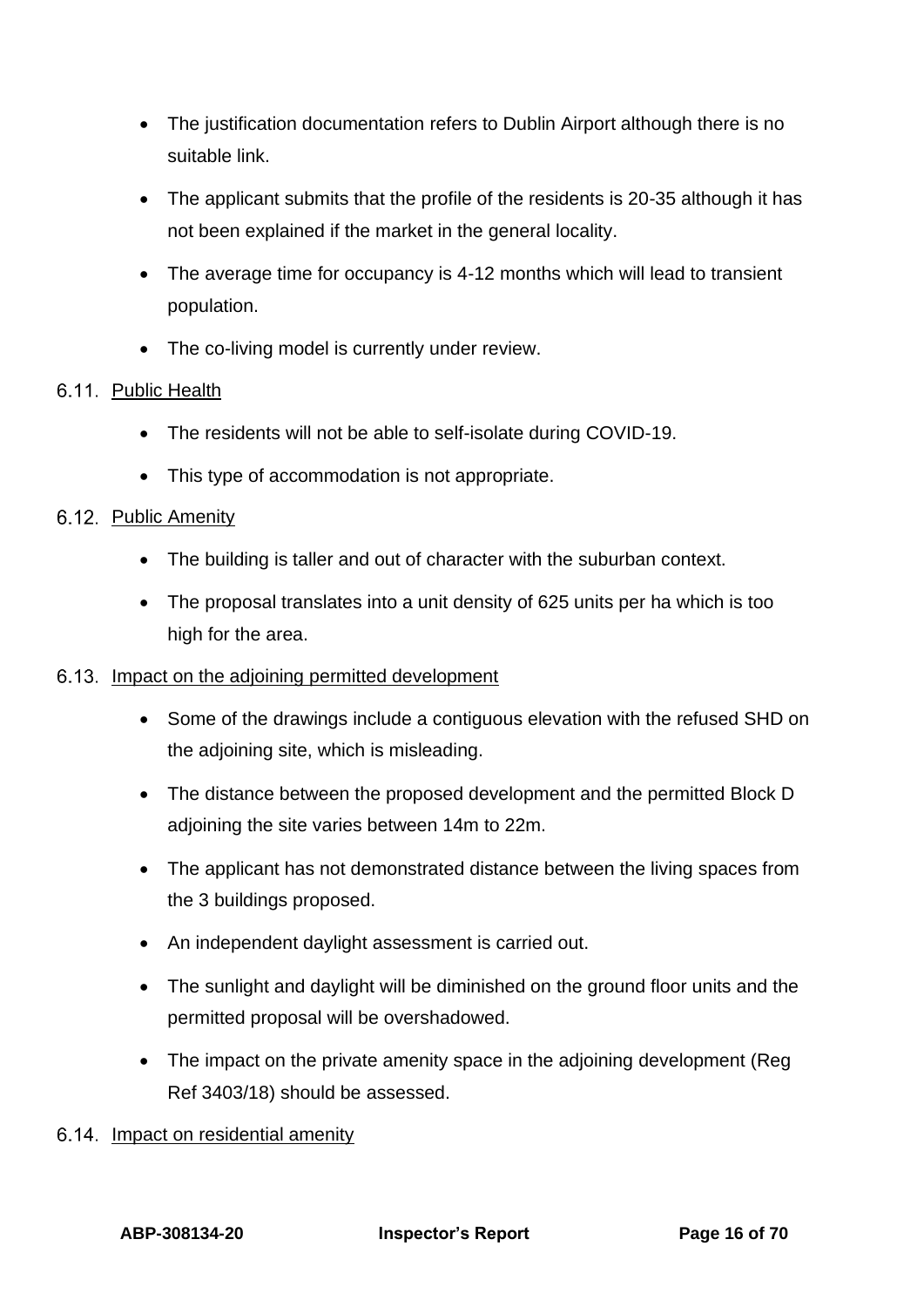• There is a lack of public open space, insufficient north facing units and no privacy for the ground floor users.

## 6.15. Archaeological Heritage

• The applicant incorrectly refers to the absence of any archaeological monuments although there are at least 2 within the vicinity of the site.

# <span id="page-16-0"></span>7.0 **Planning History**

## **Reg Ref 3979/09**

Part 8 granted for a Quality Bus Corridor along The Hole in The Wall Road which is c.350m north of the site.

No site history on the subject site although there are two relevant applications on the site directly adjoining and north of the subject site, at the former Columban Missionary site.

## **ABP 307257-20**

Permission refused for an SHD application for 438 no. apartments for the following reason:

Having regard to the Ministerial guidelines for Sustainable Urban Housing: Design Standards for New Apartments – Guidelines for Planning Authorities 2018, it is considered that the proposed arrangement of apartment layouts and siting of blocks within the scheme would result in inadequate separation distances between blocks, and between habitable rooms and balconies, resulting in overlooking and overshadowing of habitable rooms and private amenity areas which would seriously injure the residential amenity for future occupiers of the units. The proposed development would, therefore, be contrary to the proper planning and sustainable development of the area.

### **Reg Ref 3403/18**

Permission granted by Dublin City Council for revisions to PL29N.249368 (Reg Ref 2854/17) for 225 no residential units (BTR).

# **PL29N.249368 (Reg Ref 2854/17)**

Permission granted for the demolition of the former Columban Missionary building and the construction of 203 no BTR apartments.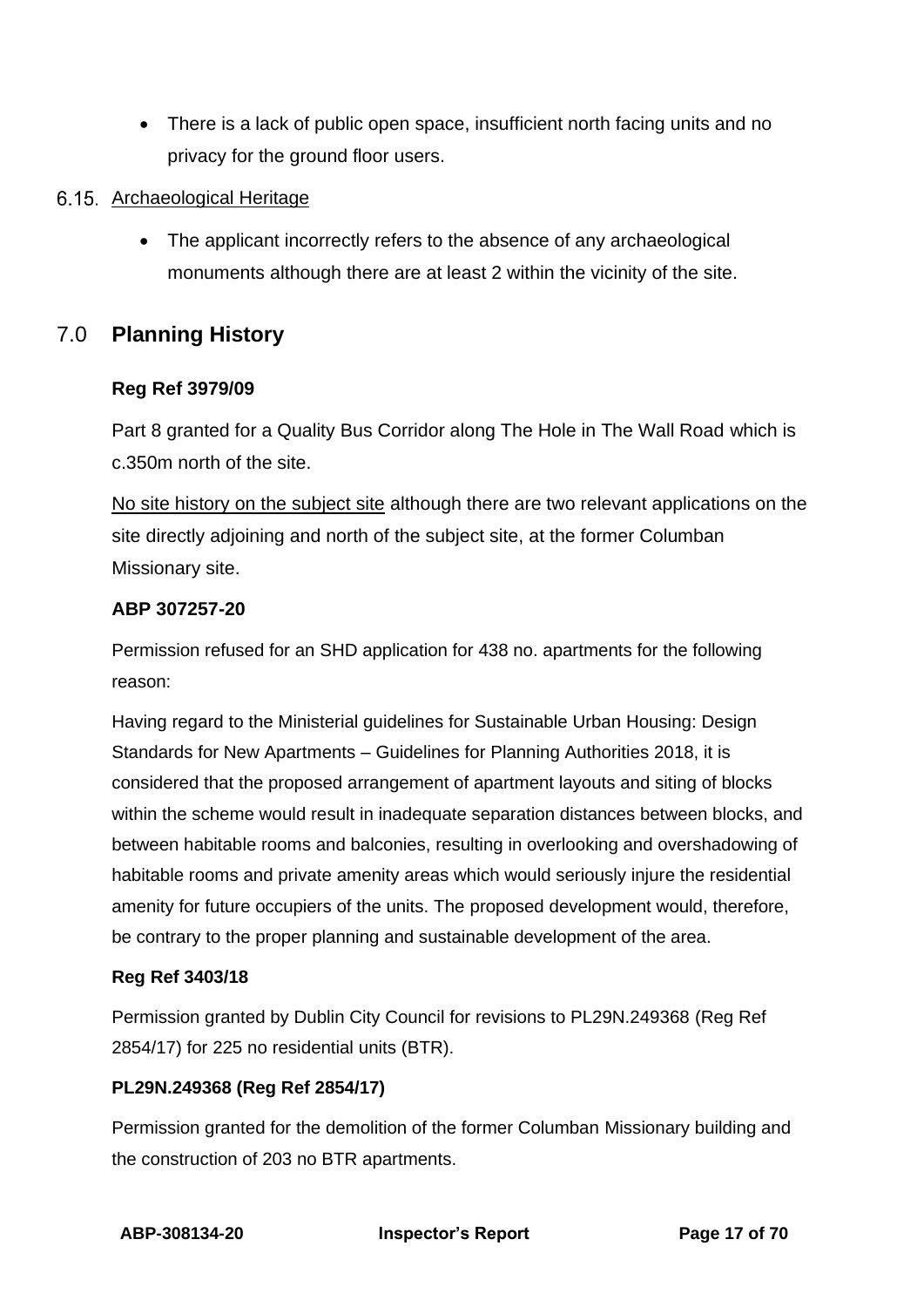# <span id="page-17-0"></span>8.0 **Section 5 Pre-Application Consultation**

 $8.1$ A pre application consultation took place via Microsoft teams on the 6<sup>th</sup> July 2020 and following consideration of the issues raised during the consultation process, and having regard to the opinion of the planning authority, An Bord Pleanála issued an opinion that the documentation submitted required further consideration and amendment to constitute a reasonable basis for an application for strategic housing development to An Bord Pleanála as summarised below:

### 1. Principle of Shared Accommodation provision at this location

- (i) the vision for the development of Donaghmede and the relevant housing and settlement policies set out in the Dublin City Development Plan 2016-2022;
- (ii) the Sustainable Urban Housing: Design Standards for New Apartments, specifically the guidance on Shared Accommodation Developments and in particular sections 5.18, 5.19 and 5.22 and SPPR 9 of same, and
- (iii) the suitability of this location for Shared Accommodation with regard to accessibility and connections to employment centres and community facilities.

Comprehensive information regarding the nature of the proposed use should be submitted to facilitate assessment of this issue including details of the occupation, operation and management of the scheme.

### 2. Impacts on residential amenities

Provision of an optimal architectural solution for this location, high quality to ensure that the proposed development has positive contribution to the character of the area over the long term.

### 3. Transportation

Further consideration of the documents as they relate to parking, traffic and transport, having regard to the nature of the development proposed at this location. Further consideration of vehicular, cycle and pedestrian connections to existing networks.

A Car Parking Strategy, Mobility Management Plan and a Traffic Impact Assessment should also be carried out.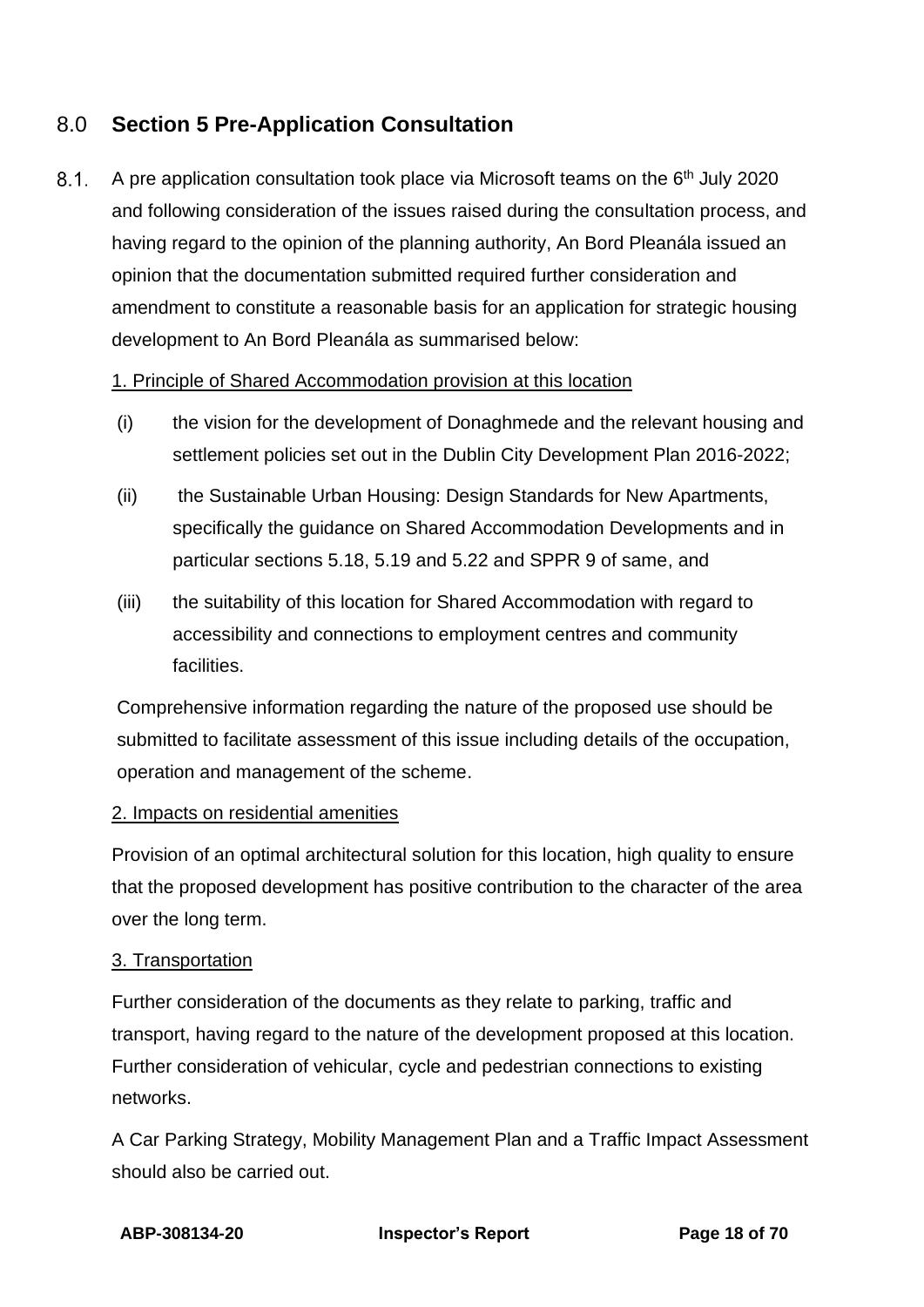## 4. Drainage

Further consideration of the documents as they relate to drainage and site services having regard to the report from DCC drainage included in the Planning Authority's Opinion dated 27<sup>th</sup> May 2020 and Irish Water's submission dated 26<sup>th</sup> May 2020.

- $8.2.$ Furthermore, the prospective applicant was advised that the following **specific information should** be submitted with any application for permission:
	- 1. A detailed schedule of accommodation which indicates consistency with relevant standards in SSPR 9.
	- 2. A report that addresses issues of residential amenity (both of adjoining developments and future occupants), including levels and cross-sections showing the relationship between the proposed development and adjoining residential development (permitted or built).
	- 3. Details of the proposed materials and finishes to the scheme including the treatment of balconies, landscaped areas and all boundary treatments.
	- 4. Detailed drawings, cross-sections, elevations and additional CGIs of the site to demonstrate that the development provides an appropriate interface with the adjoining streets and provides for a quality public realm.
	- 5. An Archaeological Impact Assessment.
	- 6. A micro climate analysis.
	- 7. Tree Survey and Arboriculture Assessment.
	- 8. Ecological Impact Assessment.
	- 9. Response to issues raised in report from Transportation and Engineering Division in Addendum B of the PA Opinion.
	- 10.A draft Construction Management Plan and a draft Waste Management Plan.
	- 11. Statement and notices referring to 37(2)(b) of the Planning and Development Act 2000 where a material contravention is proposed.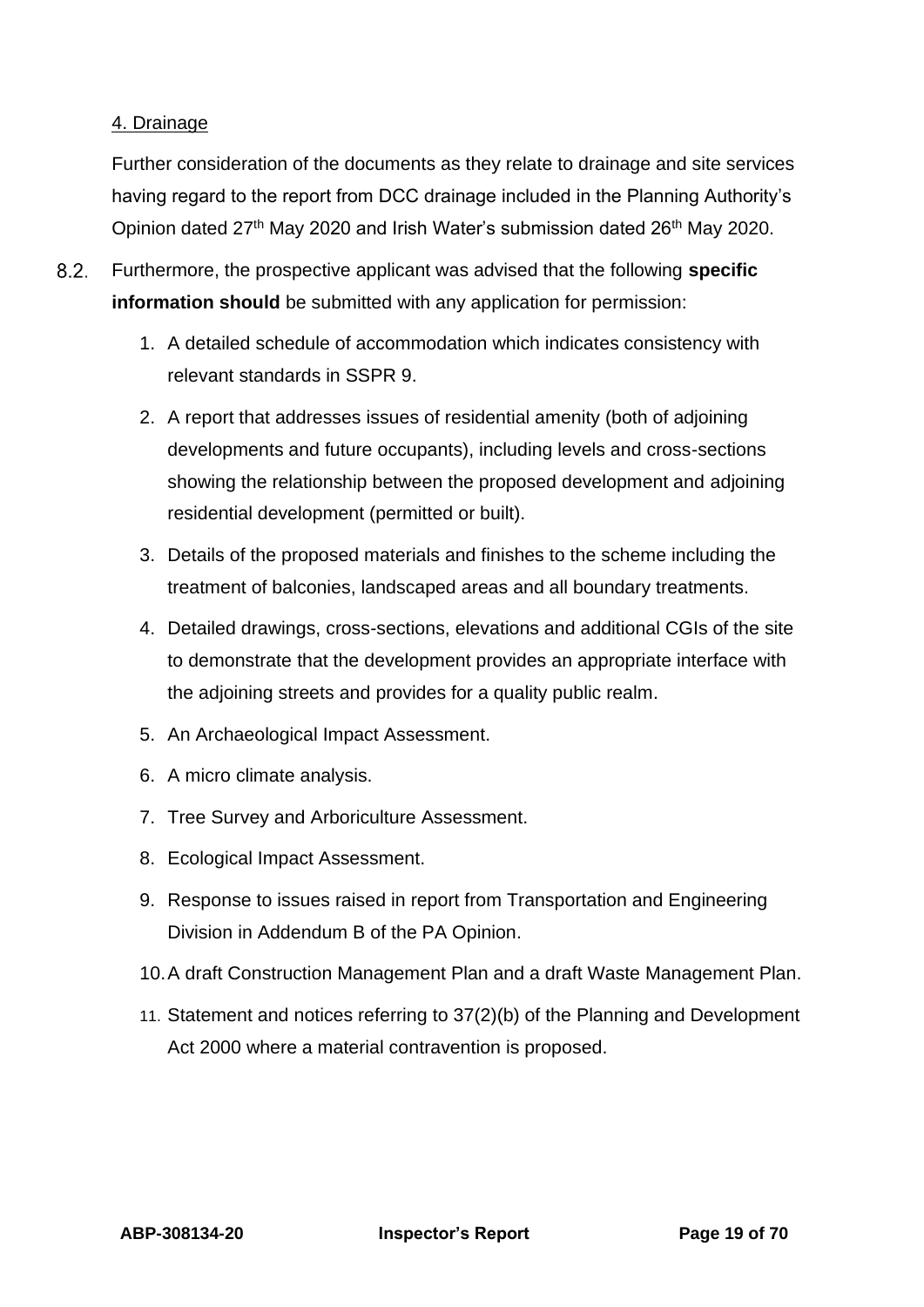#### $8.3.$ **Applicant's Statement**

- 8.3.1. A Planning Application Statement and Statement of Consistency accompanied the application which includes a response to the preplanning consultations as summarised below:
- 8.3.2. In relation to the points of further consideration the applicant states that:
	- 1. The planning rationale and justification for the proposed shared accommodation is included in the "Justification for Shared Living" and "Operation Plan".
	- 2. The planning rationale includes a statement of consistency with the local and national planning policy. The Design Statement includes the quality of the materials, landscaping etc.
	- 3. A Transportation Assessment Report has accompanied the planning application.
	- 4. A list of documents and drawings have been submitted to demonstrate the drainage details, storm water management, surface water drainage and drainage diversions.
- 8.3.3. In relation to the specific information, the applicant states that the following has been submitted:
	- 1. A Schedule of accommodation.
	- 2. There is no residential development permitted or built, therefore no report is submitted.
	- 3. Details of materials and finishes included in the Design Statement.
	- 4. An Archaeological Impact Assessment.
	- 5. Microclimate Analysis.
	- 6. Tree Survey and Arboriculture Assessment.
	- 7. Ecological Impact Assessment.
	- 8. Transport and Engineering.
	- 9. Construction Management Plan.
	- 10.A Material Contravention Statement.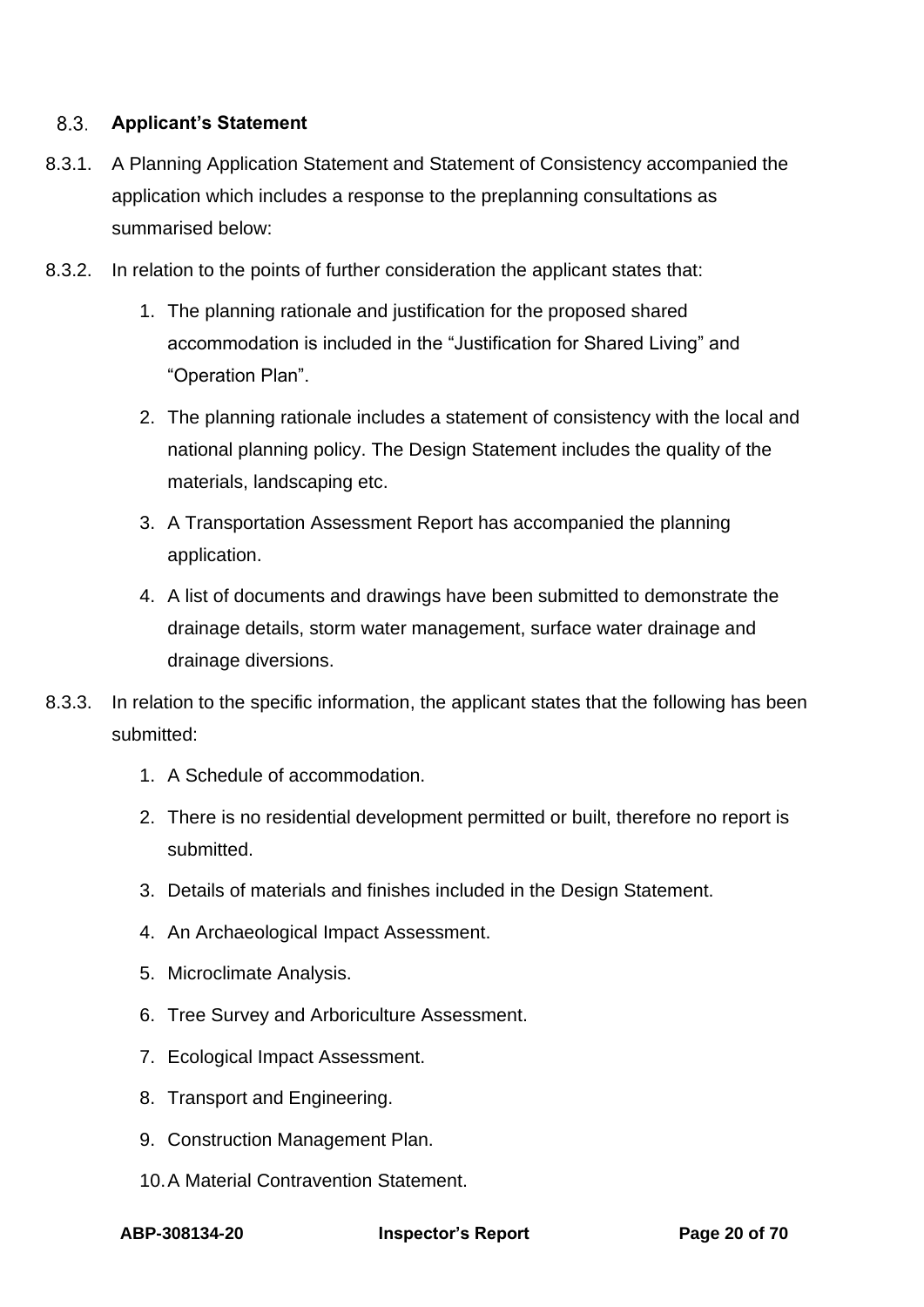# <span id="page-20-0"></span>9.0 **Relevant Planning Policy**

#### $9.1$ **National Planning Framework (NPF) – Project Ireland 2040**

A number of key National Policy Objectives (NPOs) are noted as follows:

- NPO 3(a): Deliver at least 40% of all new homes nationally, within the built-up footprint of existing settlements.
- NPO 11: In meeting urban development requirements, there will be a presumption in favour of development that can encourage more people and generate more jobs and activity within existing cities, towns and villages, subject to development meeting appropriate planning standards and achieving targeted growth.
- NPO 13: In urban areas, planning and related standards, including, in particular, height and car parking will be based on performance criteria that seek to achieve well-designed high-quality outcomes in order to achieve targeted growth. These standards will be subject to a range of tolerance that enables alternative solutions to be proposed to achieve stated outcomes, provided public safety is not compromised and the environment is suitably protected.
- NPO 27: Ensure the integration of safe and convenient alternatives to the car into the design of our communities, by prioritising walking and cycling accessibility to both existing and proposed developments and integrating physical activity facilities for all ages.
- NPO 33: Prioritise the provision of new homes at locations that can support sustainable development and at an appropriate scale of provision relative to location.
- NPO 35 seeks to increase residential density in settlements, through a range of measures including restrictions in vacancy, re-use of existing buildings, infill development schemes, area or site-based regeneration and increased building heights.
- $9.2.$ **Section 28 Ministerial Guidelines.**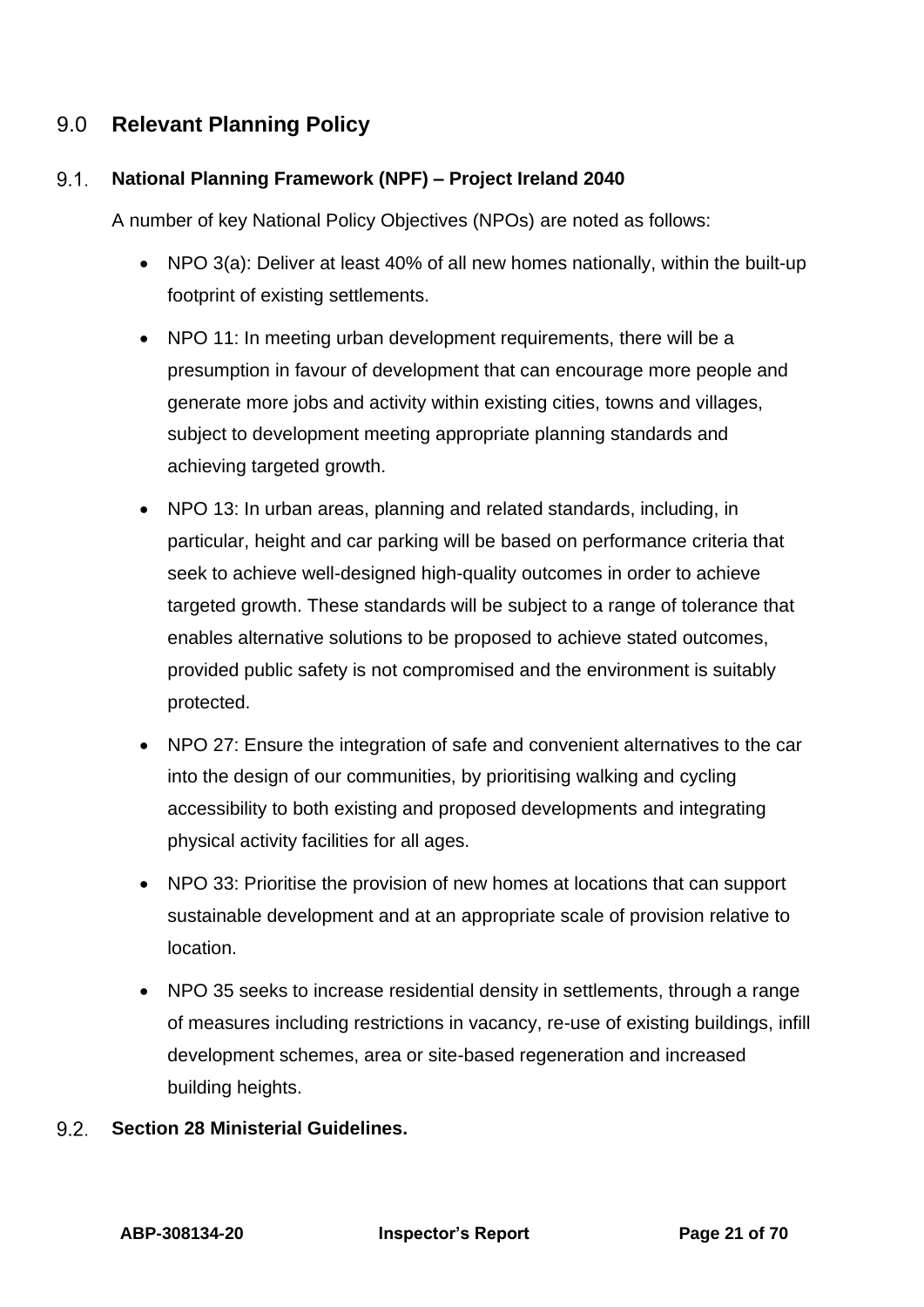- Sustainable Residential Development in Urban Areas, Guidelines for Planning Authorities (2009) and the accompanying Urban Design Manual: A Best Practice Guide (2009)
- Sustainable Urban Housing: Design Standards for New Apartments (2018)
- Urban Development and Building Heights, Guidelines for Planning Authorities (2018)
- Design Manual for Urban Roads and Streets (2013) (updated May 2020)
- The Planning System and Flood Risk Management (including the associated 'Technical Appendices') (2009)

### $9.3.$ **Regional Spatial and Economic Strategy for the Eastern and Midland Region 2019-2031**

A number of key Regional Policy Objective (RPOs) are noted as follows:

- RPO 5.4 : Future development of strategic residential development areas within the Dublin Metropolitan area shall provide for higher densities and qualitative standards as set out in the 'Sustainable Residential Development in Urban Areas', 'Sustainable Urban Housing; Design Standards for New Apartments' Guidelines, and 'Urban Development and Building Heights Guidelines for Planning Authorities'.
- RPO 5.5 : Future residential development supporting the right housing and tenure mix within the Dublin Metropolitan Area shall follow a clear sequential approach, with a primary focus on the consolidation of Dublin and suburbs, and the development of Key Metropolitan Towns, as set out in the Metropolitan Area Strategic Plan (MASP) and in line with the overall Settlement Strategy for the RSES. Identification of suitable residential development sites shall be supported by a quality site selection process that addresses environmental concerns.
- RPO 5.3 Future development in the Dublin Metropolitan Area shall be planned and designed in a manner that facilitates sustainable travel patterns, with a particular focus on increasing the share of active modes (walking and cycling) and public transport use and creating a safe attractive street environment for pedestrians and cyclists.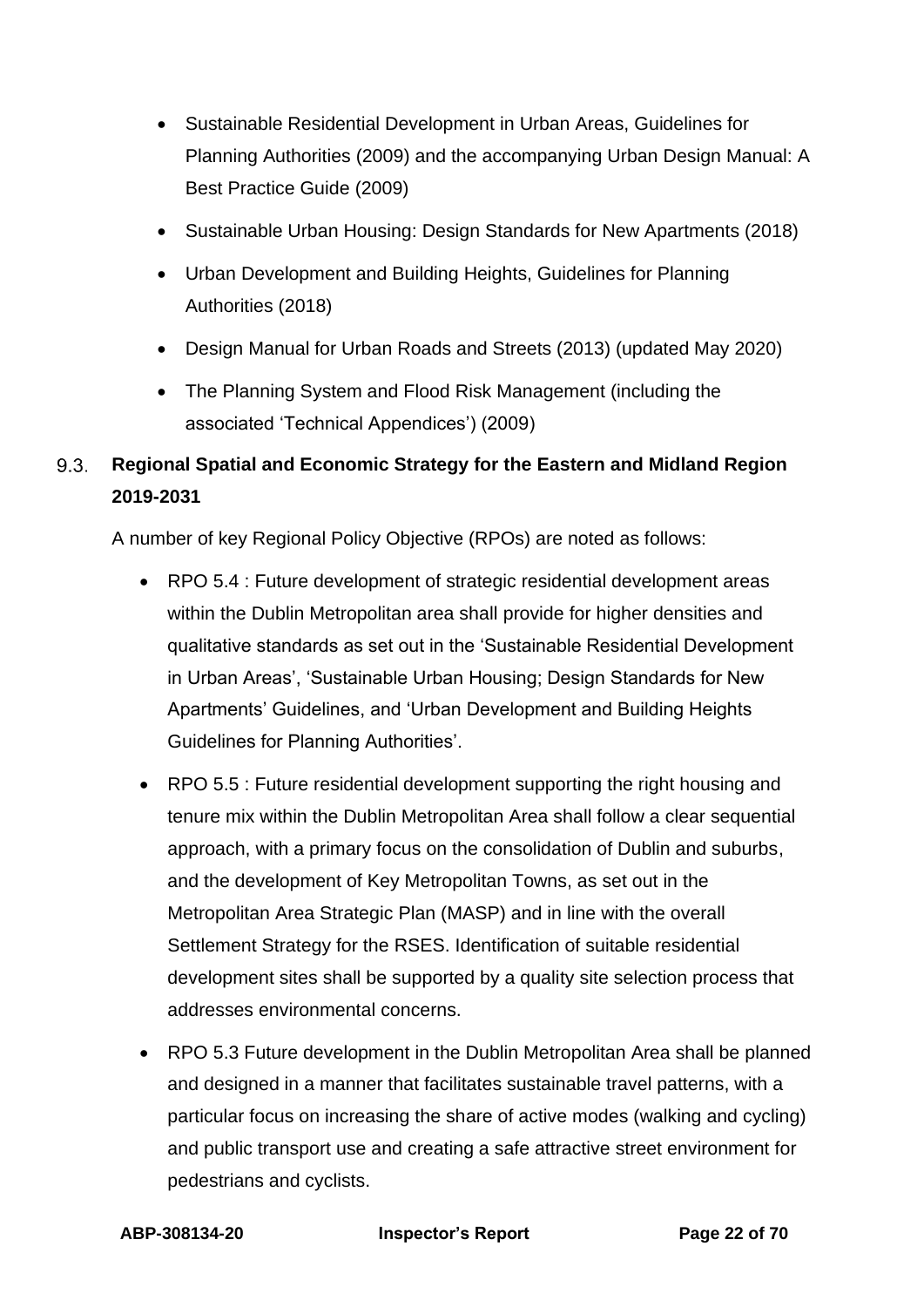#### 9.4 **Dublin City Development Plan 2016-2022**

The site is located on lands zoned 'Z1- Sustainable Residential Communities, where it is an objective "*To protect and improve residential amenities.'*

## Development Standards

- Section 16.4 **Density Standards**. As per national planning policy.
- Section 16.5 **Plot Ratio.** Indicative plot ratio of 0.5 2.0 for Z1 outer city. Higher plot ratio may be permitted adjoining public transport corridors.
- Section 16.6 **Site Coverage**. Indicative site coverage of 45% 60% for Z1 lands. May be higher adjoining public transport corridors.
- Section 16.7 **Building Height**. Up to 16m in outer city locations, outside designated locations within SDRAs.

Strategic Development and Regeneration Area (SDRA) 1 North Fringe (Clongriffin-Belmayne).

The site is located within the SDRA 1 North Fringe (Clongriffin-Belmayne).

The local area plan is based on the following key **objectives/guiding principles**:

- 1. To create a highly sustainable, mixed-use urban district, based around highquality public transport nodes, with a strong sense of place.
- 2. To achieve a sufficient density of development to sustain efficient public transport networks and a viable mix of uses and community facilities.
- 3. To establish a coherent urban structure, based on urban design principles, as a focus for a new community and its integration with the established community, comprising of a number of detailed elements for urban design

In relation to **height** it is an objective to use building heights to define key landmark locations, including:

- Minimum heights of 5 storeys for the key district centres at Clongriffin rail station and the N32/Malahide Road junction
- Minimum heights of four to five storeys for the Main Street boulevard
- A landmark structure of 10-14 storeys (office height) adjacent to the rail station.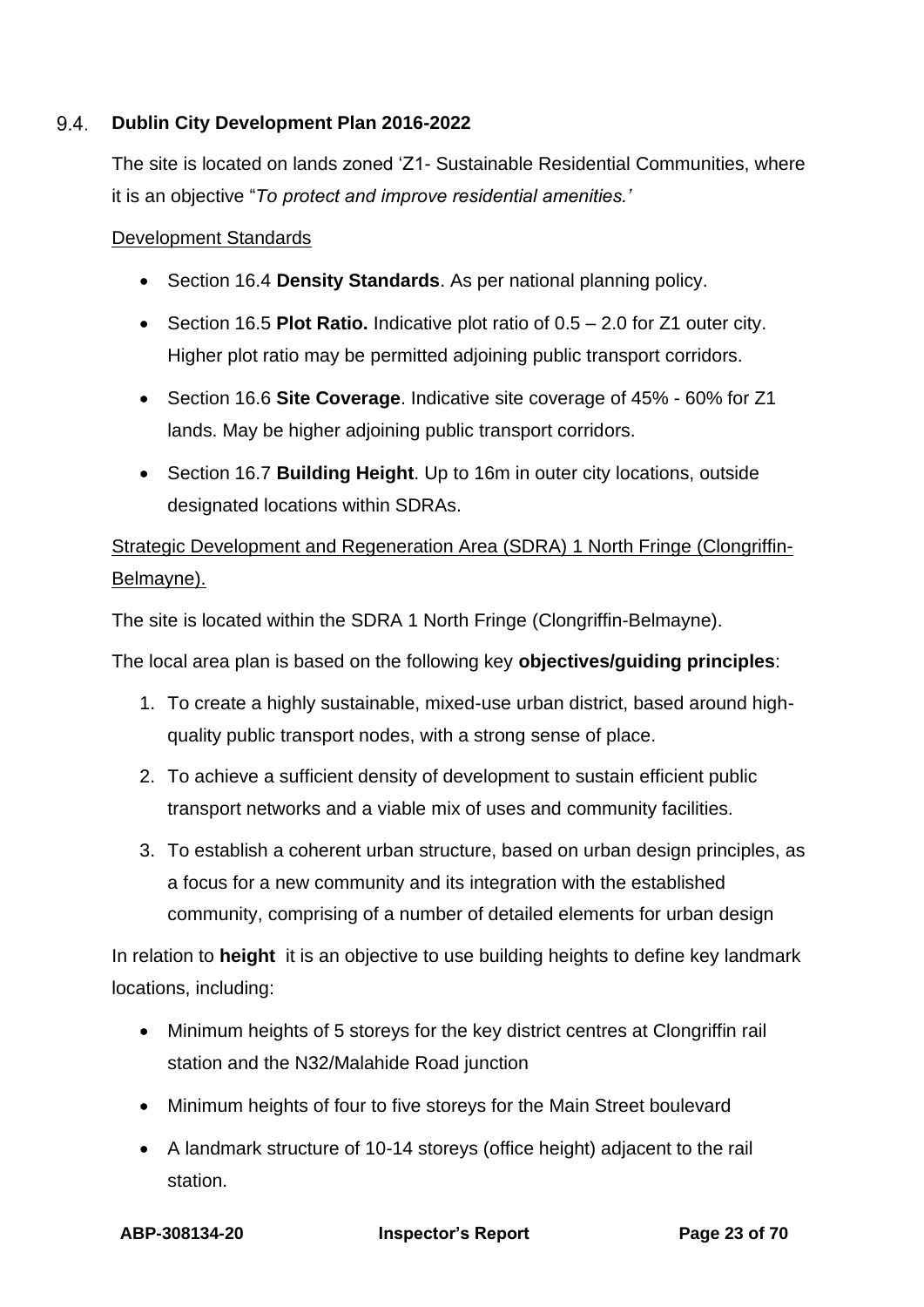There are no specific height objectives for this location in the LAP and the site is not located within any areas designated as a focal point to a Key District Centre.

#### 9.5. **Applicants Statement of Consistency**

A Planning Application Statement and Statement of Consistency accompanied the application which states that the proposal is in line with national regional and local policy. The statement reference to other similar types of shared living accommodation in Dublin and beyond.

A Statement of Material Contravention accompanied the application. The applicant has determined the maximum height of the building at 52.9m is a material contravention of the development plan as it exceeds the 16m limit in the development plan. I note the elevation drawing measure the height at c.34m

#### $9.6.$ **Designated Sites**

The site is located c.2km from the edge of Dublin Bay and 1.6km from the closest European Site. Those sites within the vicinity of the site are listed below:

- Baldoyle Bay SAC [000199) (1.7km)
- North Dublin Bay SAC [000206] (2.0km)
- Malahide Estuary SAC [000205] (4.7km)
- Ireland's Eye SAC [002193] (5.5km)
- Howth Head SAC [000202] (5,5km)
- Rockabill to Dalkey Island SAC [003000] (5.5km)
- South Dublin Bay SAC [000210] (6.5km)
- Baldoyle Bay SPA [004016] (2.1km)
- North Bull Island SPA [004006] (2.1km)
- South Dublin Bay and River Tolka Estuary SPA [004024] (5.0km)
- Malahide Estuary SPA [004025] (5.3km)
- Ireland's Eye SPA [004117] (6.0km)
- Howth Head Coast SPA [004113] (8.82km)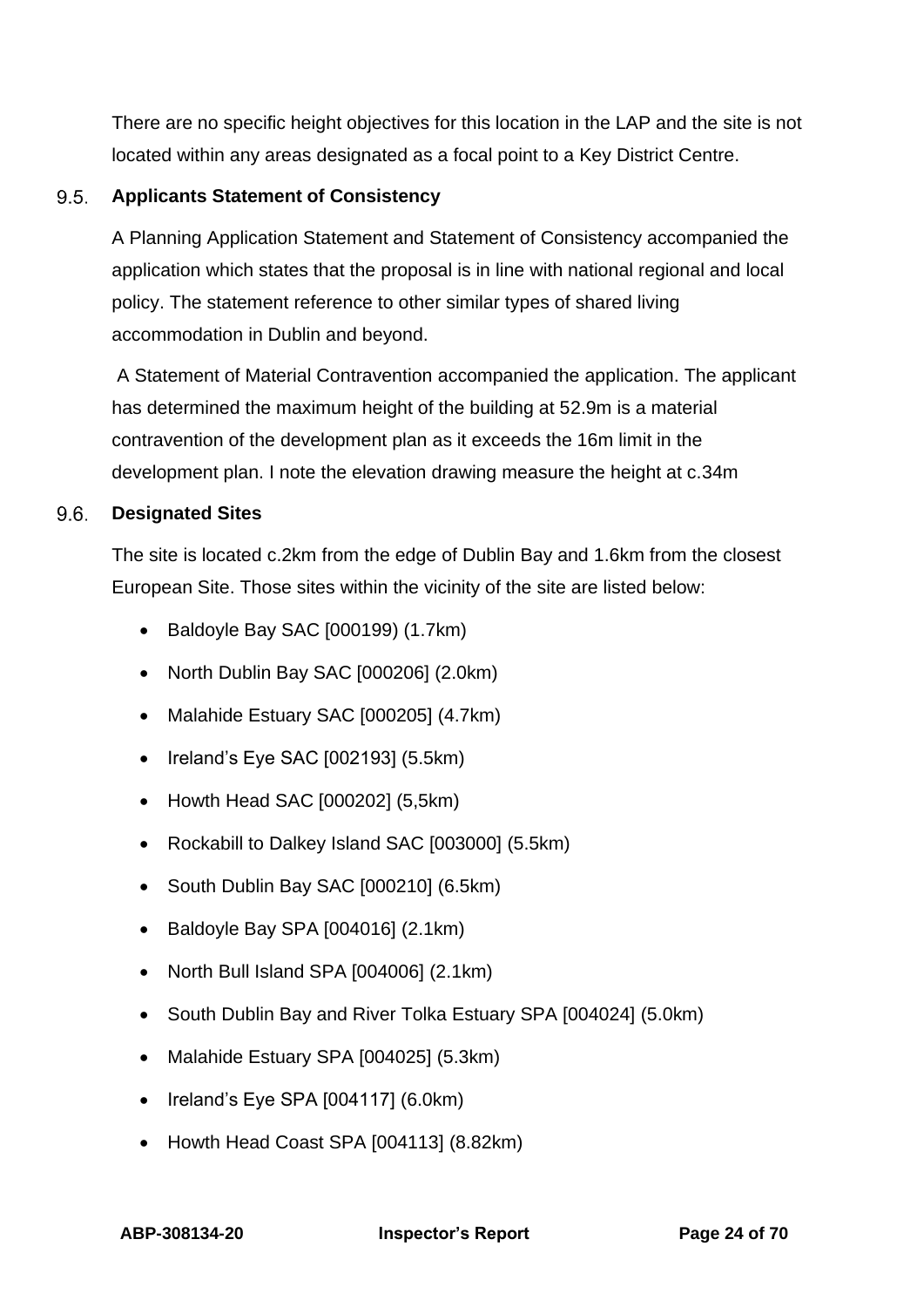# <span id="page-24-0"></span>10.0 **Prescribed Bodies**

## 10.1. Inland Fisheries Ireland (IFI)

- Surface Water Management measures should be implemented at construction and operation stage to prevent pollution of local surface waters.
- A maintenance policy to include regular inspection and maintenance of the SUDS infrastructure should be conditioned.
- A CEMP should be included identifying any potential impacts and mitigating measures for the surface water system.
- The local infrastructure capacity should be able to cope with the increased foul and storm water generated from the proposed development and protect ecological integrity of the receiving aquatic environment.
- The foul is discharged to the Ringsend Wastewater Treatment Plant which is currently overloaded.

## 10.2. Irish Aviation Authority (IAA)

- The applicant should be directed to engage directly with IAA/ Dublin Airport to assess the impact of the proposed development on the airport, flight procedures etc.
- A condition on any grant of permission should be included requiring the applicant/ developer to notify Dublin Airport and the Irish Aviation Authority with the intention to commence crane operations at least 30 days before erection.

# 10.3. Irish Water (IW)

• No objection subject to a condition requirement a connection agreement.

# 10.4. Transport Infrastructure Ireland (TII)

- The Board should have regard to Chapter 3 of the DoELG Spatial Planning and National Road Guidelines in the assessment and determination of the application.
- Future LUAS, Metro and bus route alignments re a matter for the NTA.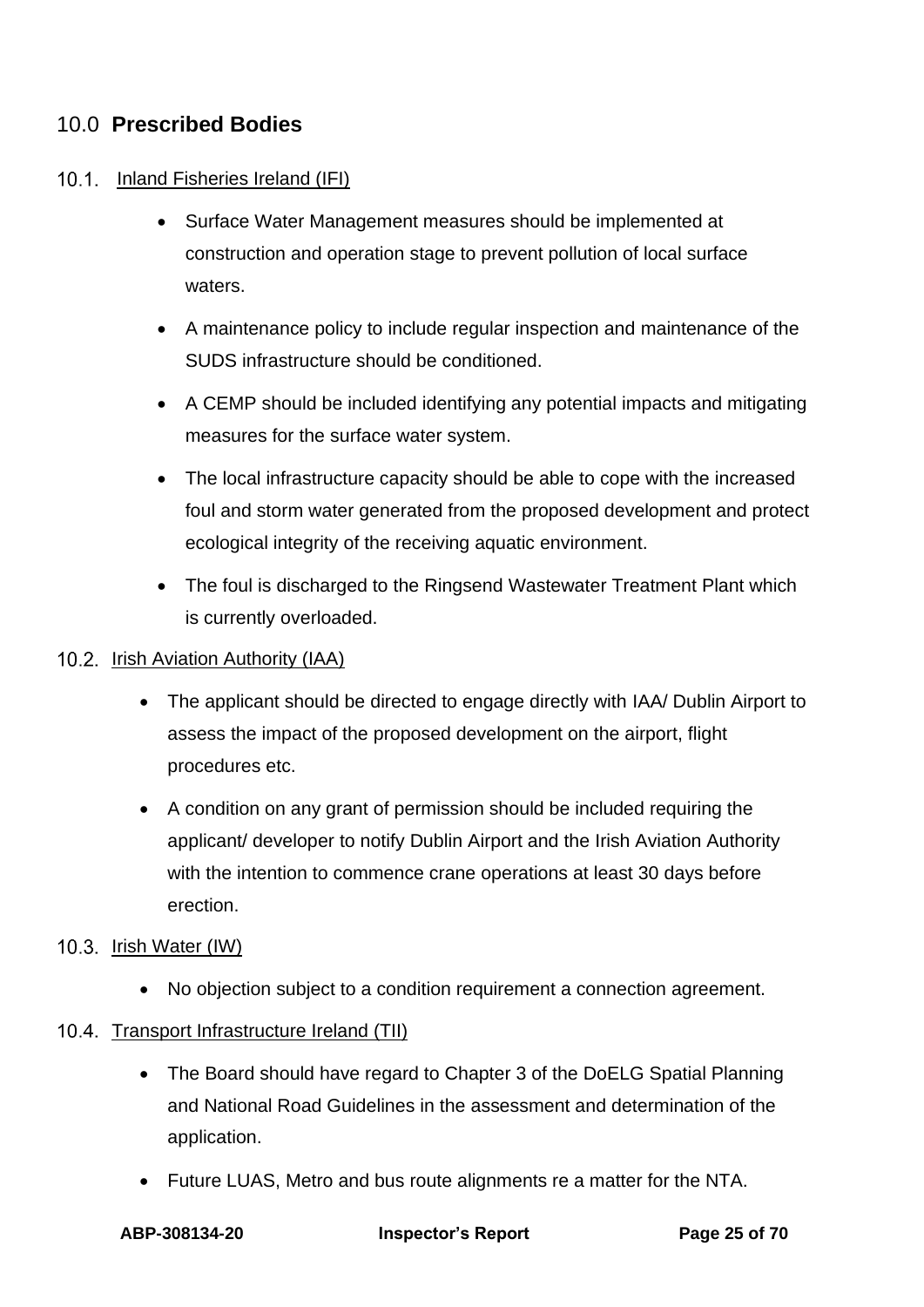# <span id="page-25-0"></span>11.0 **Assessment**

- 11.1. Having examined the application details and all other documentation on file, including the C.E. Report from the Planning Authority and all of the submissions received in relation to the application, and having inspected the site, and having regard to the relevant local/regional/national policies and guidance, I consider that the main issues in this application are as follows:
	- Principle of the Shared Living Concept
	- Standard of Accommodation and Impact on Residential Amenity
	- Impact on the Residential Amenity of the adjoining permitted scheme
	- Traffic and Transport
	- Urban Design
	- Material Contravention of the Dublin City Development Plan 2016-2022
	- Irish Aviation Association
	- Archaeology
	- Chief Executive (CE) Report

# **Principle of the Shared Living Concept.**

11.2. The proposed development comprises of the construction of a building to accommodate 122 no. shared accommodation bedrooms and associated communal amenity areas. The proposal comprising 110 no. double occupancy rooms and 12 no. single occupancy rooms (232 no. bed spaces in total) over 10 storeys of accommodation. Each floor contains a mix of one and two bed space rooms with separate communal facilities. The site is zoned Z1, where it is an objective to *"protect and improve residential amenities*". The principle of residential development is acceptable at this location.

# Identified need

11.3. The principle of locating this shared accommodation proposal at this location is raised as an issue by the Planning authority (PA), several elected representatives and in third party observations. The submissions consider the site is not appropriate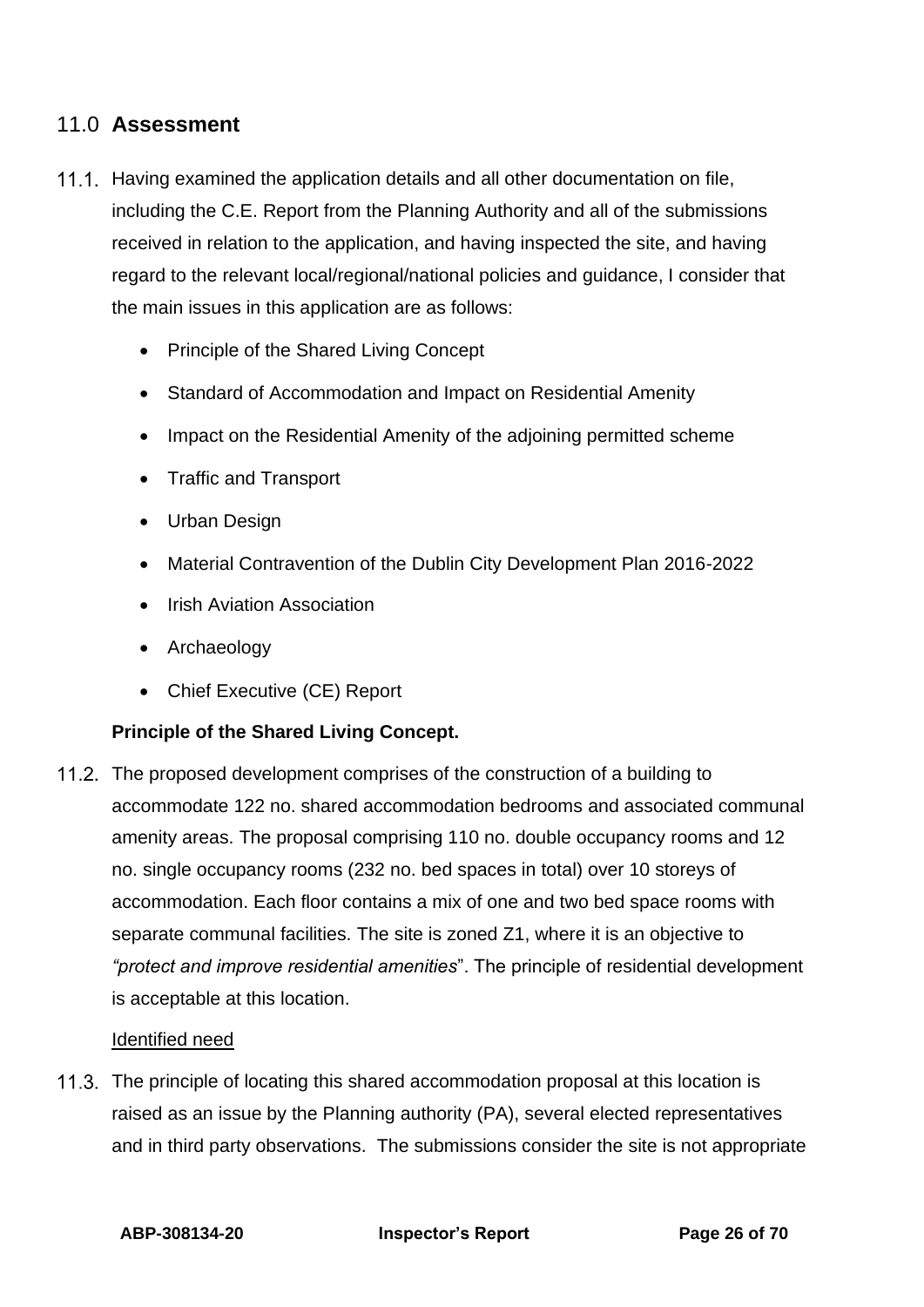for this model of housing having regard to the type of tenure proposed and the absence of any justification for co-living at this location.

- 11.4. Guidance for both BTR and shared accommodation is contained in Section 5 of the Sustainable Urban Housing: Design Standards for New Apartments 2018 with both Specific Planning Policy Requirement (SPPR) 7 & 9 providing policy context in which to access proposals against. These guidelines highlight the need for shared accommodation to be situated in urban locations in order to response to specific housing needs. Section 5.22 refers specifically to proposals relating to significant concentrations of employment.
- 11.5. A Justification for Shared Living, an Operation Plan and a background of Chocjas Living have been submitted as supporting documentation by the applicant. These documents contain a background of the shared living concept, the growth of the market in the UK and the overall functioning of this format. The applicant justification for the co-living concept at this location is summarised below:
	- It is accessible, within 25mins of the IFSC, 20mins of City Centre and Airport,
	- The bus transport in the immediate locality and shopping centre,
	- Malahide Road and Clongriffin DART station are within walking distance,
	- The provision of communal facilities provided within the proposal,
	- The cost benefits of the shared living model including social, economic and environmental.
- 11.6. The national guidelines clearly state that the shared accommodation type is only appropriate where responding to an identified urban housing need at a particular location. Section 5.18 requires the applicant to provide a satisfactory evidential base to demonstrate that the proposal is based on accommodation need.
- 11.7. The applicant's justification for the need to provide this specific accommodation at this location is based on the growing demand for new forms of accommodation for 25-35-year olds, the absence of affordable rental market in the Donaghmede/ Coolock area and the provision of accommodation for single persons. The PA do not consider a compelling case for the tenure model has been made, nor is there any clarity as to the expected tenants for this proposal. The PA recommend a refusal of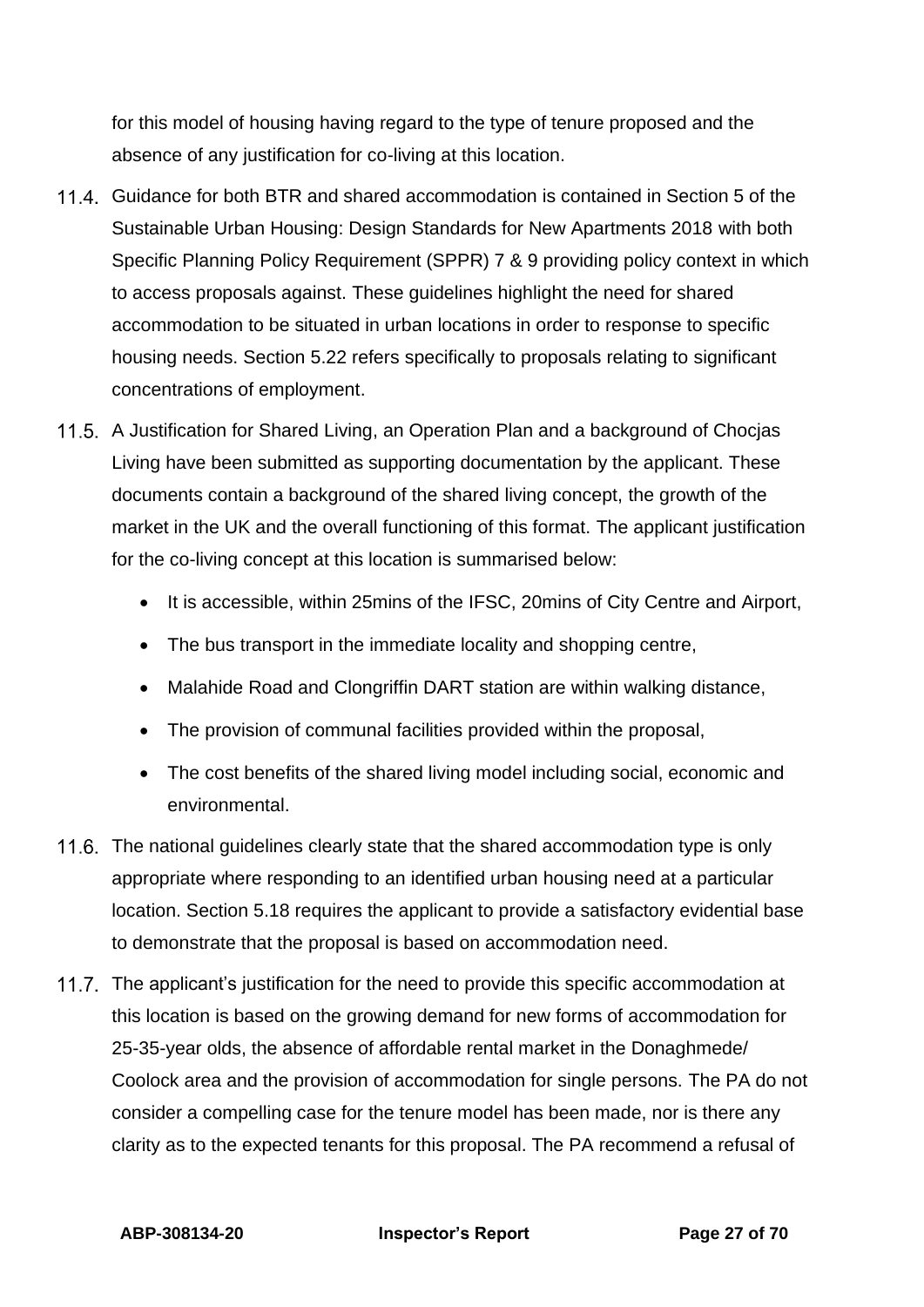the permission based on the absence of a sufficiently compelling case for the shared living model at this outer city location.

- 11.8. In terms of justification for the location of the shared living concept at this location, I draw the Boards attention to Section 5.19 of the guidelines. Catering for particular employee accommodation needs with city centres has been highlighted as the appropriate location for shared accommodation. As stated above, the applicant's documentation refers to the urban location within a travel distance of up to 25mins from major employer areas. The supporting documentation does not further elaborate on the need for the shared accommodation to support any significant concentrations of employment or any major level health campus or similar facilities.
- 11.9. The site, which is c.17km from the city centre, can be accessed from the city centre by a bus service or by walking c.20mins to the closest DART station, either Clongriffin or Howth & Donaghmede. The Bus Connects route is proposed further north from the site along the new Priory road. The airport and Blanchardstown Shopping Centre are both located over c.6km from the site with no direct public transport connections.
- Whilst I acknowledge there are sustainable transport options from travel to and from this location, I do not consider they constitute a direct, frequent link between the subject site the city centre, airport or any other area of major employment. These direct links are necessity to support the shared accommodation concept.
- 11.11. In the absence of direct transport links and a robust evidence-based assessment, it is my view that there is insufficient evidence to justify how the proposal can be directly linked to any significant employee generating activity. I note the information submitted by the applicant is generic in nature and not specifically linked to the need to locate shared accommodation on this site. Although there may be issues with the housing supply in the general area, I do not consider it has been demonstrated the the provision of this co-living, as a format, can respond to a specific housing need at this location.

### Review of Co-Living Guidance

11.12. An observation has raised the review of the co-living model. the proposal should be refused considering this review. The Board will note a letter received by An Bord Pleanala on the 23<sup>rd</sup> of November 2020 from the Minster for Housing, Local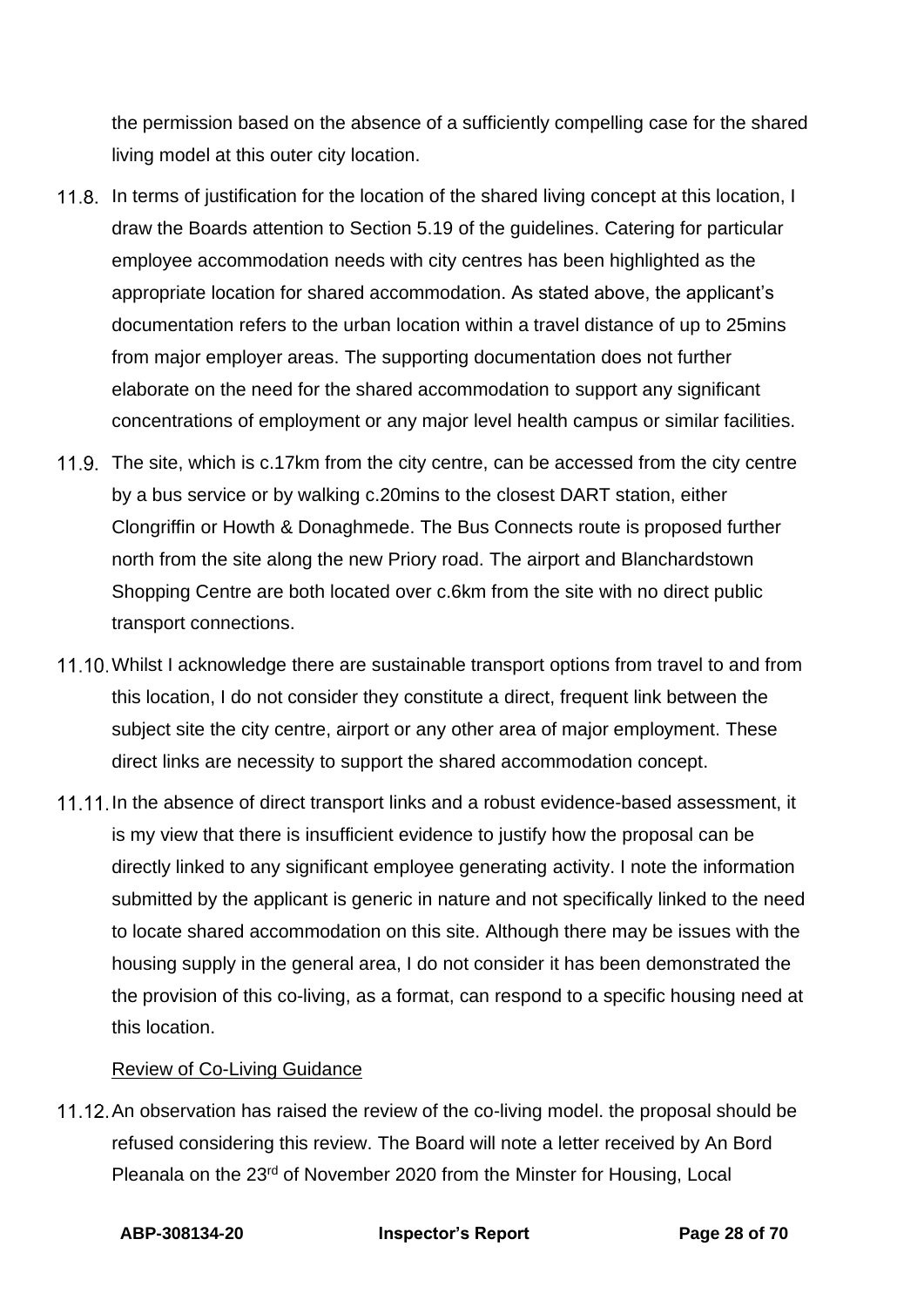Government and Heritage in relation to Co-living Development proposals. The Minister advises that a review of the Shared Accommodation section of the Sustainable Urban Housing: Design Standards for New Apartments, 2018 will be forthcoming. I note no update to these guidelines has yet been produced. I have assessed the proposed development in the context of the current guidelines.

## **Conclusion**

11.13. Having regard to the information provided in the applicant's documentation and the requirements of the national guidance for shared accommodation, I do not consider the applicant has sufficiently justified the necessity for this accommodation to respond to a specific identified urban housing need or to support any significant concentrations of major employment. I do not consider the proposal can comply with the guidance as outlined in the Sustainable Urban Housing: Design Standards for New Apartments, 2018 and as such the principle of shared accommodation at this location is not acceptable. In this regard, I consider the proposal should be refused on the basis that the site is unsuitable for shared accommodation as a housing tenure.

# **Standard of Accommodation and Impact on Residential Amenity**

- The proposal consists of 122 no. shared accommodation rooms, comprising 110 no. double occupancy rooms and 12 no. single occupancy rooms (232 no. bed spaces in total) over 10 storeys of accommodation. Each floor contains a mix of one and two bed space rooms with separate communal facilities.
- 11.15. SPPR 7 & 9 of the apartment quidelines set out the requirements for Shared Accommodation. A clustered model of shared accommodation with one format detailed as 2-6 bedrooms sharing common area is advocated in the guidelines. Section 5.15 notes other formats may be proposed. Section 5.16 identifies specific standards for bedroom sizes and the provision of communal amenities.
- 11.16. A breakdown of the overall configuration of the bedroom mix, common shared area per floor, private balconies and other communal amenities is provided in the table below: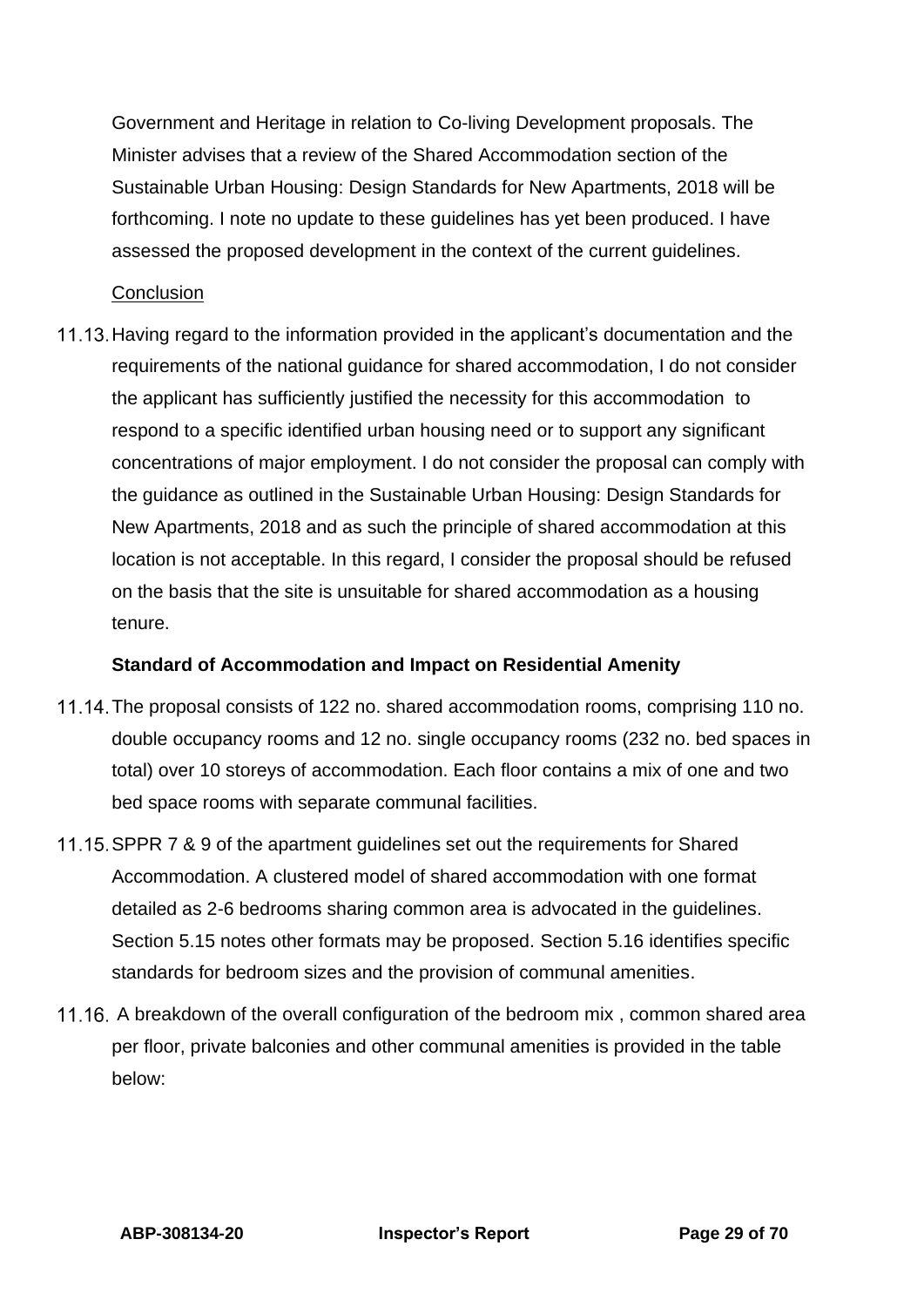| <b>Floor</b>     | <b>Single</b>  | <b>Double</b>     | <b>Communal Amenities</b>                                                               |
|------------------|----------------|-------------------|-----------------------------------------------------------------------------------------|
|                  | <b>Bedroom</b> | <b>Bedroom</b>    | KLD- kitchen/ Living/ Dining                                                            |
| ground           | $\overline{2}$ | 10                | Laundry (25.20m <sup>2</sup> ), Living (52.80m <sup>2</sup> ), KLD                      |
|                  |                |                   | (86.20m <sup>2</sup> )                                                                  |
|                  |                |                   | Total 164.2m <sup>2</sup>                                                               |
| 1 <sup>st</sup>  | 1              | 14                | KLD (86.2m <sup>2</sup> ) Living (38.40m <sup>2</sup> ) Balcony (37.20m <sup>2</sup> )  |
|                  |                |                   | <b>Total</b> 124.6m <sup>2</sup> + balcony 37.20m <sup>2</sup>                          |
| 2 <sub>nd</sub>  | 1              | 14                | KLD (86.20m <sup>2</sup> ) Living (55.30m <sup>2</sup> ) Balcony (37.20m <sup>2</sup> ) |
|                  |                |                   | <b>Total</b> 141.5 $m^2$ + balcony 37.20 $m^2$                                          |
| 3 <sup>rd</sup>  | 1              | 14                | KLD (86.20m <sup>2</sup> ) Living (55.30m <sup>2</sup> ) Balcony (37.20m <sup>2</sup> ) |
|                  |                |                   | <b>Total</b> 141.5 $m^2$ + balcony 37.20 $m^2$                                          |
| 4 <sup>th</sup>  | 1              | 12                | KLD (86.20m <sup>2</sup> ) Living (55.30m <sup>2</sup> ) Balcony (37.20m <sup>2</sup> ) |
|                  |                |                   | <b>Total</b> 141.5m <sup>2</sup> + balcony 37.20m <sup>2</sup>                          |
| 5 <sup>th</sup>  | 1              | 12                | KLD (86.20m <sup>2</sup> ) Living (34.10m <sup>2</sup> ) Balcony (35.00m <sup>2</sup> ) |
|                  |                |                   | Terrace 101.60m <sup>2</sup>                                                            |
|                  |                |                   | Total $120.3m^2$ + balcony $35.00m^2$ + Terrace                                         |
|                  |                |                   | 101.60m <sup>2</sup>                                                                    |
| 6 <sup>th</sup>  | 1              | 5                 | KLD (86.20m <sup>2</sup> ) Living (34.10m <sup>2</sup> ) Balcony (35.00m <sup>2</sup> ) |
|                  |                |                   | <b>Total</b> 141.5 $m^2$ + balcony 35.00 $m^2$                                          |
| 7 <sup>th</sup>  | 1              | 5                 | KLD (86.20m <sup>2</sup> ) Balcony (35.00m <sup>2</sup> ) Terrace                       |
|                  |                |                   | 219.00m <sup>2</sup>                                                                    |
| 8 <sup>th</sup>  | 1              | 5                 | KLD (86.20m <sup>2</sup> ) Balcony (35.00m <sup>2</sup> )                               |
| <b>gth</b>       | 1              | 5                 | KLD (86.20m <sup>2</sup> ) Balcony (35.00m <sup>2</sup> )                               |
| 10 <sup>th</sup> | 1              | 5                 | KLD (86.20m <sup>2</sup> ) Balcony (35.00m <sup>2</sup> )                               |
| <b>Total</b>     | 12             | $\frac{110}{110}$ | KLD (862m <sup>2</sup> )                                                                |
|                  |                |                   | Living (325.30m <sup>2</sup> )                                                          |
|                  |                |                   | Balcony (358.8m <sup>2</sup> )                                                          |
|                  |                |                   | Terrace (320.70m <sup>2</sup> )                                                         |
|                  |                |                   | Laundry (25.20m <sup>2</sup> )                                                          |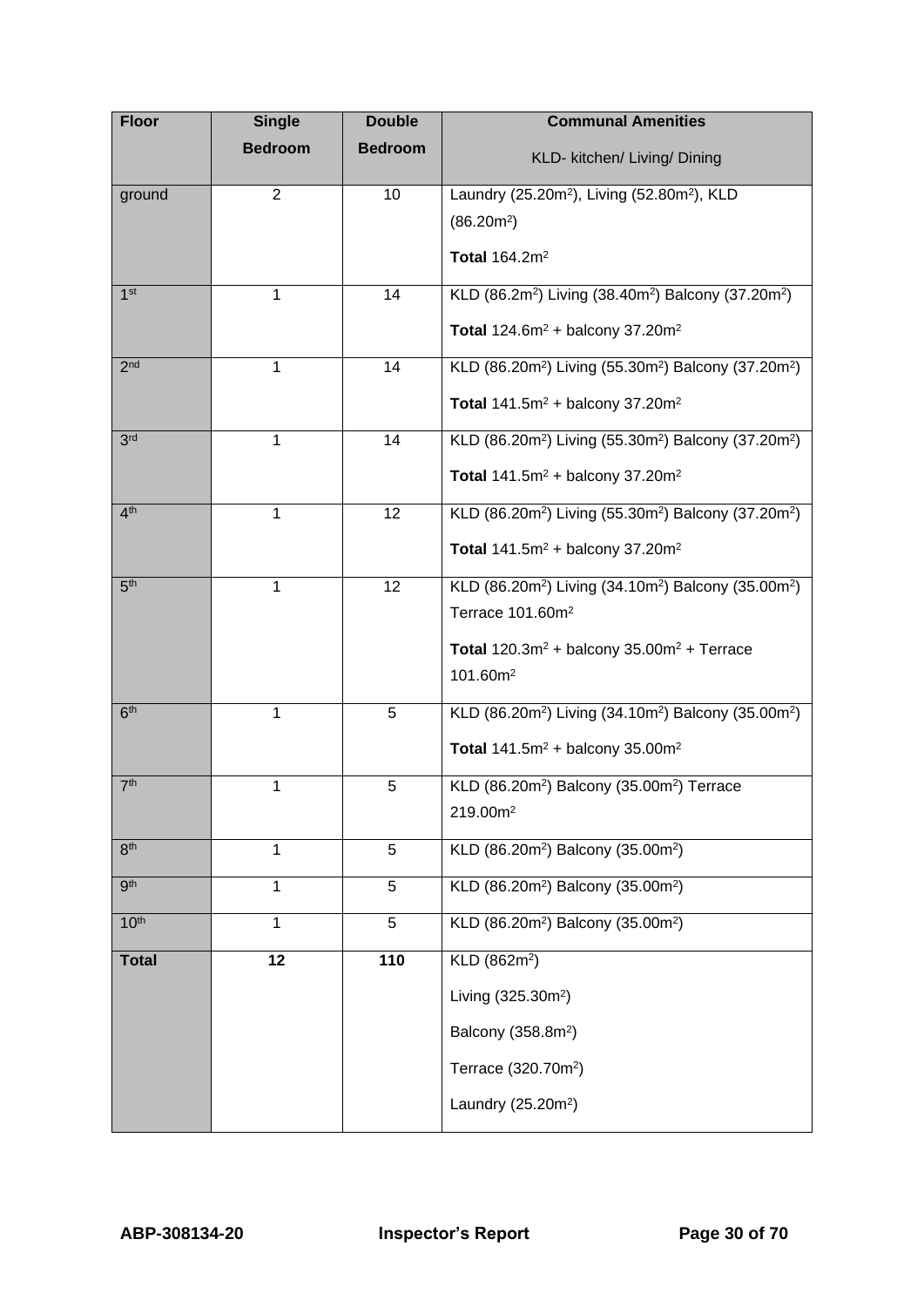## Bed space rooms

- 11.17. In relation to the size of bedrooms Table 5a of the quidelines requires the following as a minimum (including en-suite):
	- Single-  $12m^2$
	- Double/twin- 18m<sup>2</sup>.
- 11.18. The Planning Application Statement and Statement of Consistency, which accompanied the application, states that the minimum proposed floorspace of the single occupancy units will be  $18m^2$  and  $19.2m^2$  for the double/twin. I note some of the applicant's figures do not include for en-suites, this aside, the size proposed for the bed spaces complies with the national guidance.

## Common Living and Kitchen Facilities Floor Area

- 11.19. SPPR 9 (ii) of the Sustainable Urban Housing: Design Standards for New Apartments, 2018, states that "*The overall unit, floor area and bedroom floorspace requirements of Appendix 1 of these Guidelines shall not apply and are replaced by Tables 5a and 5b".*
- 11.20. In relation to the common living and kitchen facilities Table 5b of the quidelines requires the inclusion of following floor areas as a minimum:
	- Bedrooms  $1-3$ :  $8m^2$  per person
	- Bedrooms 4-6: additional  $4m^2$  per person.
- 11.21. The ratio of bedroom to common living areas range from 15 bedrooms per common area on the ground floor, to 6 bedrooms per common area on the 10<sup>th</sup> floor. Figure 47.0 of the Planning Application Statement and Statement of Consistency, which accompanied the application, provides a breakdown of the overall requirement for common living and kitchen facilities in the entire building rather than a per floor basis. The applicant also includes private amenity space in the calculation for the common shared areas. On this basis the applicant concludes that 1,414m<sup>2</sup> of common living and kitchen facilities is required for 232 no. persons which leads to  $6.1\,\mathrm{m}^2$  per person. Having regard to the applicant calculations they conclude that the total 2,007m<sup>2</sup> at 8.7m<sup>2</sup> per bed space is enough communal space for the proposed development.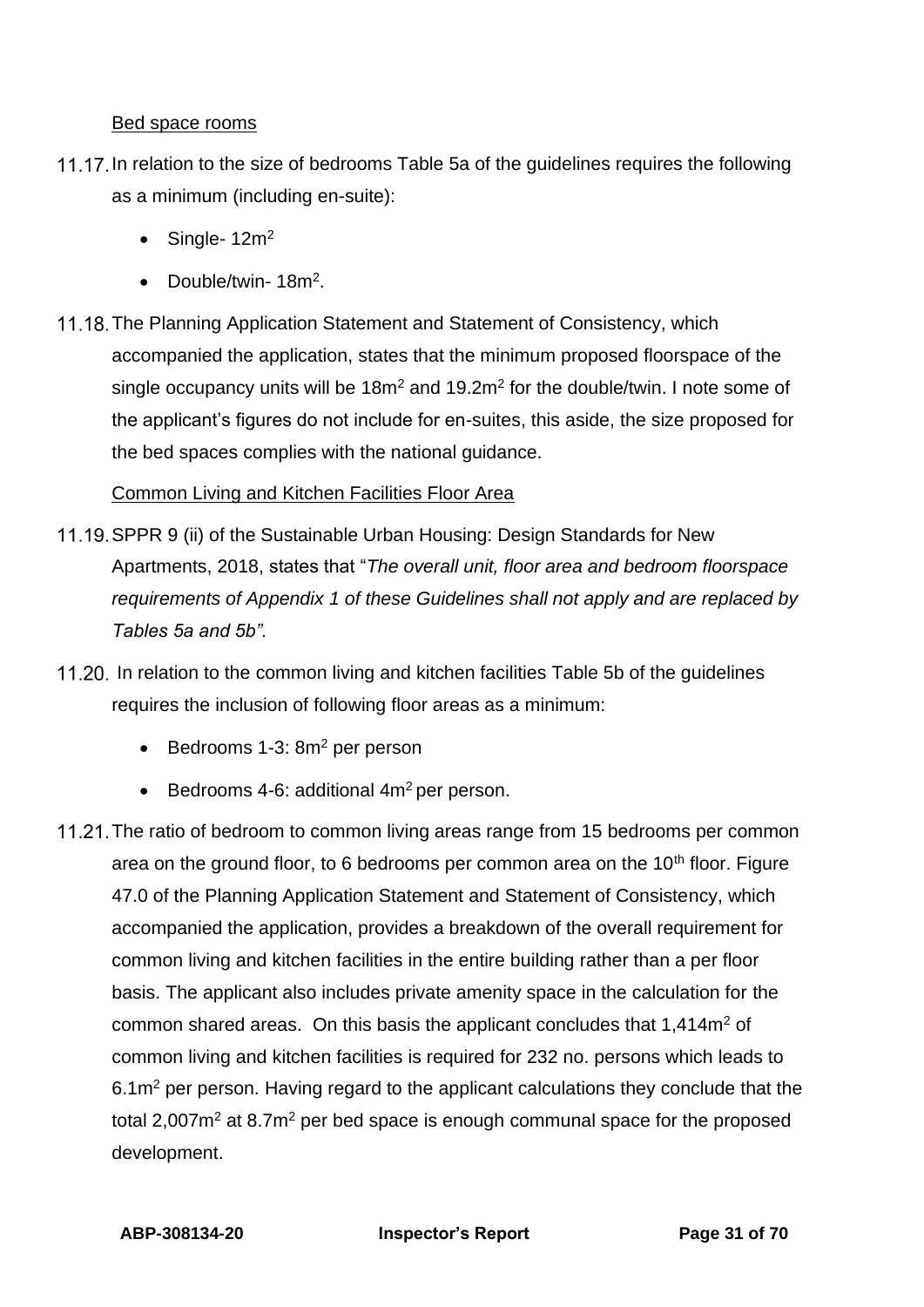- 11.22. I consider the applicants calculation is incorrect and does not truly demonstrate compliance with Table 5b of the guidelines. In the first instance only the kitchen and common living areas should be assessed as common shared areas for Table 5b with an assessment of compensatory communal support facilities and amenities required as separate compliance for SPPR 9. I have provided the Board with a detailed assessment for compliance of both separately below.
- 11.23. The following table provides a breakdown of the floorspace requirements for the common shared areas as required for compliance with Table 5b.

| <b>Floor</b>    | <b>Bedrooms</b> | <b>Floorspace</b>        | KLD- kitchen/ Living/ Dining m <sup>2</sup>               |
|-----------------|-----------------|--------------------------|-----------------------------------------------------------|
|                 | occupancy       | required m2*             |                                                           |
| ground          | 22              | 1-3 bed $(24)$           | KLD (86.20m <sup>2</sup> ) & Living (56.0m <sup>2</sup> ) |
|                 |                 | 4-22 bed (76)            | Total $- 142.20 m2$                                       |
|                 |                 | Total- 100m <sup>2</sup> |                                                           |
| 1 <sup>st</sup> | 29              | 1-3 bed $(24)$           | KLD (86.2m <sup>2</sup> ) & Living (37.9m <sup>2</sup> )  |
|                 |                 | 4-29 (104)               | Total- 124m2                                              |
|                 |                 | Total- 128m <sup>2</sup> |                                                           |
| 2 <sub>nd</sub> | $\overline{29}$ | 1-3 bed (24)             | KLD (86.20m <sup>2</sup> & Living (58.6m <sup>2</sup> )   |
|                 |                 | 4-29 (104)               | Total- 144.8m2                                            |
|                 |                 | Total -128 $m2$          |                                                           |
| 3 <sup>rd</sup> | 29              | 1-3 bed $(24)$           | KLD (86.20m <sup>2</sup> )                                |
|                 |                 | 4-29 (104)               | Total- 86.20m <sup>2</sup>                                |
|                 |                 | Total -128 $m2$          |                                                           |
| 4 <sup>th</sup> | $\overline{29}$ | $1-3$ bed $(24)$         | KLD (86.20m <sup>2</sup> )                                |
|                 |                 | 4-29 (104)               | Total $-86.20m^2$                                         |
|                 |                 | Total -128 $m2$          |                                                           |
| 5 <sup>th</sup> | 25              | 1-3 bed (24)             | KLD (86.20m <sup>2</sup> ) & Living (37.4m <sup>2</sup> ) |
|                 |                 | $4 - 25(88)$             | Total - 125.6m2                                           |
|                 |                 | Total -112m2             |                                                           |
| 6 <sup>th</sup> | 25              | 1-3 bed (24)             | KLD (86.20m <sup>2</sup> ) & Living (37.4m <sup>2</sup> ) |
|                 |                 | 4-25 (88)                | Total- 125.6m <sup>2</sup>                                |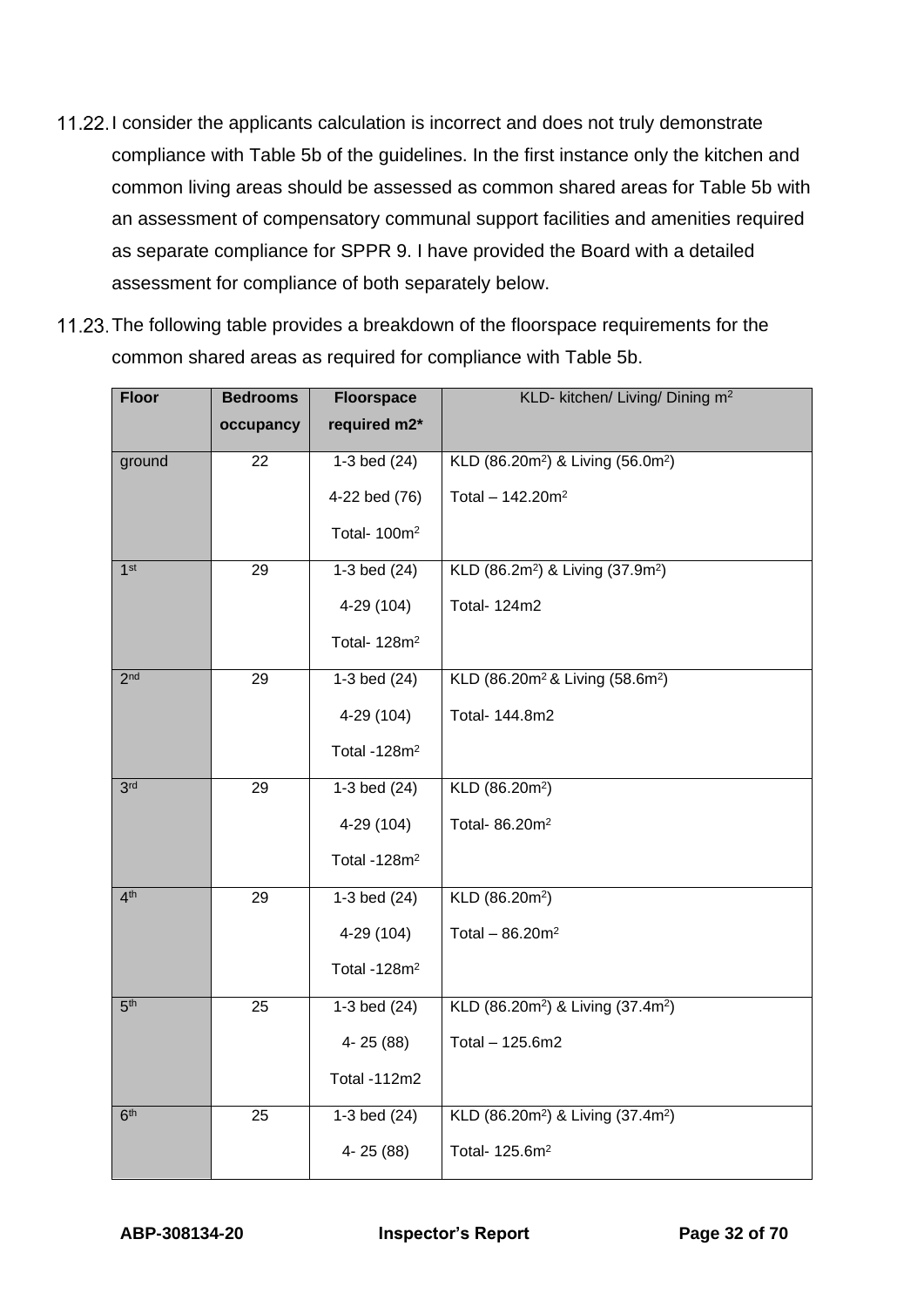|                  |     | Total -112 $m2$           |                                                           |
|------------------|-----|---------------------------|-----------------------------------------------------------|
| 7 <sup>th</sup>  | 11  | 1-3 bed (24)              | KLD (86.20m <sup>2</sup> )                                |
|                  |     | 4-11 (32)                 | Total- 86.20m2                                            |
|                  |     | Total- 56.m2              |                                                           |
| 8 <sup>th</sup>  | 11  | 1-3 bed (24)              | KLD (86.20m <sup>2</sup> )                                |
|                  |     | 4-11 (32)                 | Total- 86.20m <sup>2</sup>                                |
|                  |     | Total- $56.m2$            |                                                           |
| gth              | 11  | 1-3 bed (24)              | KLD (86.20m <sup>2</sup> )                                |
|                  |     | 4-11 (32)                 | Total-86.20m <sup>2</sup>                                 |
|                  |     | Total- $56.m2$            |                                                           |
| 10 <sup>th</sup> | 11  | 1-3 bed (24)              | KLD (86.20m <sup>2</sup> )                                |
|                  |     | 4-11 (32)                 | Total- 86.20m <sup>2</sup>                                |
|                  |     | Total- $56.m2$            |                                                           |
| <b>Total</b>     | 232 | Total 1,060m <sup>2</sup> | KLD (862m <sup>2</sup> ) & Living (325.30m <sup>2</sup> ) |
|                  |     |                           | Total - $1,187.3m^2$                                      |

\*based on Table 5b of the apartment guidelines

11.24. The breakdown in the above assessment indicates a shortfall of floorspace for the common areas in floors 1, 3 and 4. The shortfall is most evident on floors 3 & 4 with and additional c. 40m<sup>2</sup> of common area required to ensure compliance with Table 5b of the guidelines. The Board will also note there is an overprovision of common areas on other floors such as those in floors 6- 10. The overall quantum of common area provided exceeds the requirement in Table 5b by  $127m^2$ . Taking a pragmatic approach to the provision of common areas required and having regard to the provision of two sperate common areas on half of the floors, I consider the clustered format and configuration of shared accommodation broadly complies with the apartment guidance and therefore the requirements of Table 5b and SPPR 9 (ii).

# Communal Support facilities

11.25. SPPR 9 (iii) Sustainable Urban Housing: Design Standards for New Apartments, 2018, states that *" Flexibility shall be applied in relation to the provision of all storage and amenity space as set out in Appendix 1, on the basis of the provision of alternative, compensatory communal support facilities and amenities. The obligation*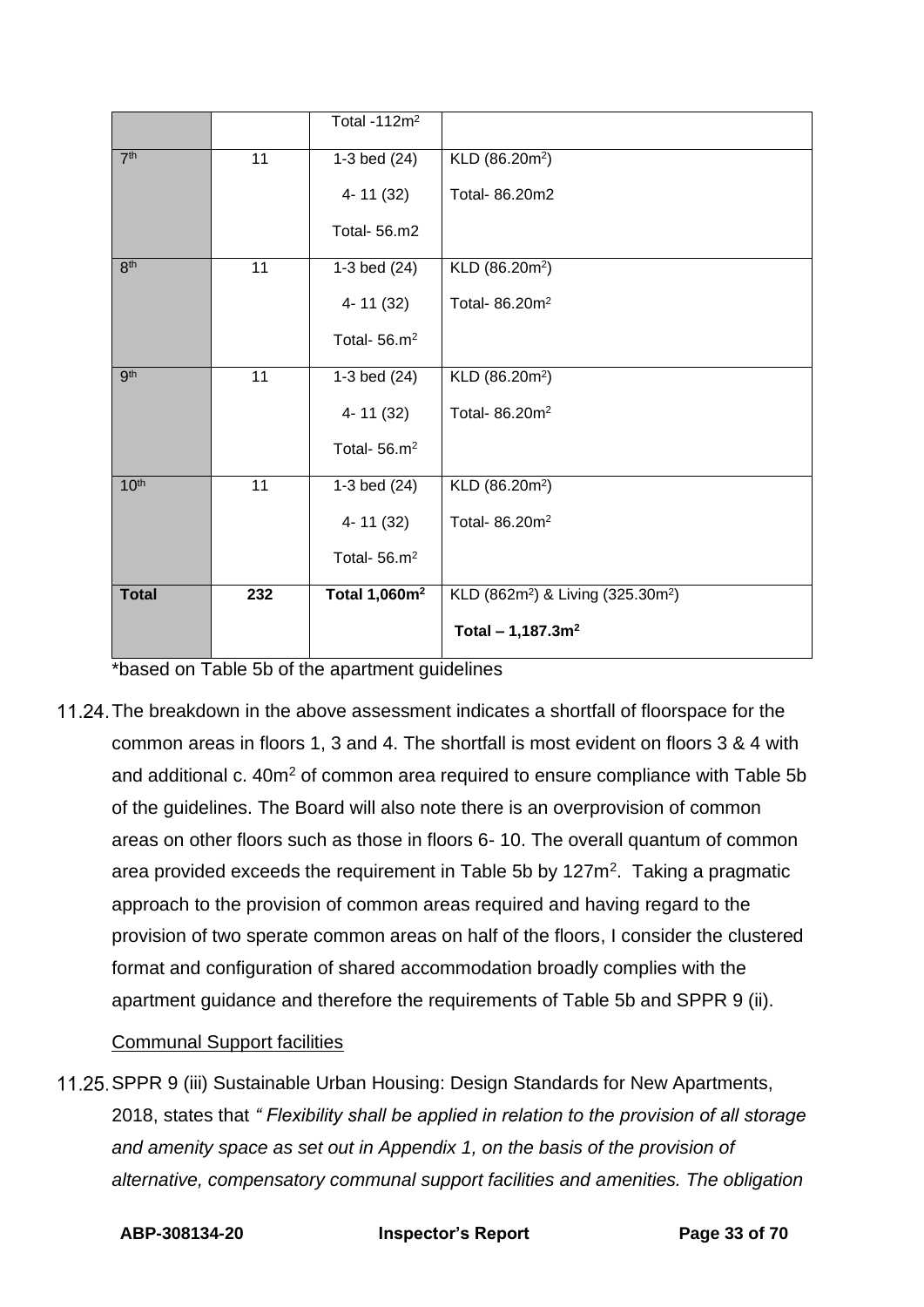*will be on the project proposer to demonstrate the overall quality of the facilities provided and that residents will enjoy an enhanced overall standard of amenity;"*

- 11.26. The Board will note the requirement to provide compensatory support facilities and amenities is in addition to and separate to the common kitchen/ living and dining areas required for Table 5b and SPPR 9 (ii).
- 11.27. Shared accommodation is also subject to the requirements of SPPR 7. The supporting communal and recreational amenities required by SPPR 9 (iii) are set out in SPPR 7 (b) as follows:
	- *(i) Resident Support Facilities - comprising of facilities related to the operation of the development for residents such as laundry facilities, concierge and management facilities, maintenance/repair services, waste management facilities, etc.*
	- *(ii) Resident Services and Amenities – comprising of facilities for communal recreational and other activities by residents including sports facilities, shared TV/lounge areas, work/study spaces, function rooms for use as private dining and kitchen facilities, etc.*
- 11.28. The submitted documentation does not provide a breakdown of any reduction in standards applied for under SPPR 9 (iii) or Appendix 1. As stated above the applicant included the balcony areas for compliance with Table 5b, which I did not consider appropriate. I note c. 63 no bedrooms (total 358m<sup>2</sup>) have private balconies whilst c.59 has no balconies. This would not be unusual for shared living accommodation. In this instance the provision of communal support facilities and other communal areas is required to compensate for the absence of storage and amenity space.
- 11.29. I have provided the Board with an overview of the compensatory facilities within the scheme as follows:
	- Laundry ( $25.2m^2$ ) and Concierge ( $21.2m^2$ ) on the ground floor.
	- Two open space terrace areas  $(320.70m^2)$ .
- 11.30. In relation to the communal open space areas the Board will note the applicant's calculations include the private balconies and terrace areas although landscaping drawings are only provided for the area around the car park and entrance on the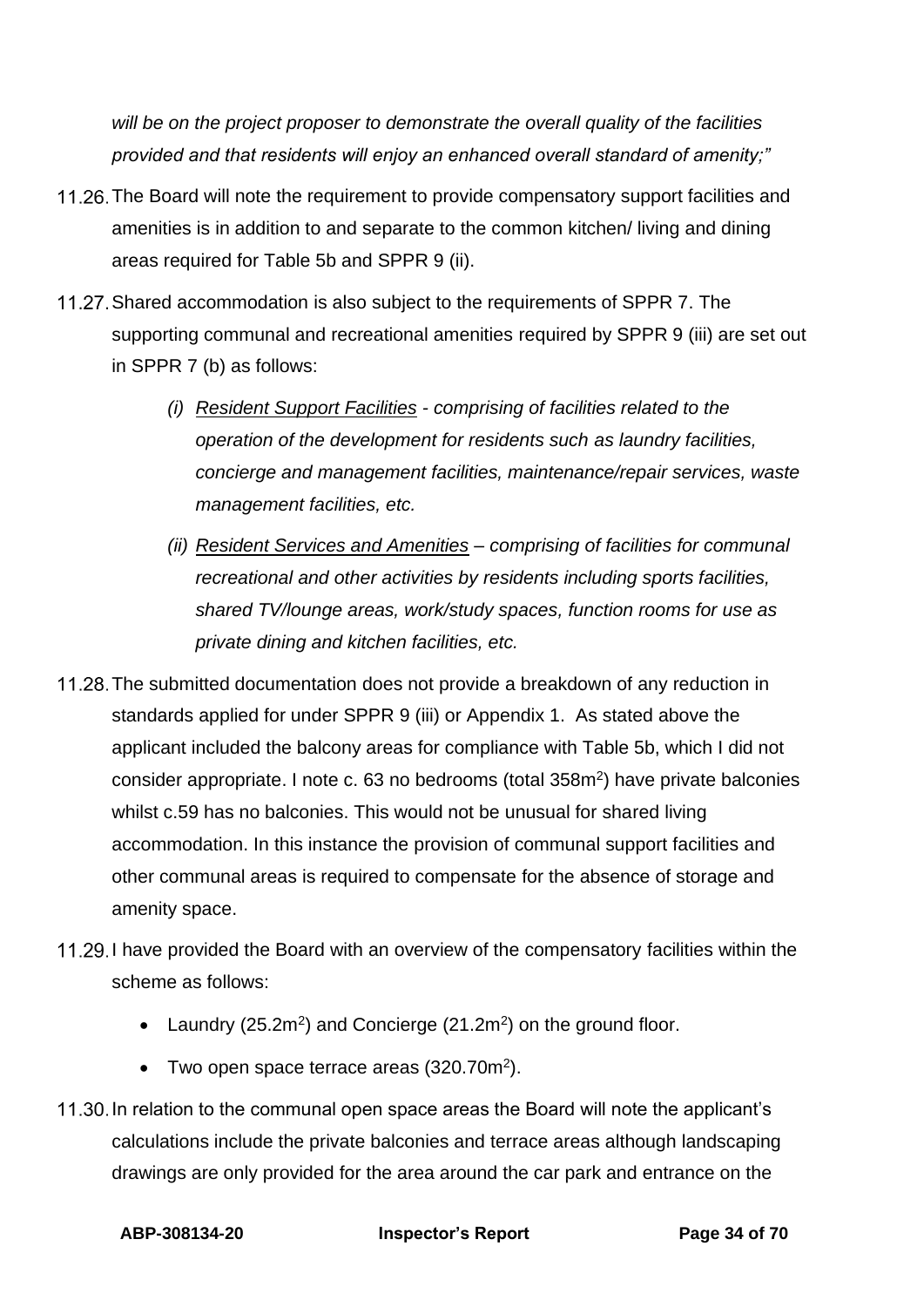ground floor. The landscape drawings and landscape report do not include detailed proposals for the two terrace areas. The Water Services and Flood Risk Assessment includes the sedum roofs as part of the surface water drainage proposals. I consider the balconies are private and should not be considered as in the quantum of communal amenity space. The proposal does not include any useable communal open space.

- 11.31. The submission from the Parks, Biodiversity and Landscape Department do not consider the communal open space on the ground floor is of good quality and note the absence of any usability on the terraces. They do not consider there is enough public open space in the vicinity of the site to serve the site.
- 11.32. Having regard to the absence of private balconies for c.59 bedrooms and the absence of any meaningful residential support facilities or residential services and amenities, I do not consider the proposal complies with the requirements of SPPR 7 or SPPR 9 of the apartment guidelines. I do not consider the applicant has successfully demonstrated that the overall quality of communal facilities provided will be such that the residents will enjoy an enhanced standard of amenity. I consider the substandard amenity space on the ground floor and lack of usability of the terrace areas will have a significant negative impact on residential amenity of the future residents having regard to the limited compensatory facilities on the ground floor, namely the laundry and concierge.
- Whilst it is noted the guidelines provide flexibility in the provision of communal facilities in shared living schemes, I consider the level provided is significantly underprovided and substandard in design and I consider the proposed development should be refused for reason of insufficient supporting communal amenities and in turn non-compliance with SPPR 7 & 9 (iii) of the apartment guidelines.

### Ground floor accommodation

- 11.34. The building has been designed so as the ground floor bedrooms along the south and south west face onto the R139. The PA consider the absence of any buffer planting along the edge of the site will have a negative impact on the residential amenity of the future occupants.
- 11.35. I note a 2m buffer is provided between the building line and the public road. A c. 1.5m, boundary wall is proposed wall with railing over along the front of the site,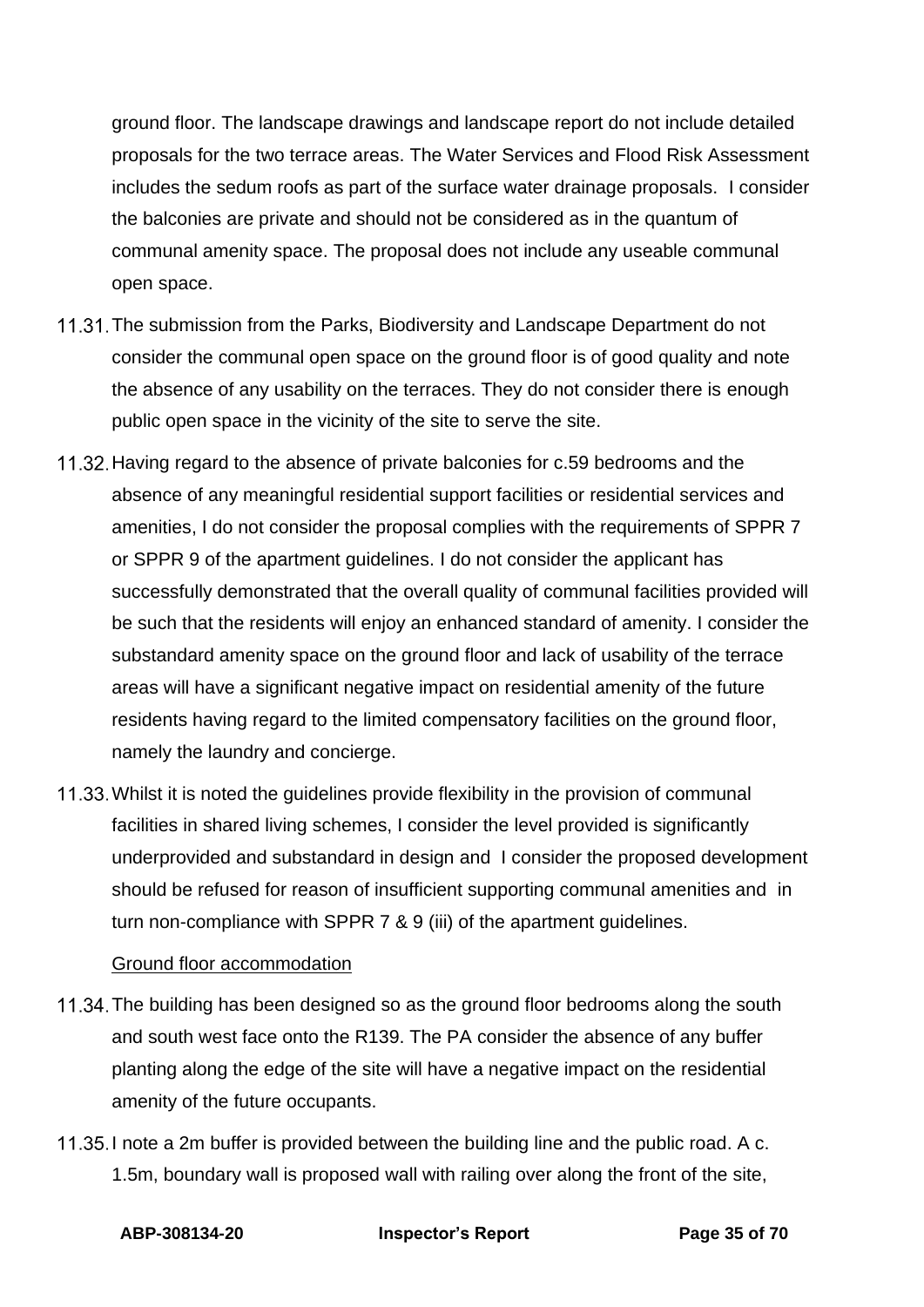consisting of a block wall with railing over, The landscaping drawings do not detail any panting although this buffer between the building and boundary treatment although the area is designated as open space.

11.36. I consider the 2m separation distance and inclusion of the boundary treatment along the front of the site will prevent direct overlooking into those bedrooms on ground floor. The inclusion of planting within this buffer area would enhance the visual amenity and further protect their amenity. Should the Board be minded granting permission a landscaping scheme could be reasonably included as a condition. I have addressed the impact of the boundary treatment on the urban design, separately below.

### Covid-19

11.37. Several observations question the appropriateness of the shared living accommodation considering the Covid-19 pandemic. In this regard, it is noted that An Bord Pleanála is not a public health authority and that there is currently no policy restriction on the development or operation of such shared accommodation. Notwithstanding this, it is noted that Operational Plan which accompanied that application includes measures within the operator's management plan to ensure general compliance with Health and Safety Issues.

### Daylight and Sunlight

- A Daylight, Sunlight and Overshadowing assessment accompanied the application. The assessment provides an analysis of both the impact on the occupants of the proposed development and the adjoining permitted development to the north (further discussed below). The proposed development includes c.14 no. double bedrooms orientated north.
- The submission from the PA note the absence of any assessment of the north facing bedrooms which they consider unlikely to meet the recommended levels. The absence of natural light to the corridors is also highlighted. The applicant's daylight assessment notes reference in the BRE Guide to state that north facing rooms are unlikely to meet recommended levels, therefore only windows facing south of due east and west were assessment as part of the study.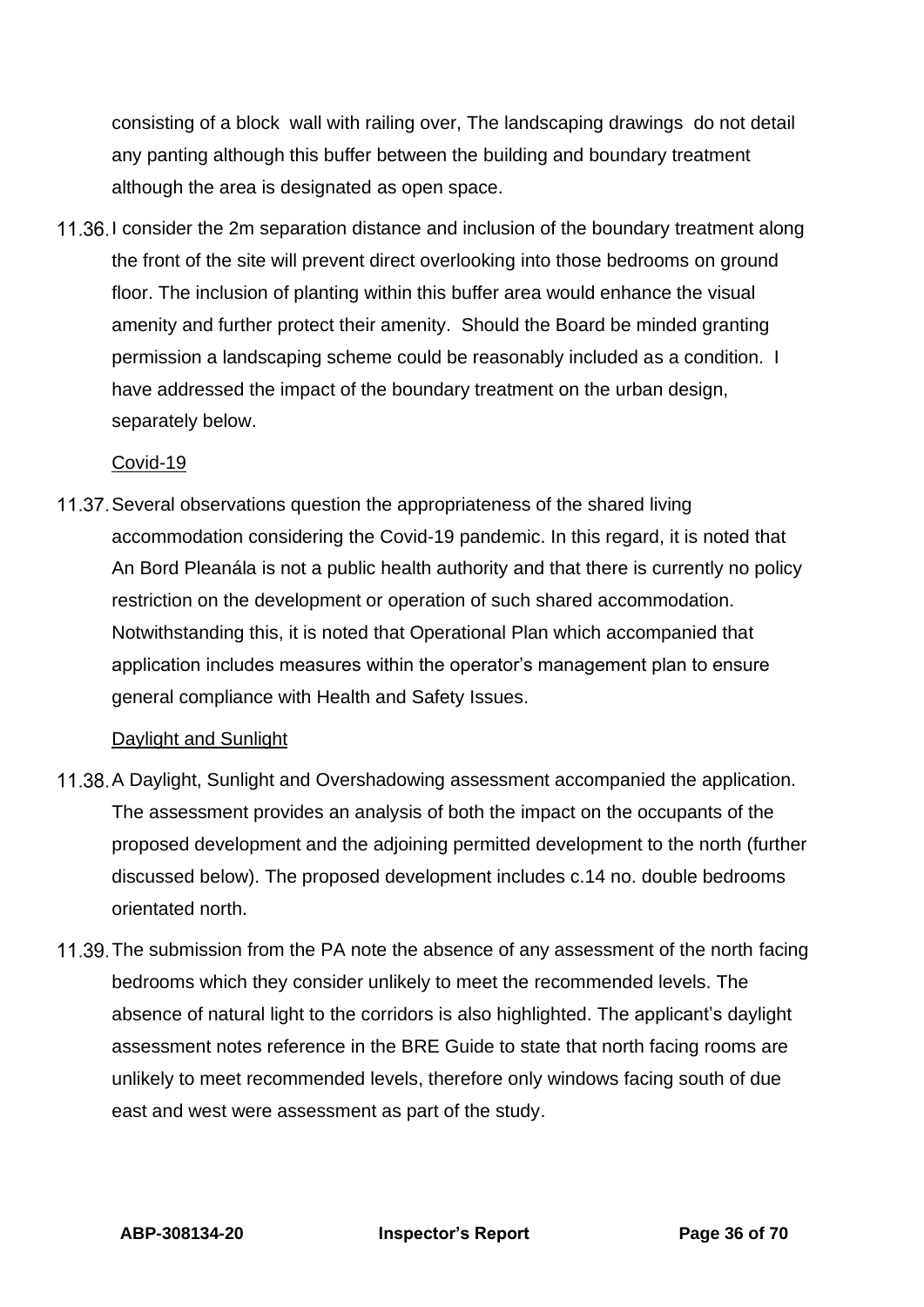- 11.40. Section 13 of the Daylight, Sunlight and Overshadowing assessment includes an assessment of the potential sunlight to the amenity space within the proposed development. The area on the ground floor to the north of the proposed building has been highlighted as having no access to sunlight. Notwithstanding the fact that this assessment relates to the ground floor amenity space, I consider the results highlight the absence of sunlight directly north of the building.
- This model of shared accommodation would potentially lend the use of bedroom space as the main living space for occupants and therefore the provision of sunlight and daylight becomes more important than that required for a conventional apartment bedroom.
- 11.42. Having regard to this daylight and sunlight assessment and the orientation of a significant number of double bedrooms within the proposal, I consider the level of daylight and sunlight into the bedrooms facing north will be so diminished to have a significant negative impact on the residential amenity of up to 28 future occupants.

### **Conclusion**

11.43. Having regard to the absence of any useable meaningful communal open space, the absence of private balconies and the significant number of north facing double bedrooms I consider the proposal would represent a substandard form of development. In this regard I do not consider the proposal can comply with the requirements for shared accommodation as set out in SPPR 9 (iii) and SPPR 7 (b) of the Sustainable Urban Housing: Design Standards for New Apartments, 2018.

# **Impact on the Residential Amenity of the adjoining permitted scheme.**

- 11.44. The site is located to the south of a large greenfield site, also zoned for residential use. Permission for 225 no Build to Rent apartments ABP-302929-18 (Reg Ref 3403/18) is currently on this site. Block D and Block C of that permitted scheme are located along the south adjoining the subject site. Permission was recently refused for a SHD application for 438 no apartments (ABP- 307252-10) for reasons of inadequate separation distance between blocks proposed.
- 11.45. A submission has been received on behalf of the owner of the site to the north. Concern is raised over the impact of the proposal on the potential occupants of the permitted scheme to the north by way of inadequate separation distance leading to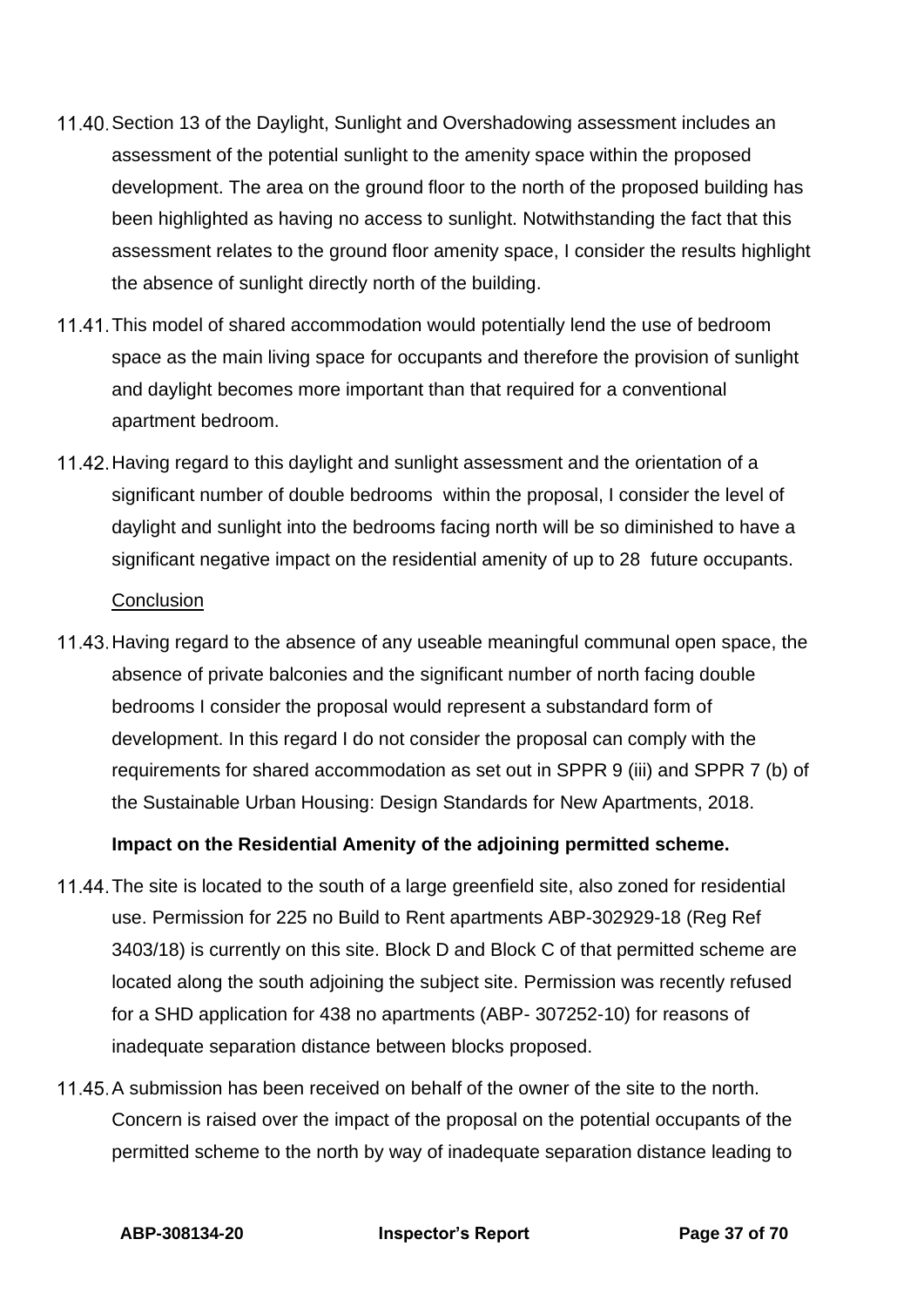overlooking. In addition, it is argued that the proposal will reduce the daylight to apartments 9-16 below the Vertical Sky Component (VSC) of 27% as per the BRE Guidelines. In addition, it is considered the ground floor windows (living rooms 11,12,13 &15) will have diminished sunlight below the BRE threshold. The submission requests an independent daylight assessment.

- 11.46. The PA submission also raised the issues of sunlight and daylight. They note an outdated version of the BRE guidance is referenced (2011) rather than the 2018 version. They also note the reduction in VSC as per the observers and refer to the absence of any 3rd party bedrooms in the daylight and sunlight assessment.
- 11.47. A Daylight, Sunlight and Overshadowing Assessment accompanied the application. An assessment of the proposed scheme and the neighbouring scheme was undertaken. The assessment notes the BRE Guide is not a mandatory document. A worst-case scenario was used for the impact of the proposal on the adjoining development. The report concludes that apartments 9-16 will have a VSC under 27%, the target Average Daylight Factor (ADF) for habitable rooms can be retained, three windows will have access to sunlight reduced under the BRE Guide and kitchens under 6.5m<sup>2</sup> have been discounted as habitable space due to their size.
- Whilst the applicant's daylight assessment states the BRE Guide is not mandatory, it is noted that the Sustainable Urban Housing: Design Standards for New Apartments, 2018 provides reference to the quantitative performance approach in documents such as these. I consider the BRE Guide provides a satisfactory reference on which to understand the capability of the proposal to achieve a certain level of standard. Therefore, I draw the Boards attention to the results of the applicant assessment which identified an impact on c. 7 no apartments in Block D. I note that a full assessment of the Block D has not been undertaken and I consider, having regard to the height of the building, the results for VSC for the apartments on the remaining four floors would be similar. In this regard, the proposal would have a negative impact on a significant number of apartments in Block D.
- 11.49. Appendix F of the Daylight, sunlight and overshadowing assessment illustrates the potential for overshadowing from the proposed development on sites with the vicinity. I note a level of overshadowing on Block D of that permitted scheme to the north of the site. The separation distance of c. 15m from buildings would not be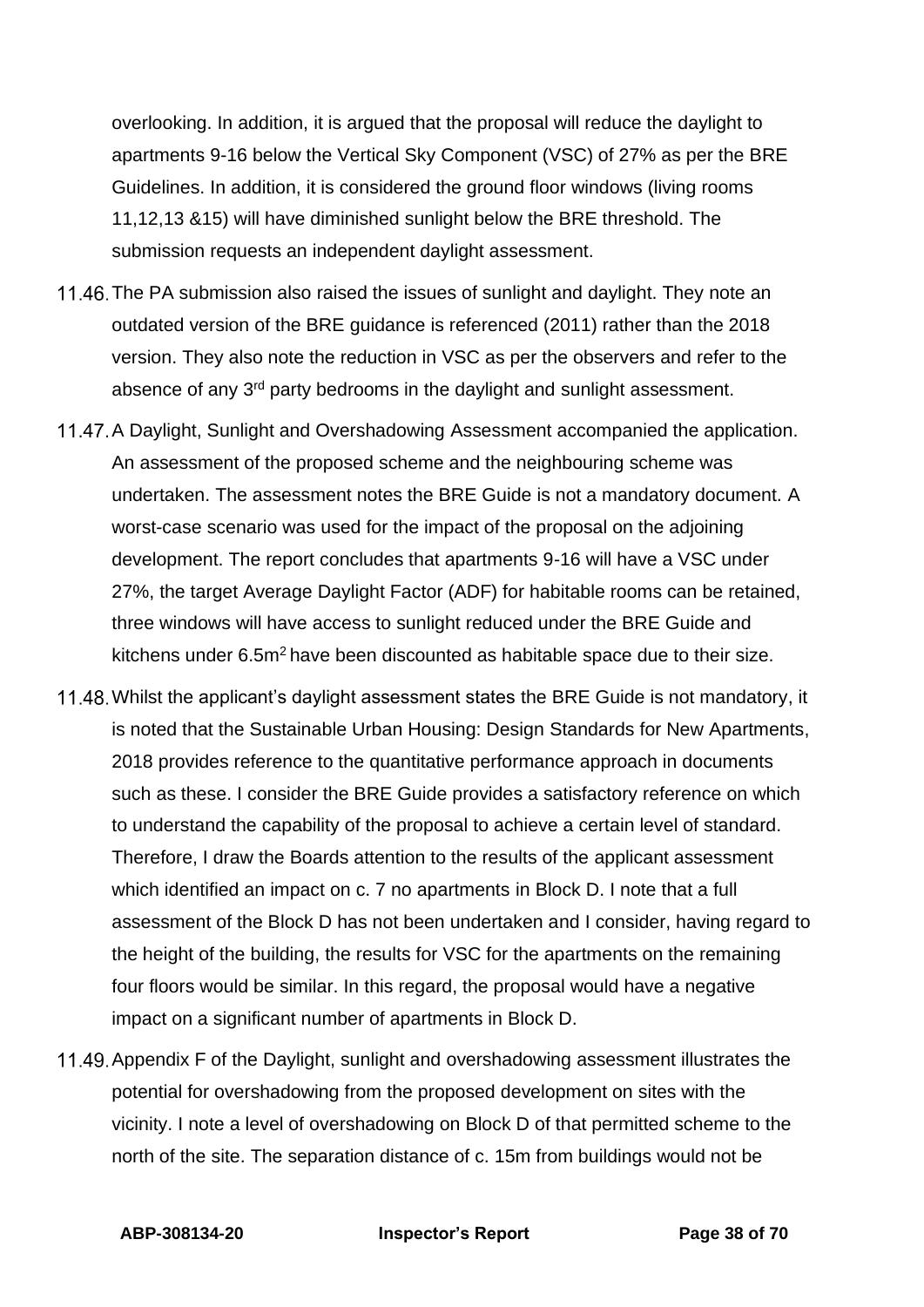unusual in an urban setting, although having regard to the height of the proposed development and the absence of a analysis of all apartments in Block D I consider the proposed development has the potential to have a negative impact on the residential amenity of future residents.

11.50. I do not consider the information submitted in the Daylight, Sunlight and Overshadowing Assessment provides sufficient evidence to allow a conclusion that the there will be no significant negative impact on the residential amenity of the potential residents to the north of the site. Having regard to the orientation of the site and the design of the proposed development, it is my opinion that the proposed development would lead to a significant negative impact on the residential amenity of the future occupants of the permitted development adjoining the site and should therefore be refused.

# **Traffic and Transport**

The proposal includes 23 no dedicated car parking spaces including 2 car-club (GoCar) spaces and 1 no mobility space. Vehicular access is proposed from Grange road (R139) along the south of the site. The majority of issues raised relating to transport relate to the carparking provision on the site.

# Car parking

11.52. SPPR 9 of the apartment guidelines provides policy context relevant to shared accommodation. In relation to car parking the following is stated:

(iv) *A default policy of minimal car parking provision shall apply on the basis of shared accommodation development being more suitable for central locations and/or proximity to public transport services. The requirement for shared accommodation to have a strong central management regime is intended to contribute to the capacity to establish and operate shared mobility measures.*

11.53. The application is accompanied by a Transportation Assessment Report. The report references the location of the site within Zone 3 of Map J of the development plan and the quantum of parking required for the site which is 183 spaces as a maximum and the sustainable transportation options in the vicinity. The location of a Bus Connects corridor 350m north, the high frequency of bus services along the front of the site along the R139 and the distance of the Clongriffin DART station within a 20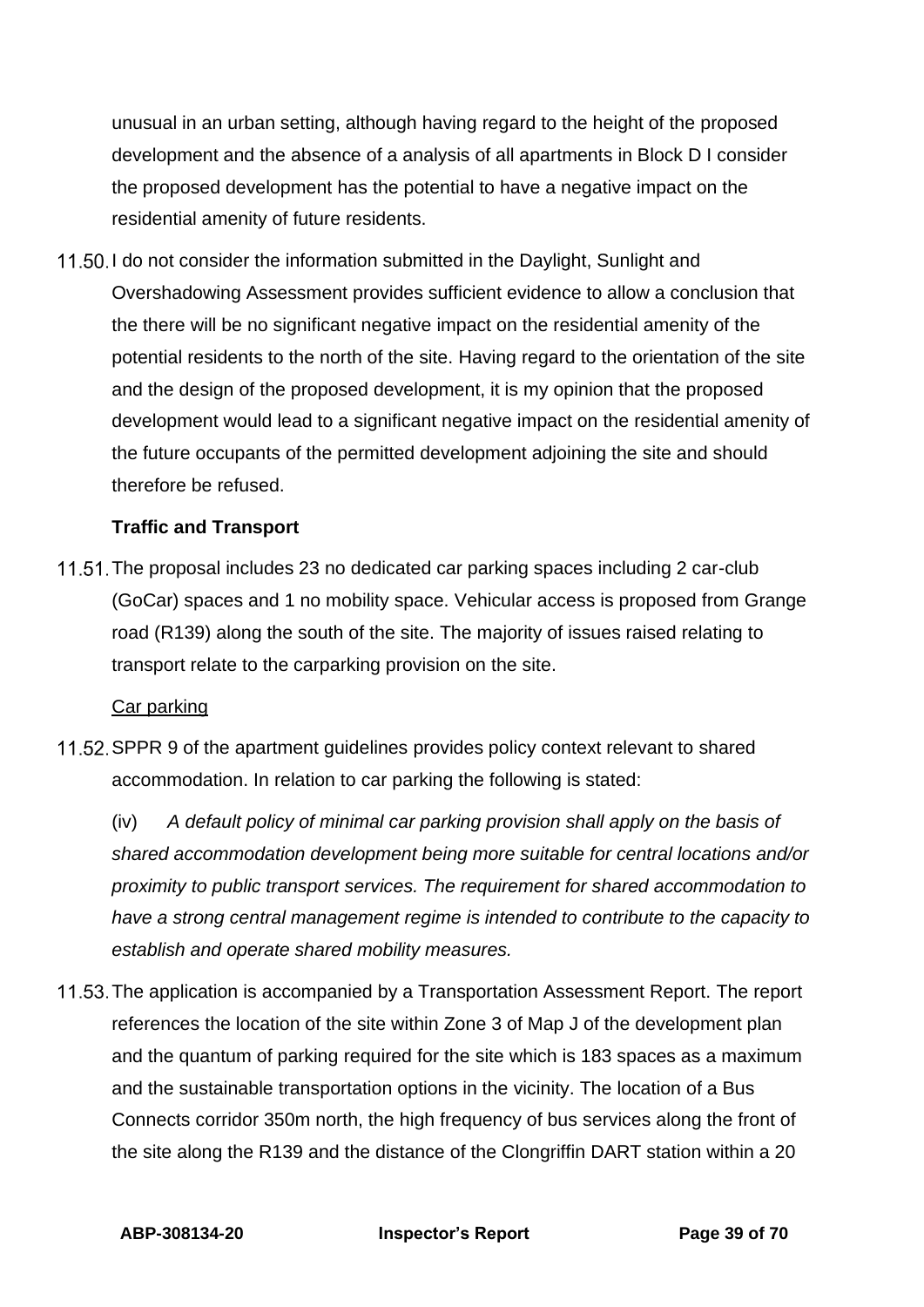min walk are put forward as appropriate measures to facilitate a reduction in parking at this location.

- 11.54. The submission from the Transport Section has raised concern in relation to the quantum of carparking. The section considers that access to the site is limited by an insufficient public transport provision to allow for a default zero parking as required by SPPR 9. The combination of insufficient public transport and provision of 0.2 car spaces for room will lead to overspill parking on the surrounding area.
- 11.55. I note the requirements of SPPR 9 for no car parking, or significantly reduced parking, as a default for shared living accommodation and having regard to the short-term nature of this living model the absence of car parking is considered appropriate. A strong central management regime for the shared accommodation is required to contribute to the capacity to establish and operated the shared mobility measures. The removal of parking can be intrinsically linked to the success of the living accommodation and compliance with SPPR 9.
- Whilst I note there are sustainable transport options available in the vicinity of the site, I have concerns that these are so infrequent or slow as to prevent the entire removal of car reliance within the site. A Travel Plan submitted as Appendix G of the Transport Assessment Report notes a high frequency bus service (every 4 minutes) which links the site to Clongriffin DART station (an additional 9 mins) and therein into the City Centre. Travel times from the DART into the City Centre are approximately 20 mins. I do not consider this transport option, whilst considered sustainable, gives rise to a high frequency connection with any significant employment concentrations. This link with the City Centre, as previously accessed, has been promoted as a supporting factor for the shared accommodation model at this location.
- The Travel Plan, although contains up to date information on the sustainable transport options to the site, is aspirational and does not contain any detailed measures to implement. Section 7.9 of the Chojas Living Operational Plan, submitted as supporting documentation, notes the shared accommodation will be designed and located as a car free environment and notes the intention for the submission of a Mobility Management Plan (MMP).There are contradictions in the supporting documentation.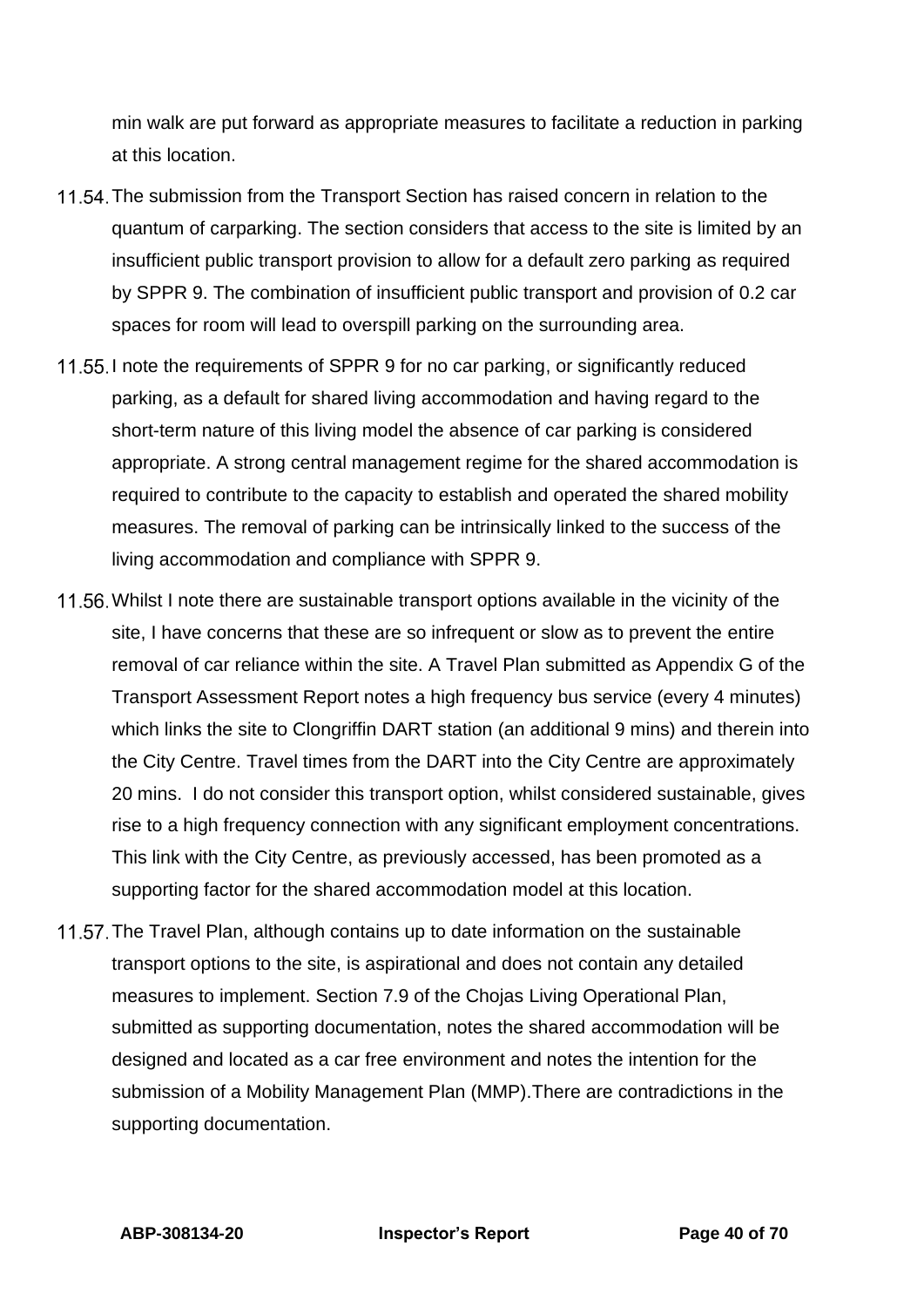11.58. I do not consider the applicant has clearly demonstrated that there is a strong central management regime to support the default for no car parking and is therefore I consider the proposal contrary to the requirements of SPPR 9.

### Cycle Parking

- 11.59. The proposal includes a total of 184 no cycle parking spaces. The Transport Assessment Report refers to the apartment guideline standards for the cycle provision parking of 1 storage space per bedroom and 1 for visitors. Cycle parking is proposed beside the car parking spaces, the vehicular entrance and the pedestrian entrance to the north of the site. The Transport Section has raised concern over the type, design and security of the cycle parking and recommend a condition is included so that stacked bike rakes are screened from public realm.
- 11.60. I note the location of the cycle parking at dominant locations into the site, at either side of the main entrance and along the north. The elevation drawings submitted illustrate the cycle provision with bikes staked above the boundary treatment along all approach roads. I consider these drawings highlight the dominance of this design approach and the negative impact on the public realm. In this regard I consider the consolidation of most of the cycle parking away from the main access points would ensure the security of the cycle parking area is enhanced and the visual impact on the surrounding area reduced. I consider this can be reasonably be included as a condition on any grant of permission.

### Access

- 11.61. Vehicular access into the site is via Grange Road. The Transport Section have highlighted the information in the submitted Road Safety Audit which recommends a "Left Out Only" onto the R139. It is recommended that a condition is included on any grant of permission requiring the applicant to provide the "Left Out Only", which I consider reasonable.
- 11.62. Transport Infrastructure Ireland (TII) have made a submission referring the Board to Chapter 3 of the DoELG Spatial Planning and National Road Guidelines. The Board will be aware that this chapter provides reference to the development management and impact of development of proposals on the national road network. I note access from the site is onto the R139 and having regard to the scale of development and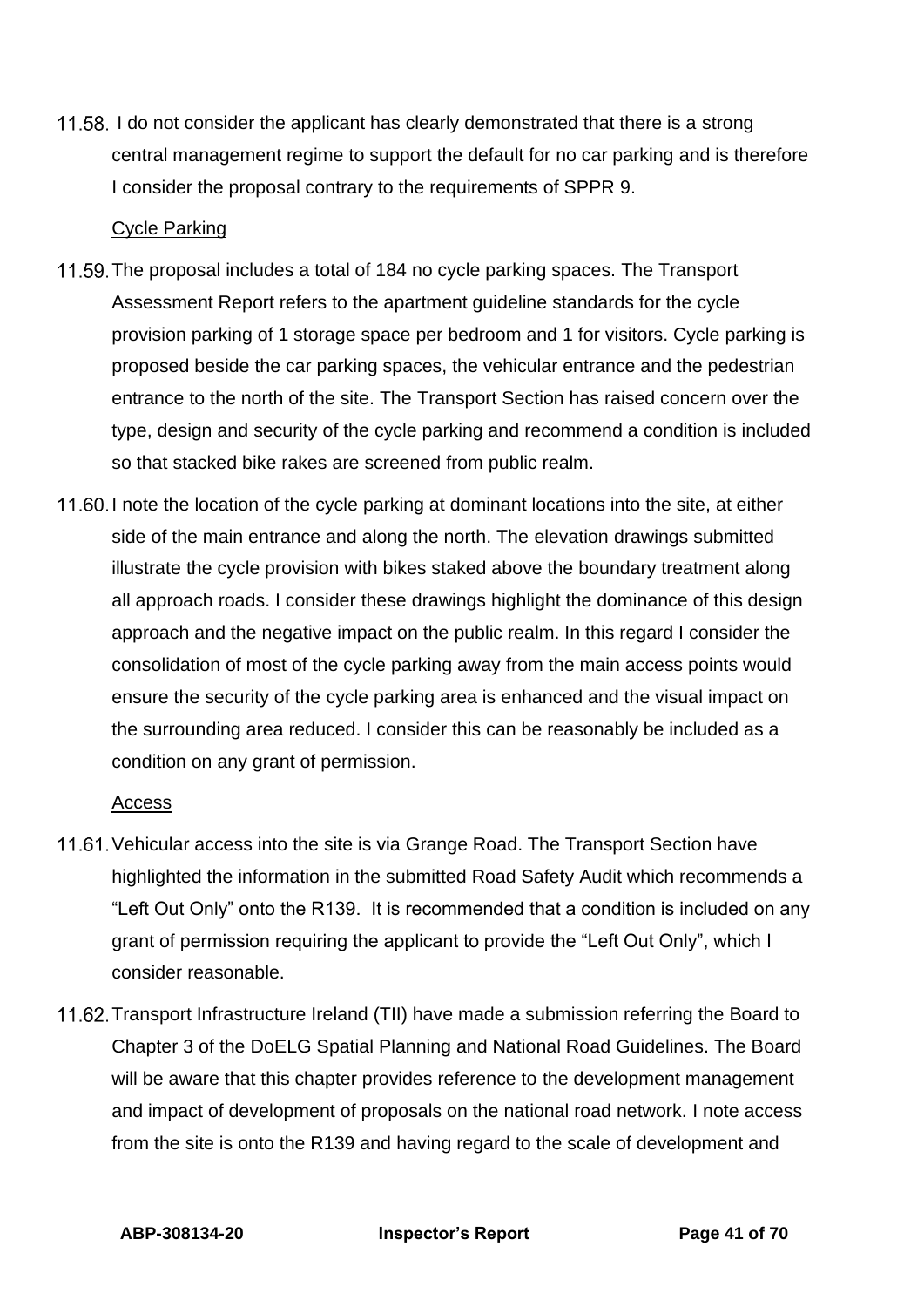inclusion of 23 no car parking spaces, it is not considered the proposal will have a adverse impact on the national road network.

## **Conclusion**

11.63. Having regard to the absence of any high frequency public transport connections to high concentrations of employment combined with the provision of carparking on site, I consider the applicant has failed to demonstrate that this site can operate successfully for shared accommodation. Therefore, having regard to the location of the site I do not consider that this short-term occupancy model can be accommodated, and the proposal fails to demonstrate specific measures to enable car parking provision to be reduced. In this regard, it is my opinion that the proposal should be refused for non-compliance with SPPR 9 of the Sustainable Urban Housing: Design Standards for New Apartments, 2018.

# **Urban Design**

- The site is a small corner site (0.195ha) which fronts onto Grange Road (R139) along the south and the Hole in the Wall Road to the east. An Irish Water Wayleave runs along the north through the site. The former Columban Fathers site to the north has permission (Reg Ref 3403/18) for 225 no. BTR apartments with a five-storey block (Block D) permitted along the boundary of the site.
- 11.65. The proposed building is located along the south and east of the site. Five storeys are proposed starting at the west along Grange Road, stepping up to 7storeys and then 11 storeys at Donaghmede Roundabout. The building wraps around the corner of the site with the 11 storeys facing onto the Hole in the Wall Road to the east. A c. 1.5m boundary wall and railing is located along the edge of the site, adjoining the public footpath.

### Urban Design

- 11.66. An Urban Design Statement accompanied the application which demonstrates how the proposal contributes to the creation of place and responds to the site context. The location of an Irish Water wayleave along the north of the site and the Grange Road and Hole in the Wall Road are identified as constraints.
- 11.67. The PA submission considers the development appears shoehorned into the site, requests the comprehensive redevelopment of the site in conjunction with the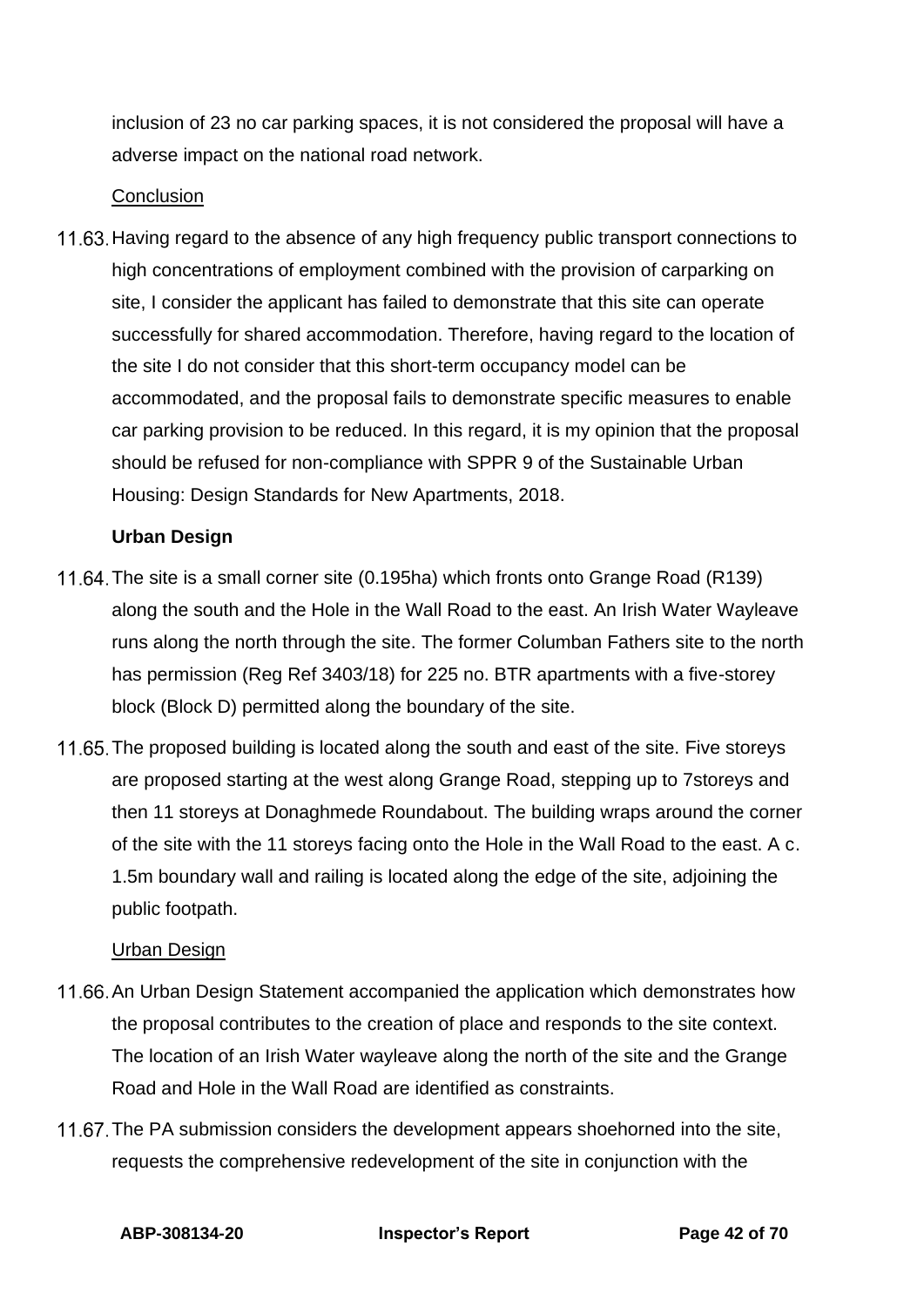northern site where a masterplan could have been submitted even if it is produced independently.

- 11.68. Policy H7 Objective 1 of the development plan includes guidance on appropriate urban design which is to be of a high standard and requires compliance with the national guidance on urban design '*Guidelines for Planning Authorities on Sustainable Residential Development in Urban Areas (Cities, Towns & Villages)*  2009' and the accompanying design manual. These Guidelines advocate high quality sustainable development that are well designed and built to integrate with the existing or new communities and the design manual provides best practice design criteria such as context, connections, inclusivity, variety, efficiency, layout etc.
- 11.69. I have assessed the proposal against the 12 criteria in the urban design manual. I consider the location of the building directly onto the public footpath provides an certain level of frontage although I consider the inclusion of the 2m set back from the footpath and integration of a wall and railing around the site detracts from the visual amenity of the elevation treatment along the main road. I consider the boundary treatment provides a barrier between the building and the main thoroughfare and therefore detracts from the streetscape. Whilst I note the use of the boundary is intended to protect the residential amenity on the ground floor, I consider a use which provides a more attractive and vibrant elevation would be more appropriate at this location. I do not consider the ground floor elevation and the use of the boundary treatment around the site provides the optimal design response for the site, nor will it enhance an important interchange in the City Centre which has potential for high footfall. Whilst I consider the overall contemporary design and high-quality materials provide definition at a main interchange, I do note consider the treatment of the ground floor provides a high level of public realm and is a poor design. The issues relating to the height are further discussed below.
- 11.70. In relation to the connectivity, I note there are no connections proposed to the north. The Irish Water wayleaves along the north of the site are noted. A row of cars is proposed along the boundary, over the wayleave. The PA consider the site should be master planned in conjunction with the adjoining site. Although I consider the integrating with the adjoining site with the proposal would benefit the urban design of the area, I consider it is aspirational. I do not consider the absence of a masterplan sufficient reason for refusal.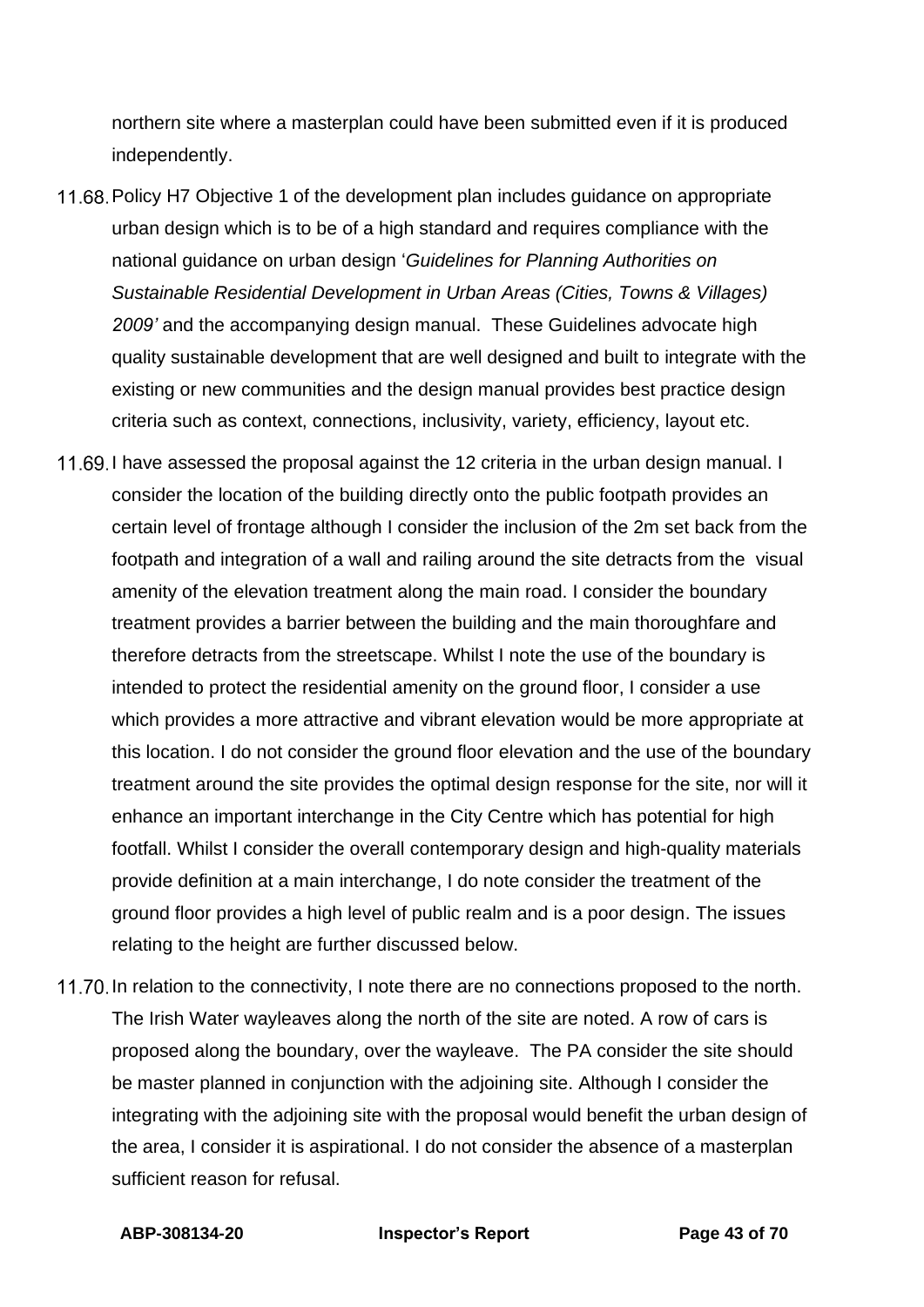## **Material Contravention of the Dublin City Development Plan 2016-2022**

- 11.71. The proposed height of the building is 11 storeys (c.34m). The development plan restricts heights of residential schemes to 16m on "Outer City" sites such as this. The application has been advertised as a material contravention of Policy SC16 and a Statement of Material Contravention Accompanied the application.
- 11.72. The PA submission notes the justification in the material contravention statement for the increased height, the absence of any specific height restrictions in the LAP for the area and the recently submitted SHD application on the Columban Fathers site to the north. In this regard the PA consider a proposal on this site should reflect the 5-storey height previously established with the potential for an additional 2 storeys at the Donaghmede roundabout.
- 11.73. Section 37(2)(b) of the Planning and Development Act of 2000 as amended provides that where a planning authority has decided to refuse permission on the grounds that a proposed development materially contravenes the development plan, the Board may only grant permission in accordance with specific criteria. Whilst the PA have not recommended a refusal of permission based on the height strategy, the proposed development is deemed as a material contravention of the plan and as per the strategic housing development act, the Board may only grant permission for a strategic housing development which would materially contravene the development plan or local area plan where it considers section 37 (2) (b) of the Act of 2000 were to apply. I have provided an assessment under each of the criteria listed under Section 37 (2) (b) as follows;

### *(i) the proposed development is of strategic or national importance.*

A Strategic Housing Development may be regarded as of strategic importance for the delivery of essential housing in line with national policy for addressing homelessness, subject to meeting appropriate planning standards and achieving targeted growth. As per pervious assessment, I do not consider the shared accommodation, as a housing model, is justified at this location and therefore would not assist in addressing any housing crisis. Notwithstanding this, the Board will note the National Planning Framework 2040 requires a focus on redevelopment projects with regard underutilised land within the M50 ring for a more compact urban form, facilitated through well designed higher density development. National Policy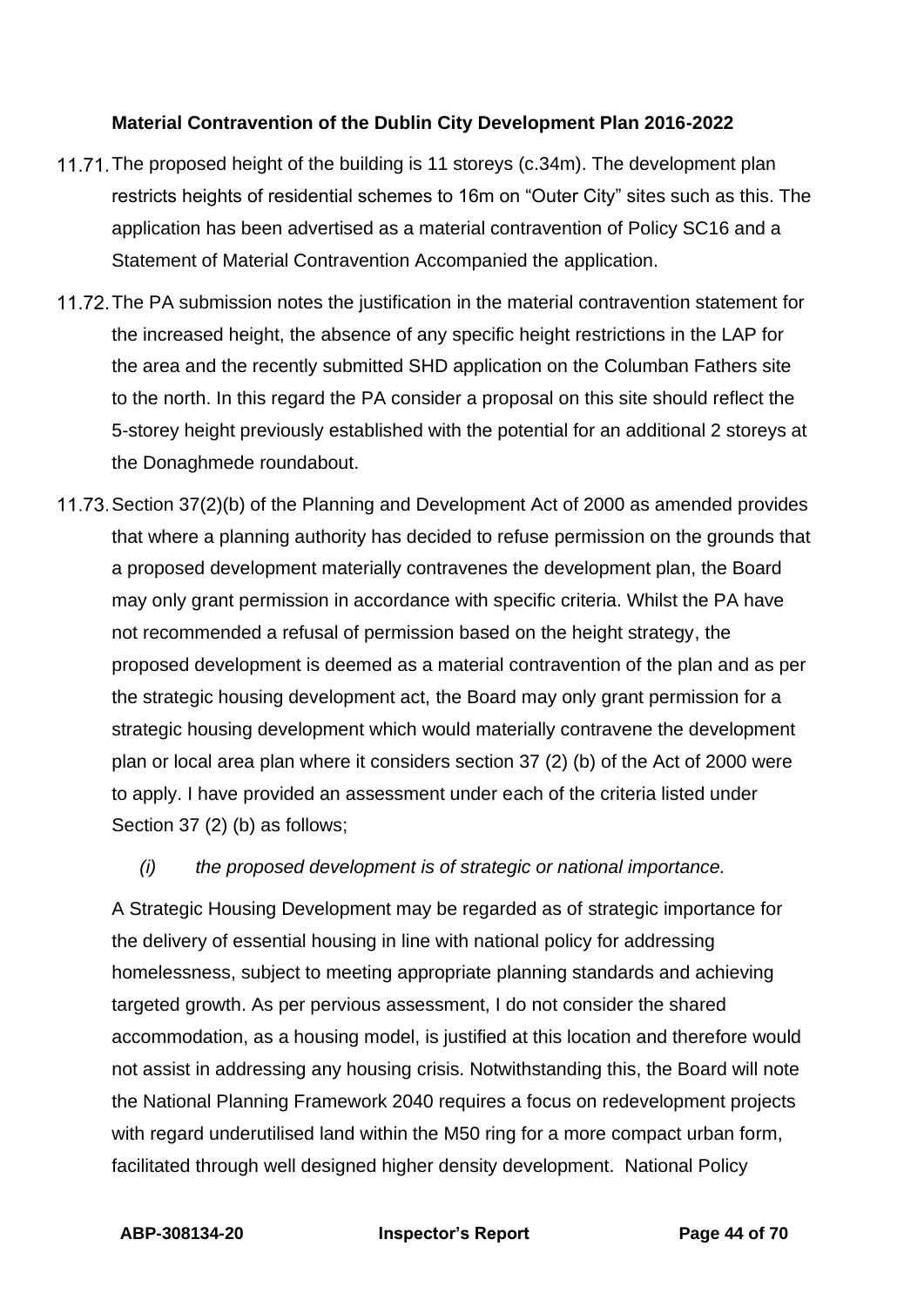Objectives (NPO) 35 seeks to "increase density in settlements, though a range of measures including restrictions in vacancy, re-use of existing buildings, infill development schemes, area or site-based regeneration and increased building heights. With this in mind, the delivery of housing on the site would be considered of strategic importance for the targeted growth within the Dublin metropolitan area in line with national policies.

*(ii) there are conflicting objectives in the development plan, or the objectives are not clearly stated, insofar as the proposed development is concerned,* 

Section 16.7 of the Dublin City Development Plan allows for a maximum of up to 16m in the outer city. The site is located within the SDRA 1 North Fringe where the Clongriffin- Belmayne LAP allows building heights to define key landmark areas. Specific height objectives for taller buildings relate to the key district centres, the main street boulevard and lands adjoining the rail station. There are no specific height objectives for this location. The Statement of Material Contravention does not refer to any conflicting objectives. I do not consider there are any conflicting objectives in the development plan or LAP which warrant a grant of permission under Section 37 (ii).

*(iii) permission for the proposed development should be granted having regard to regional planning guidelines for the area, guidelines under [section 28](http://www.irishstatutebook.ie/2000/en/act/pub/0030/sec0028.html#sec28) , policy directives under [section 29](http://www.irishstatutebook.ie/2000/en/act/pub/0030/sec0029.html#sec29) , the statutory obligations of any local authority in the area, and any relevant policy of the Government, the Minister or any Minister of the Government,* 

The Urban Development and Building Heights guidelines advocates increased building heights at urban locations with good public transport accessibility. The subject site is located immediately adjacent to a QBC and the Bus Connects upgrade proposals include the New Priory Road, c. 350m north. SPPR 1 of these guidelines state that "*increased building heights will be actively pursued for both redevelopment, regeneration and infill development to secure the objectives of the National Planning Framework and Regional Spatial and Economic Strategies and shall not provide for blanket numerical limitations on building height."*

Section 3.2 of the Urban Development and Building Height Guidelines provide development management criteria for which a proposal for a higher building should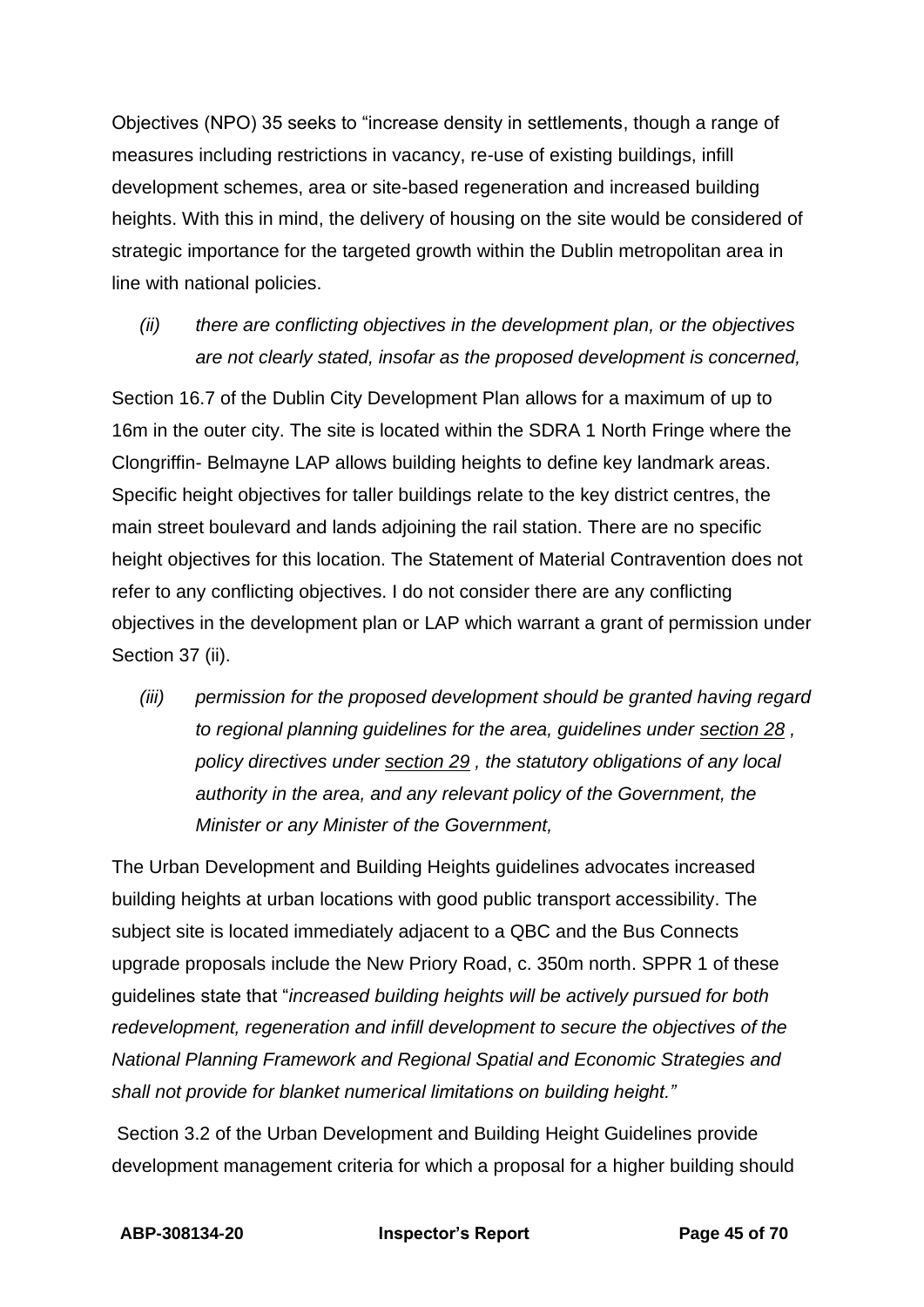be assessed against. At a scale relevant to Dublin City I note the location of the site within the M50 ring within an area designated for consolidation of the gateway, adjacent to a large carriage way and QBC. I consider the proposed design includes a variety of heights, high quality materials and is not monolithic although I have serious concerns that the use of boundary walls around the perimeter of the site and ground floor use is not an appropriate urban design response to the site. Therefore, having regard to the criteria in Section 3.2 of the Urban Development and Building Heights guidelines, I have undertaken an assessment of the proposed development as follows:

At the scale of the relevant city/town;

• Although the site well served by public transport with existing bus corridor it does not support a high-quality design response and attractive frontage onto a main transport corridor into the City Centre to ensure a strong urban edge,

At the scale of district/ neighbourhood/street;

- It does not enhance public realm at the corner of the site fronting onto Donaghmede roundabout,
- It fails to support the appropriate development of a brownfield site by way of increase heights, providing connectivity into adjoining sites,
- The proposed shared accommodation is not linked to any significant employment in the vicinity of the site and has been justified as necessary to contribute to the range of tenure available to the community of Donaghmore and surrounding environs,

At the scale of the site/ building;

• The proposed development cannot meet the BRE guidelines for daylight in the proposed units and on the permitted residential properties to the north of the site.

Site Specific Assessment;

• The PA submission notes the absence of any microclimate analysis. I consider this level of analysis is crucial to assess the appropriateness of a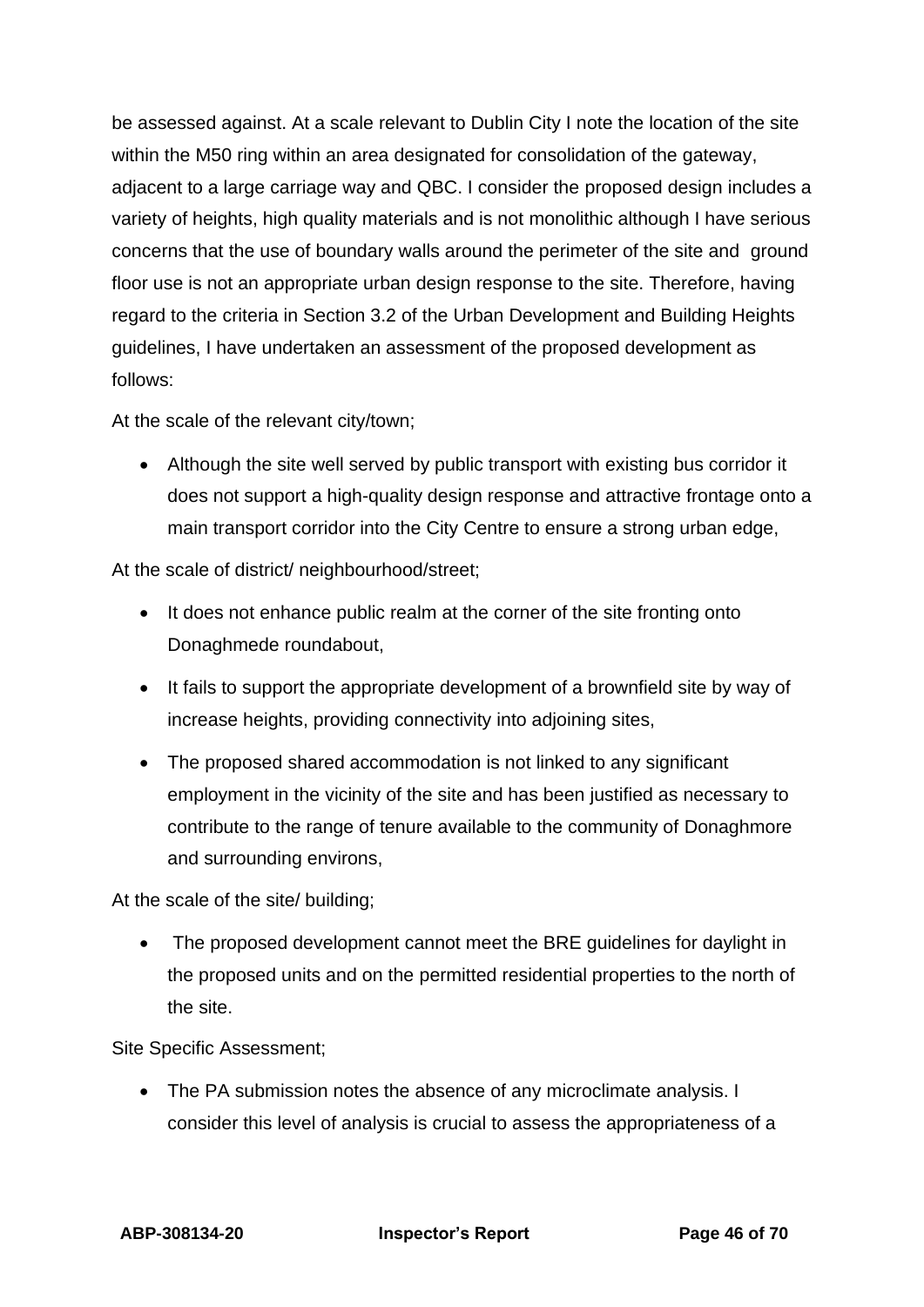building up to 34m in height and would be expected to understand the usability of proposed amenity areas within the scheme.

• The submitted urban design statement notes the characteristics of the site, area in the vicinity and the proposed development. CGIs submitted with the application illustrate the building from the approach to the west, south and directly adjoining the site along the Hole in the Wall Road. I consider the impact will be significant and not necessarily consistent with the emerging environment from those approaches to the site. Whilst I consider the location along the R139 and on the corner of the roundabout can support additional height, I do not consider this design strategy provides justification that an 11 storey building at this location is the optimal architectural solution on the site.

In my opinion the proposed height of the building up to 34m is not considered appropriate at this location having regard to the development management criteria as set out in Section 3.2 of the Urban Development and Building Heights guidelines.

In relation to the provisions of the Sustainable Urban Housing: Design Standards for New Apartments, Guidelines for Planning Authorities' (2018), as it relates to shared accommodation, it is not considered the applicant has sufficiently justified a link with any employment of significant scale nor is there a sufficient amount of communal amenity provision required to meet SPPR 9 of the apartment guidelines.

Therefore, having regard to the Section 28 guidelines, I do not consider the increase in height which warrant a grant of permission under Section 37 (iii).

*(iv) permission for the proposed development should be granted having regard to the pattern of development, and permissions granted, in the area since the making of the development plan.*

The applicants Statement of Material Contravention references SHD applications in the general vicinity where the heights exceeded the maximum 16m. these include ABP 305316, ABP 304196 and ABP 304346. The PA does not consider these examples as appropriate precedent for height as they were all located at key centres and/or had different qualities. The PA consider a height of 5 stories with the possibility of an additional two storeys at the roundabout is enough.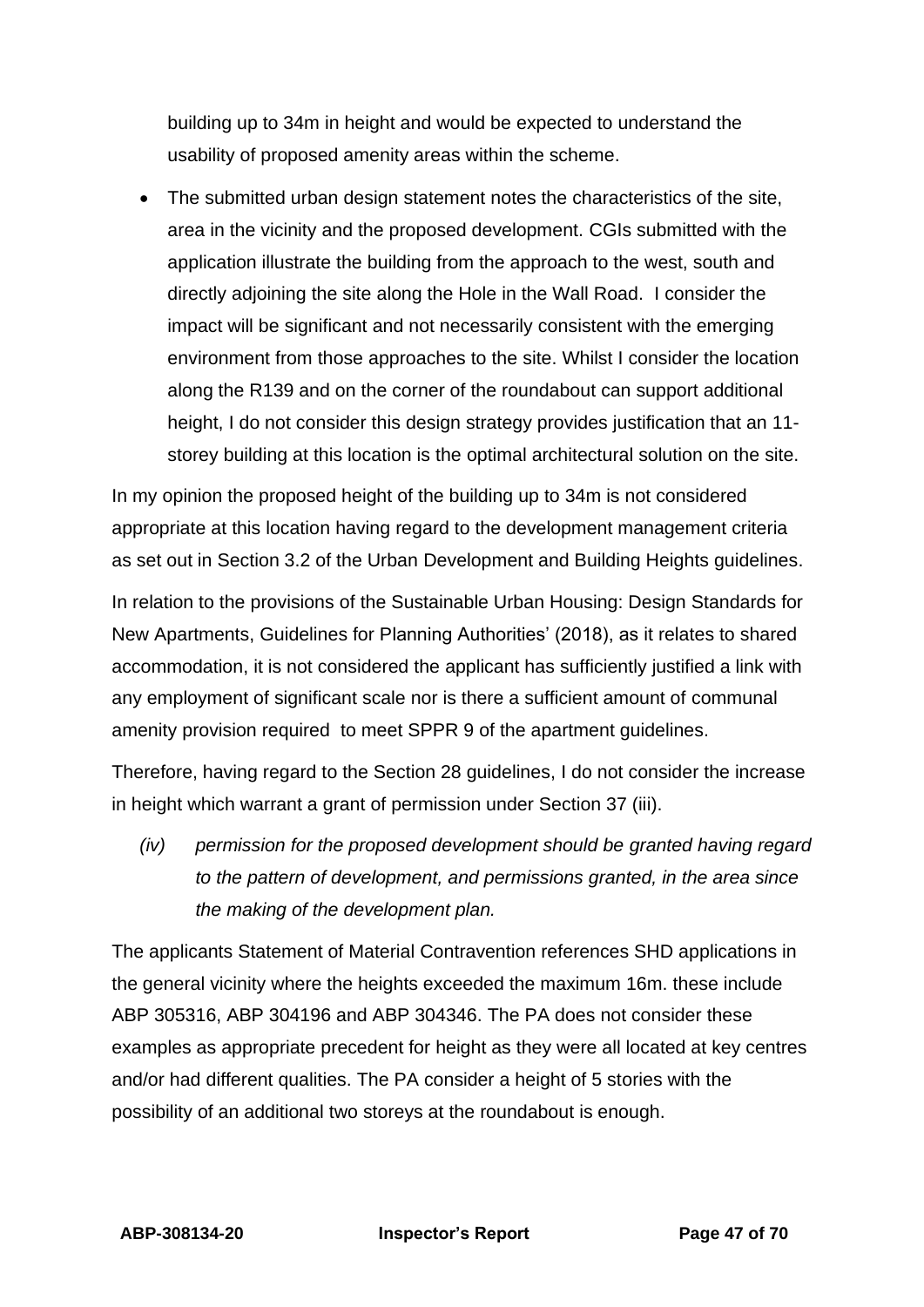I note the permission on the adjoining site (Reg Ref **3403/18)** on the Columban Fathers site has permission for 5 storeys. I also note the location of the SHD permissions where

- 304196 is located adjacent to Clare Hall Shopping centre, a key district centre,
- 305316, beside the Clongriffin DART Station and,
- 304346, a large residential scheme set within the grounds of the Santry River.

Having regard to the location of those sites and the differing characteristic of proposals for those permissions listed above, I do not consider they are appropriate examples to use as a precedence for an 11-storey building at this location.

### **Conclusion**

Therefore, having regard to my assessment above I consider a grant of permission under Section 37 (2) (b) of the Planning and Development Act 2000 (as amended), is not justified in this instance.

### **Irish Aviation Authority**

11.75. The site is not located within a site identified as a Dublin Airport Outer Public Safety Zone. The submission from the PA refers to a submission from the Irish Aviation Authority (IAA), which requests notification of the intention to use cranes on site. The site is not located within any zones which restrict heights although having regard to the location of the site c.6km to the south east of Dublin Airport, I consider the potential use of the cranes during construction may have an impact and should be highlighted to the applicant. In this case, should the Board be minded granting permission for the proposed development a condition to notify both Dublin Airport and IAA is considered reasonable.

# **Archaeology**

11.76. The CE submission refers to the applicants supporting documentation which notes no known archaeological monuments within the boundary or within several hundred metres of the site. The CE report refers to Grange Abbey c. 90m to the east which is a national monument and requests the inclusion of an archaeological monitoring condition on any grant of permission.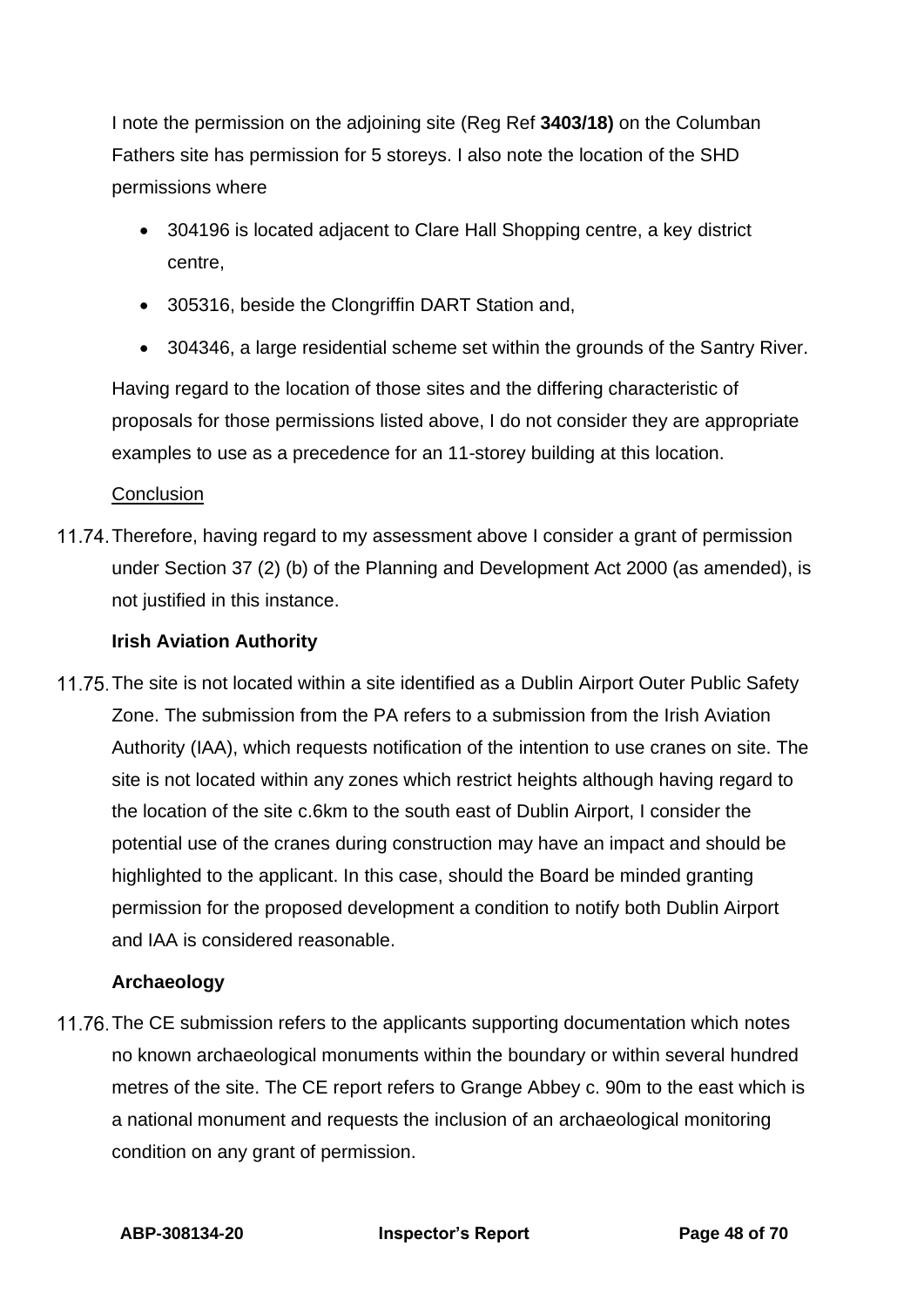- 11.77. The site is not located within any Zone of Archaeological Interest. The application was referred to the Department of Culture, Heritage and the Gaeltacht and no submissions where received. I note the location of the Grange Abbey to the east of the site, separated by the roundabout and Hole in the Wall Road. The ruins are located within public open space associated with the Grange Abbey housing estate.
- 11.78. Having regard to the location of the site from the ruins I do not consider the construction of or operation will have a significant negative visual impact on the setting of the national monument. I consider the location c.90m to the west of the ruins sufficient reason to request archaeological monitoring during construction, should the Board be minded granting permission.

### **Chief Executive (CE) Report**

### Principle of Shared Accommodation

11.79. The Chief Executive Report recommends:

*"that the proposal for the Co-Living development be refused, as a sufficiently compelling case for the shared living model at this outer city location has not been provided in line with the objectives and requirements of the 2018 Apartment Guidelines*"

11.80. The Board will note my assessment under Section 11.3 above and my recommendation for refusal. I do not consider the applicant has submitted a satisfactory evidence base to justify locating the shared accommodation on this site.

### Residential Amenity

- 11.81. In relation to the impact on residential amenity, the CE report raised the impact of the proposed development on permitted development on the adjoining Columban Fathers site, the privacy of the ground floor apartments within proposed scheme and the quality of the communal open space areas.
- 11.82. In relation to the impact on the adjoining lands my assessment under Section 11.50 concludes that the reduction of VSR to under 27% in the Block D apartments of permission (Reg Ref 3403/18) would have a negative impact. In relation to the privacy of the ground floor apartments my assessment under Section 11.36 includes that the 2m separation distance and boundary wall enough to protect privacy. In relation to the quality of communal open space areas my assessment under Section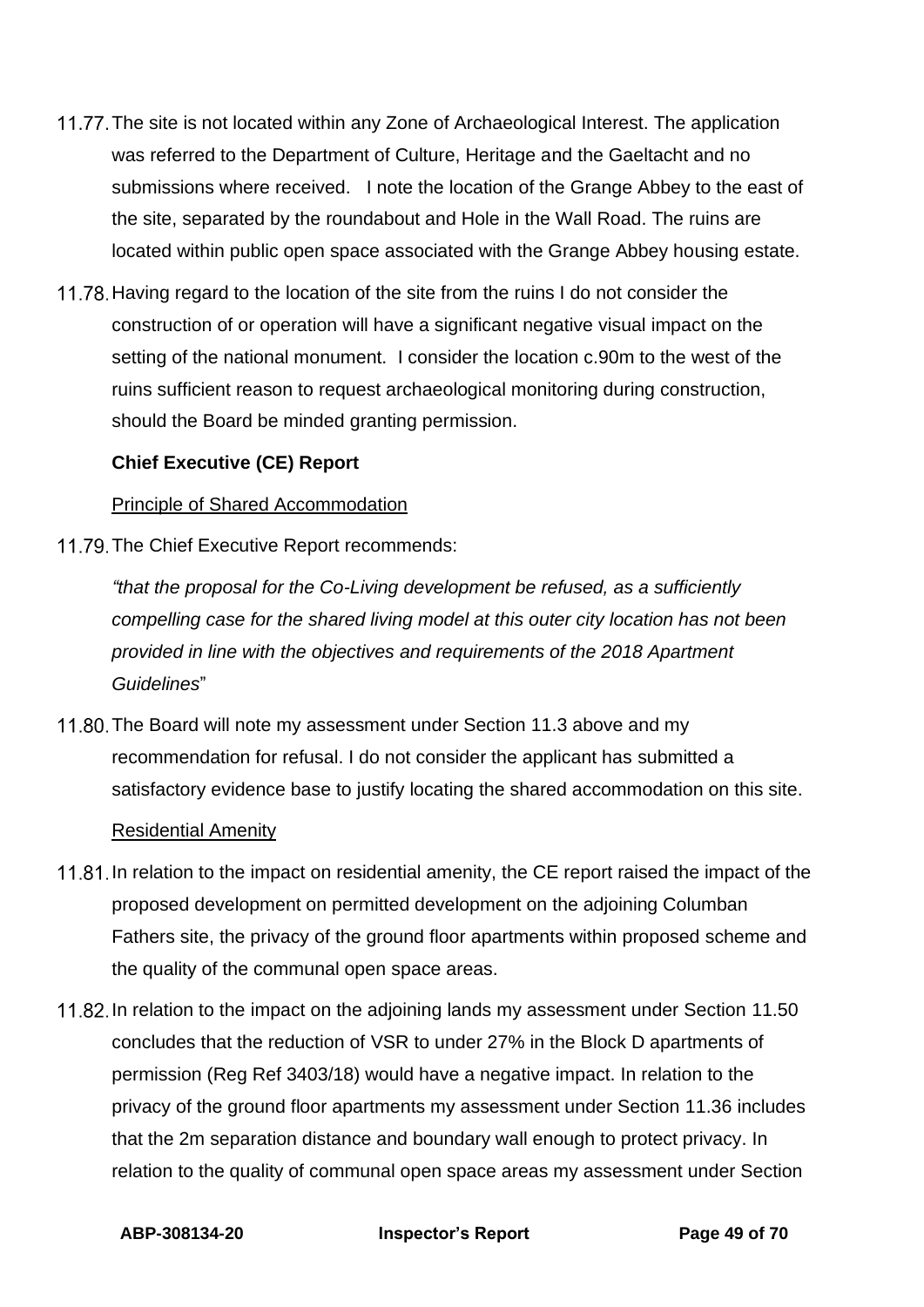11.43 concludes that the quantum and quality provided is substandard, fails to allow a flexibility in relation to the provision of all storage and private amenity space in Appendix 1 of the Sustainable Urban Housing: Design Standards for New Apartments, Guidelines for Planning Authorities' (2018), and is therefore not compliant with SPPR 9 of those guidelines.

**Height** 

11.83. In relation to the height, 11 storeys are considered excessive and a recommendation for 5 storeys raising up to 7 at the roundabout was recommended. The Board will note my assessment under Section 11.73 and the use of the development management criteria in Section 3.2 of the Urban Development and Building Height Guidelines. I do not consider the overall proposal can meet the development criteria at a scale relevant to the site or the surrounding environs. In this regard I do not consider the proposal provides the optimal architectural response to the site.

## Car parking

11.84. In relation to quantum of car parking, the CE report raised the ratio of parking proposed (0.18) and the inability of the site to be serviced sufficiently by public transport to allow the default for no parking as per SSPR8. In this regard the Board will note my assessment under Section 11.63 which concludes that having regard to the inclusion of parking and the absence of a strong central management regime to establish and operate shared mobility measures, the proposal fails to demonstrate specific measures to enable car parking provision to be reduced. In this regard, it is my opinion that the proposal should be refused for non-compliance with SPPR 9 of the Sustainable Urban Housing: Design Standards for New Apartments, 2018

# <span id="page-49-0"></span>12.0 **Appropriate Assessment**

- 12.1. The application is accompanied by an Appropriate Assessment Screening Report. This report concludes that there is no potential for likely significant effects on any European sites.
- 12.2. The proposed development is for 122 no. shared accommodation units (232 bed spaces) on a c. 0.195ha site, located within the northern suburbs of Dublin City, on serviced and zoned land. Wastewater from the proposed development will connect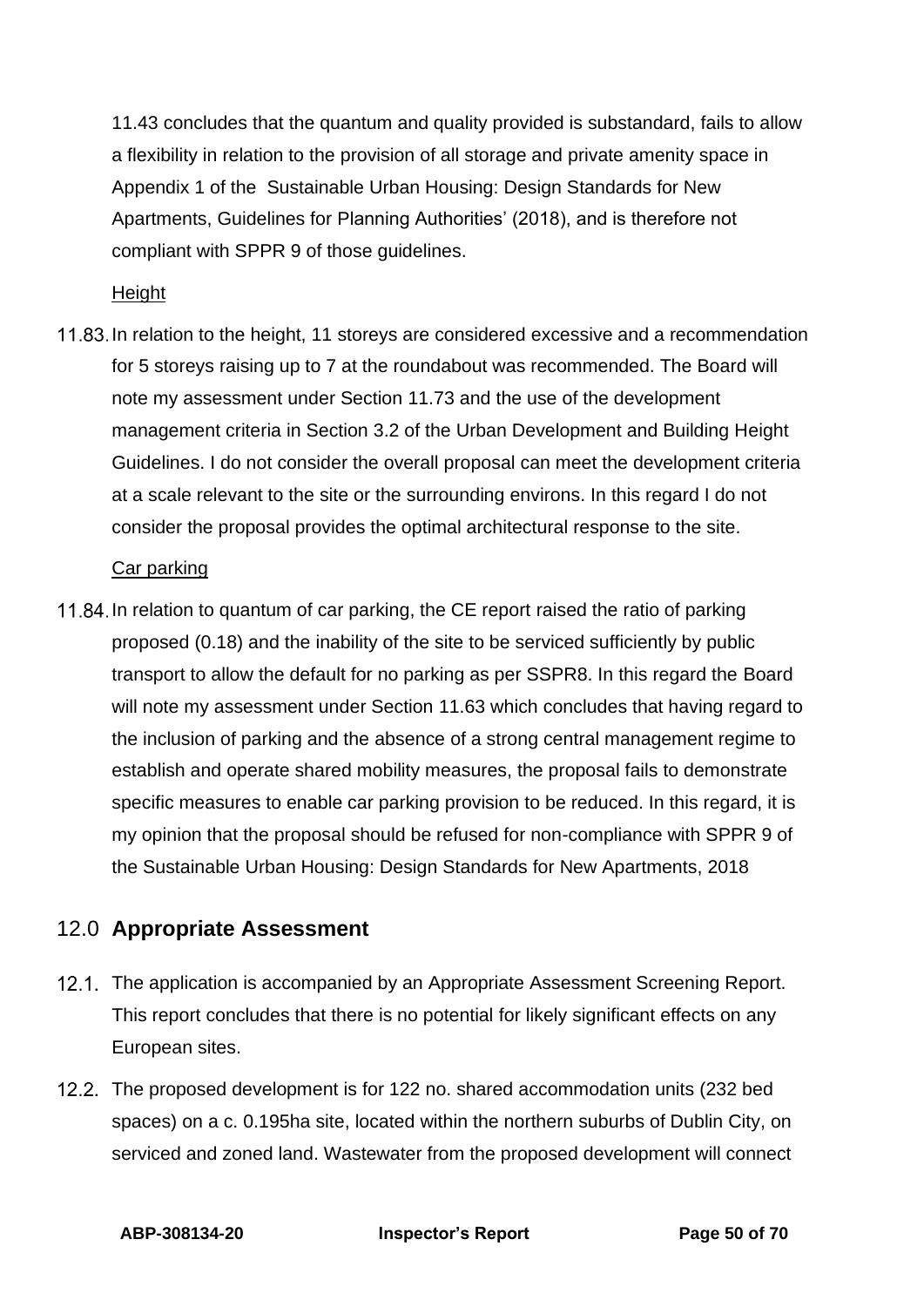to the public sewer and treated in Ringsend WWTP, operational under an EPA licence (D0034-01). Irish Water confirmed in a pre-connection enquiry that the development can be facilitated. Surface water will be directed to two separate but linked attenuation tanks and discharged into an existing sewer which runs through the site and controlled to greenfield run off rates.

12.3. There are no European sites located within or in close proximity to the site. The Submitted Screening Report listed 13 no. sites within a 15km radius of the site. The list of European Sites, distance from the site and their Qualifying Interest/ Special Conservation Interest are listed below.

| <b>European Site</b>                          | <b>Distance</b> | List of Qualifying interest (QI) /Special                                                                                                                                                                                                                                                                                                                                                                                                                                                                                            |
|-----------------------------------------------|-----------------|--------------------------------------------------------------------------------------------------------------------------------------------------------------------------------------------------------------------------------------------------------------------------------------------------------------------------------------------------------------------------------------------------------------------------------------------------------------------------------------------------------------------------------------|
| (code)                                        | to site         | <b>Conservation Interest (SCI)</b>                                                                                                                                                                                                                                                                                                                                                                                                                                                                                                   |
|                                               |                 | <b>Special Areas of Conservation (SAC)</b>                                                                                                                                                                                                                                                                                                                                                                                                                                                                                           |
| <b>Baldoyle Bay</b><br>SAC [000199]           | 1.7km           | Tidal Mudflats and Sandflats [1140]<br>Salicornia Mud [1310]<br>Atlantic Salt Meadows [1330]<br>Mediterranean Salt Meadows [1410]                                                                                                                                                                                                                                                                                                                                                                                                    |
| North Dublin Bay<br>SAC [000206]              | 2.0km           | Mudflats and sandflats not covered by seawater at low tide [1140]<br>Annual vegetation of drift lines [1210]<br>Salicornia and other annuals colonising mud and sand [1310]<br>Atlantic salt meadows [1330]<br>Mediterranean salt meadows [1410]<br>Embryonic shifting dunes [2110]<br>Shifting dunes along the shoreline with marram grass Ammophila<br>arenaria (white dunes) [2120]<br>Fixed coastal dunes with herbaceous vegetation (grey dunes)<br>[2130]<br>Humid dune slacks [2190]<br>Petalwort Petalophyllum ralfsii [1395 |
| <b>Malahide Estuary</b><br>SAC [000205]       | 4.7km           | Tidal Mudflats and Sandflats [1140]<br>Salicornia Mud [1310]<br>Atlantic Salt Meadows [1330]<br>Mediterranean Salt Meadows [1410]<br>Marram Dunes (White Dunes) [2120]<br>Fixed Dunes (Grey Dunes)* [2130]                                                                                                                                                                                                                                                                                                                           |
| Ireland's Eye<br>SAC [002193]                 | 5.5km           | Perennial Vegetation of Stony Banks [1220]<br>Vegetated Sea Cliffs [1230]                                                                                                                                                                                                                                                                                                                                                                                                                                                            |
| Howth Head SAC<br>[000202]                    | 5.5km           | Dry Heath [4030]                                                                                                                                                                                                                                                                                                                                                                                                                                                                                                                     |
| Rockabill to<br>Dalkey Island<br>SAC [003000] | 5.5km           | Reefs [1170]<br>Harbour porpoise Phocoena phocoena [1351]                                                                                                                                                                                                                                                                                                                                                                                                                                                                            |
| South Dublin Bay<br>SAC [000210]              | 6.5km           | Mudflats and sandflats not covered by seawater at low tide [1140]<br>Annual vegetation of drift lines [1210]                                                                                                                                                                                                                                                                                                                                                                                                                         |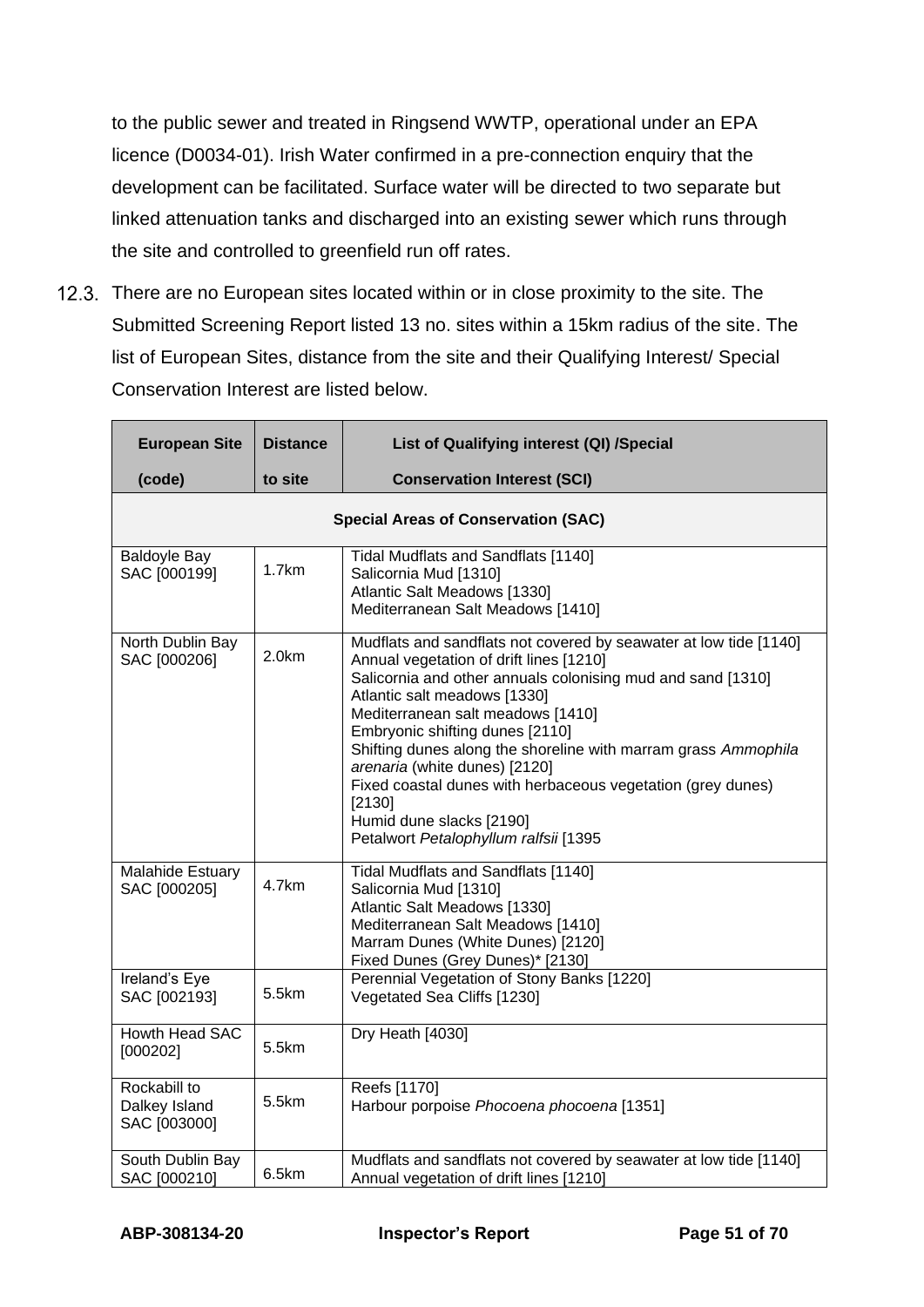|                                                                       |       | <b>Special Protection Areas (SPA)</b>                                                                                                                                                                                                                                                                                                                                                                                                                                                                                                                                                                                                                                                                                                                            |
|-----------------------------------------------------------------------|-------|------------------------------------------------------------------------------------------------------------------------------------------------------------------------------------------------------------------------------------------------------------------------------------------------------------------------------------------------------------------------------------------------------------------------------------------------------------------------------------------------------------------------------------------------------------------------------------------------------------------------------------------------------------------------------------------------------------------------------------------------------------------|
| <b>Baldoyle Bay</b><br>SPA [004016]                                   | 2.1km | [A046] Light-bellied Brent Goose (Branta bernicla<br>hrota) [wintering]<br>[A048] Shelduck (Tadorna tadorna) [wintering]<br>[A137] Ringed Plover (Charadrius hiaticula) [wintering]<br>[A140] Golden Plover (Pluvialis apricaria) [wintering]<br>[A141] Grey Plover (Pluvialis squatarola) [wintering]<br>[A157] Bar-tailed Godwit (Limosa lapponica) [wintering]<br>[A999] Wetland and Waterbirds                                                                                                                                                                                                                                                                                                                                                               |
| North Bull Island<br>SPA [004006]                                     | 2.1km | Light-bellied brent goose [A046]<br>Shelduck Tadorna tadorna [A048]<br>Teal Anas crecca [A054]<br>Pintail Anas acuta [A054]<br>Shoveler Anas clypeata [A056]<br>Oystercatcher [A130]<br>Golden plover Pluvialis apricaria [A140]<br>Grey plover [A141]<br><b>Knot [A143]</b><br>Sanderling [A144]<br>Dunlin [A149]<br>Black-tailed godwit Limosa limosa [A156]<br>Bar-tailed godwit [A157]<br>Curlew Numenius arquata [A160]<br>Redshank [A162]<br>Turnstone Arenaria totanus [A169]<br>Black-headed gull [A179]<br>Wetland and waterbirds [A999]                                                                                                                                                                                                                |
| South Dublin Bay<br>and River Tolka<br><b>Estuary SPA</b><br>[004024] | 5.0km | Light-bellied brent goose Branta bernicla hrota [A046]<br>Oystercatcher Haematopus ostralegus [A130]<br>Ringed plover Charadrius hiaticula [A137]<br>Grey plover Pluvialis squatarola [A141]<br>Knot Calidris canutus [A143]<br>Sanderling Calidris alba [A149]<br>Dunlin Calidris alpina [A149]<br>Bar-tailed godwit Limosa Iapponica [A157]<br>Redshank Tringa totanus [A162<br>Black-headed gull Chroicocephalus ridibundus [A179]<br>Roseate tern [A193]<br>Arctic tern [A194]<br>Wetland and waterbirds [A999]                                                                                                                                                                                                                                              |
| Malahide<br>Estuary<br><b>SPA</b><br>[004025]                         | 5.3km | [A005] Great Crested Grebe (Podiceps cristatus)<br>[wintering]<br>[A046] Light-bellied Brent Goose (Branta bernicla<br>hrota) [wintering]<br>[A048] Shelduck (Tadorna tadorna) [wintering]<br>[A054] Pintail (Anas acuta) [wintering]<br>[A067] Goldeneye (Bucephala clangula) [wintering]<br>[A069] Red-breasted Merganser (Mergus serrator)<br>[wintering]<br>[A130] Oystercatcher (Haematopus ostralegus)<br>[wintering]<br>[A140] Golden Plover (Pluvialis apricaria) [wintering]<br>[A141] Grey Plover (Pluvialis squatarola) [wintering]<br>[A143] Knot (Calidris canutus) [wintering]<br>[A149] Dunlin (Calidris alpina) [wintering]<br>[A156] Black-tailed Godwit (Limosa limosa) [wintering]<br>[A157] Bar-tailed Godwit (Limosa lapponica) [wintering] |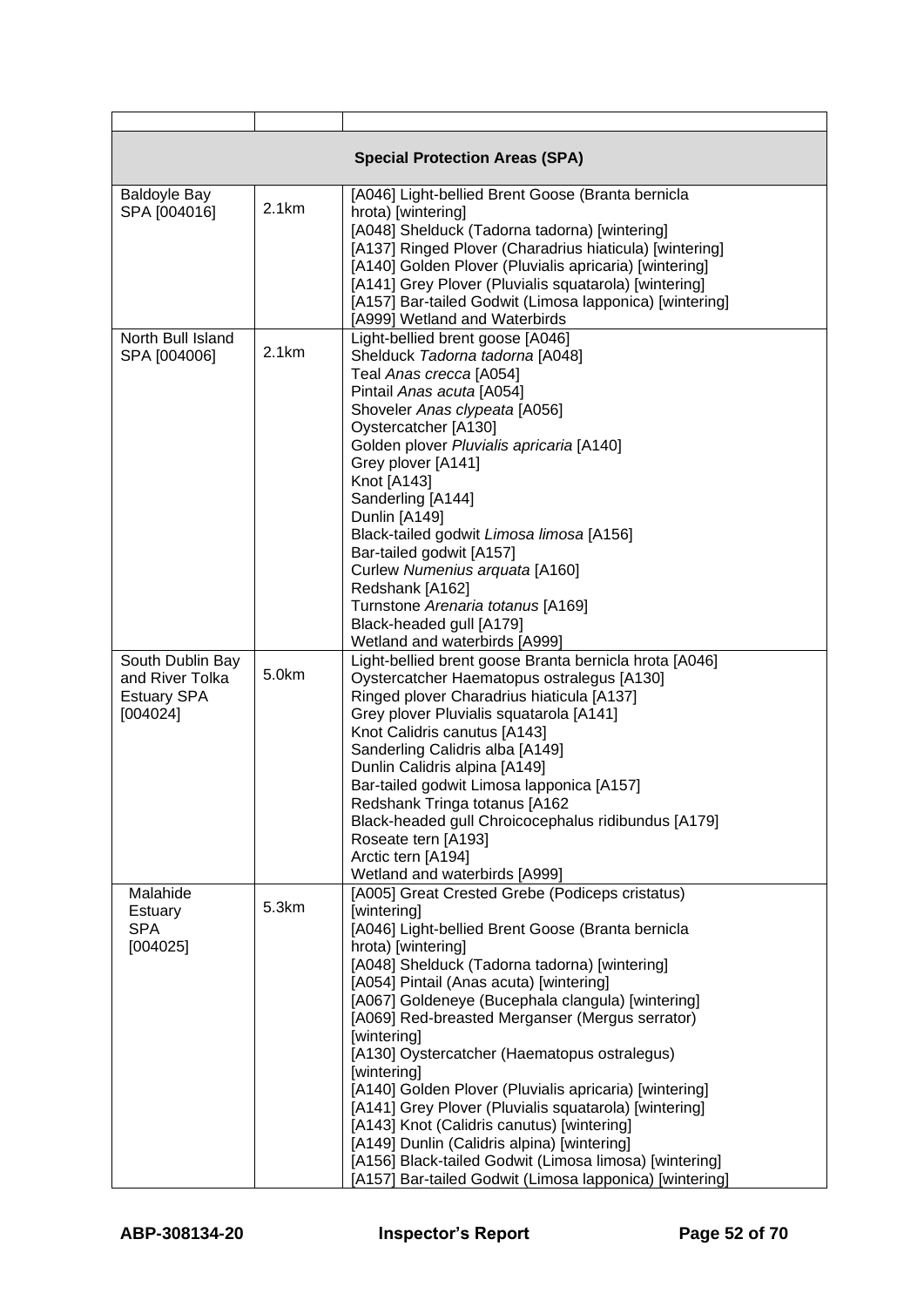|                                     |        | [A162] Redshank (Tringa totanus) [wintering]<br>[A999] Wetland and Waterbirds                                                                                                                                                                    |
|-------------------------------------|--------|--------------------------------------------------------------------------------------------------------------------------------------------------------------------------------------------------------------------------------------------------|
| Ireland's Eye SPA<br>[004117]       | 6.0km  | [A017] Cormorant (Phalacrocorax carbo) [breeding]<br>[A184] Herring Gull (Larus argentatus) [breeding]<br>[A188] Kittiwake (Rissa tridactyla) [breeding]<br>[A199] Guillemot (Uria aalge) [breeding]<br>[A200] Razorbill (Alca torda) [breeding] |
| Howth Head<br>Coast SPA<br>[004113] | 8.82km | [A188] Kittiwake (Rissa tridactyla) [breeding]                                                                                                                                                                                                   |

# 12.4. The **Conservation Objectives for** each of the European Sites is detailed below:

| <b>European Site</b>                                                                                                                                      | <b>Conservation Objective</b>                                                                                                                                                                                                                                                                                                                                                                                                                                                                                                                                                                                                                                                                                                                                                                    |
|-----------------------------------------------------------------------------------------------------------------------------------------------------------|--------------------------------------------------------------------------------------------------------------------------------------------------------------------------------------------------------------------------------------------------------------------------------------------------------------------------------------------------------------------------------------------------------------------------------------------------------------------------------------------------------------------------------------------------------------------------------------------------------------------------------------------------------------------------------------------------------------------------------------------------------------------------------------------------|
| Baldoyle Bay SAC [000199]<br>North Dublin Bay SAC<br>[000206]<br>Malahide Estuary SAC<br>[000205<br>Ireland's Eye SAC [002193]<br>Howth Head SAC [000202] | To maintain or restore the favourable conservation condition of<br>the Annex I habitats(s) and/or the Annex II species for which the<br>SAC has been selected.                                                                                                                                                                                                                                                                                                                                                                                                                                                                                                                                                                                                                                   |
| Rockabill to Dalkey Island<br>SAC [003000]                                                                                                                | To maintain the favourable conservation condition of Reefs and<br>Harbour porpoise, in Rockabill to Dalkey Island SAC, which is<br>defined by the following list of target:<br>The permeant habitat area is stable or increasing, subject<br>$\bullet$<br>to natural process.<br>Distribution of habitat is stale or increase, subject to<br>$\bullet$<br>natural processes.<br>Conserve the following community types in a natural<br>$\bullet$<br>condition: Intertidal reef community complex; and<br>Subtidal reef community complex.<br>Porpoise range within the site should not be restricted by<br>$\bullet$<br>artificial barriers to site use.<br>Human activities should occur at levels that do not<br>$\bullet$<br>adversely affect the harbour porpoise community at this<br>site. |
| South Dublin Bay SAC<br>[000210]                                                                                                                          | To maintain the favourable conservation condition of Mudflats<br>and sandflats not covered by seawater at low tide in South Dublin<br>Bay SAC, which is defined by the following list of targets:<br>The permeant habitat area is stable or increasing, subject to<br>natural processes.<br>Maintain the extent of the Zostera- dominated community, subject<br>to natural processes.<br>Conserve the high quality of the Zostera-dominated community<br>subject to the natural processes.<br>Conserve the following community type in a natural condition:<br>Fine sands with Angulus tensuis community complex.                                                                                                                                                                                |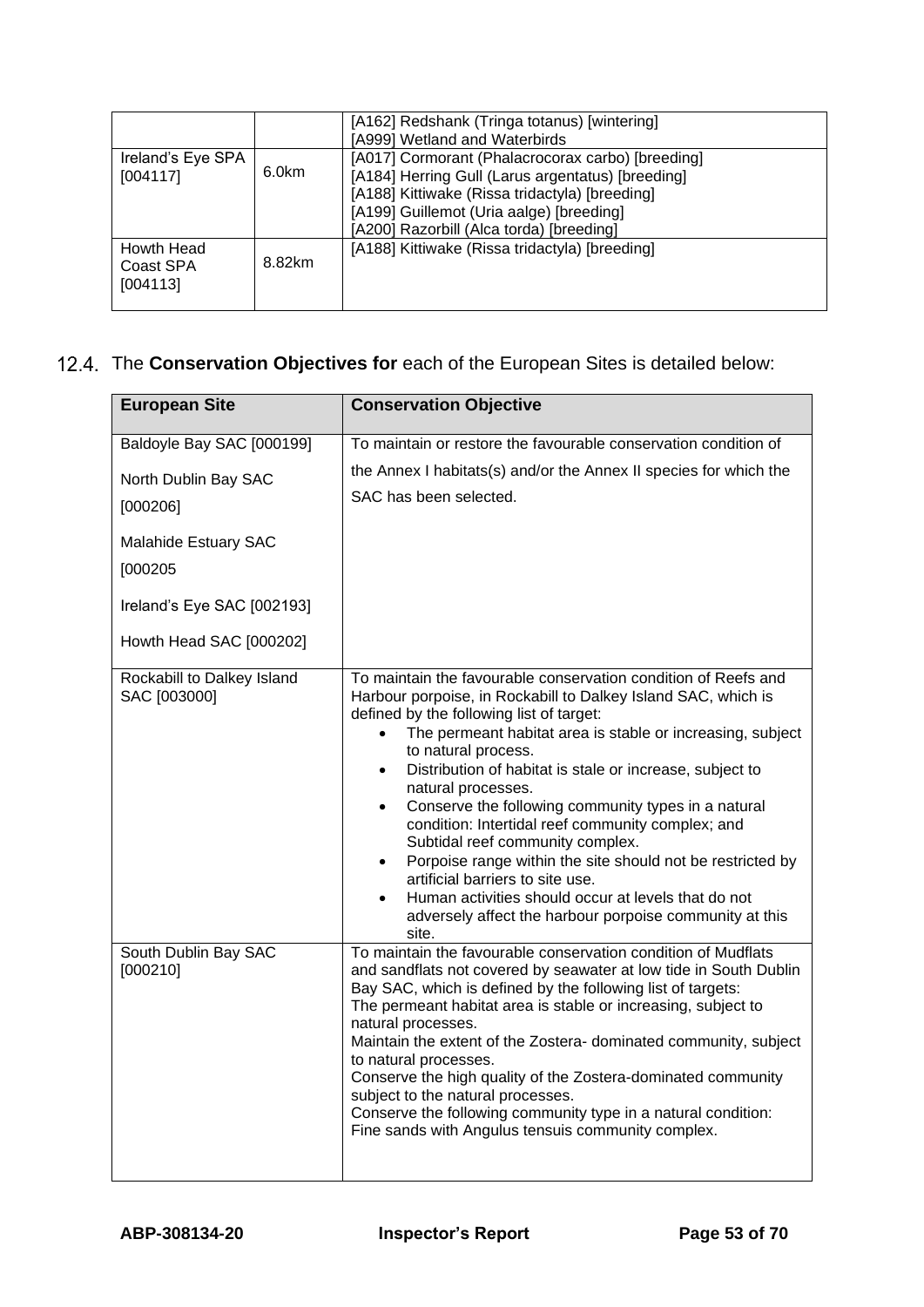|                                                                                                                     | <b>Special Protection Areas (SPA)</b>                                                                                                                                                                                                             |
|---------------------------------------------------------------------------------------------------------------------|---------------------------------------------------------------------------------------------------------------------------------------------------------------------------------------------------------------------------------------------------|
| Baldoyle Bay SPA [004016]<br>South Dublin Bay and River<br>Tolka Estuary SPA [004024]<br>Ireland's Eye SPA [004117] | To maintain or restore the favourable conservation condition of<br>the bird species listed as Special Conservation interest for this<br>SPA.                                                                                                      |
| <b>Howth Head Coast SPA</b><br>[004113]                                                                             |                                                                                                                                                                                                                                                   |
| North Bull Island SPA<br>[004006]                                                                                   | The maintenance of habitats and species within the Natura 200<br>sites at favourable conservation condition will contribute to the<br>overall maintenance of favourable conservation status of those<br>habitats and species at a national level. |
| Malahide Estuary SPA<br>[004025]                                                                                    | The maintenance of habitats and species within the Natura 200<br>sites at favourable conservation condition will contribute to the<br>overall maintenance of favourable conservation status of those<br>habitats and species at a national level  |
|                                                                                                                     | Objective 1: To maintain the favourable conservation condition of<br>the waterbird Special Conservation Interest species listed for<br>Malahide Estuary SPA.                                                                                      |
|                                                                                                                     | Objective 2: To maintain the favourable conservation condition of<br>the wetland habitat at Malahide Estuary SPA as a resource for<br>the regulary-occuring migratory waterbords that utilise it.                                                 |

# **Potential for Likely Significant Effect**

- 12.11. The submitted screening report notes the location of site within an urban area with no direct hydrological pathway to any of the European Sites. No habitats associated with any species listed as SCIs of the European sites are identified on the site. Inland fisheries Ireland has made a submission in relation to the impact of the development on the surface water system and the capacity of the local infrastructure capacity.
- 12.12. In relation to surface water it is noted that all waters will enter an attenuation system. Runoff will be controlled at a rate of 2 l/s to a public system passing along Grange Road, Baldoyle. The design of the surface water treatment takes into account the scale and nature of the proposed development, i.e. a housing development of moderate size which will be constructed and operated in accordance with standard environmental features associated with a residential development, it is not considered that the proposed development would have potential to have a significant impact on the water quality (and hence various qualifying interests) of the Dublin Bay marine habitats.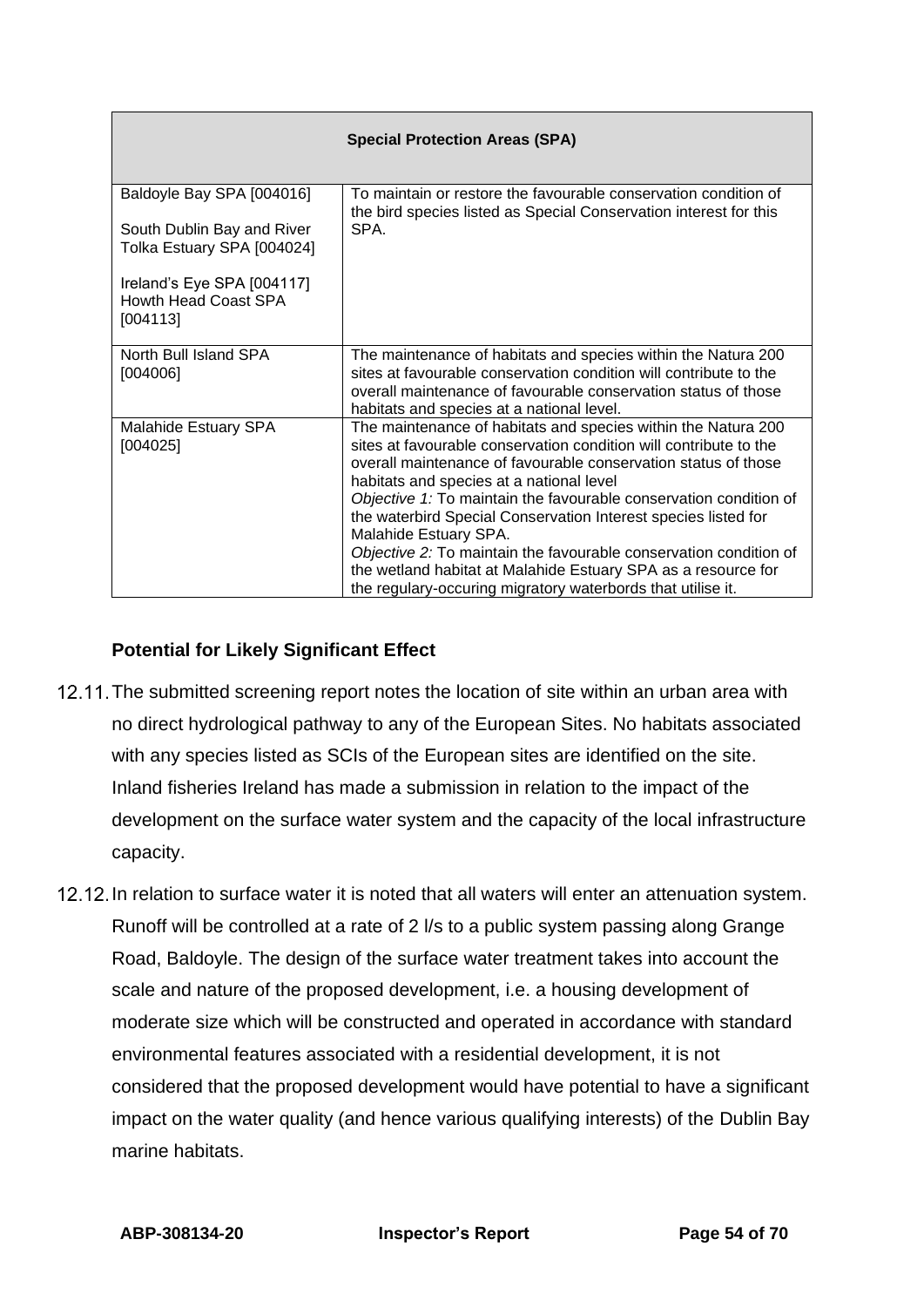12.13. In relation to the foul effluent it is noted that the foul will be discharged via the foul drainage network and pubic sewer which passes through the site. The Inland Fisheries Ireland submission notes the discharge of the wastewater to the Ringsend Wastewater treatment plant which they consider is overloaded and therefore the proposal is premature until the upgrade is commissioned. The Ringsend WWTP is currently operational under an EPA licence from 2007, subsequently amended. This licensing process is subject to its own Appropriate Assessment. The proposed development generates minor foul loading equivalent ( 232 no. bed spaces) in comparison to the current capacity of the Ringsend WWTP is 1.64million PE [\(www.water.ie\)](http://www.water.ie/). The additional loading into the WWTP is not significant with regards the operation of this plant and I note any foul waste generated from the proposed development is so slight there will have no significant impact on the conservation objectives of any Natura 2000 sites in the Dublin Bay. Irish Water in their submitted report has indicated no issues with regard to wastewater infrastructure and I note the connection of the development to wastewater infrastructure is subject to agreement with Irish Water.

# **AA Screening Conclusion**

- 12.14. The application site is not located adjacent or within a European site, therefore there is no risk of habitat loss, fragmentation or any other direct impacts. It is not considered that the proposed development would have any potential for a negative impact on the conservation objectives of the following Natura 2000 sites, or any other site:
	- Baldoyle Bay SAC [000199
	- North Dublin Bay SAC [000206]
	- Malahide Estuary SAC [000205]
	- Ireland's Eye SAC [002193]
	- Howth Head SAC [000202]
	- Rockabill to Dalkey Island SAC [003000]
	- South Dublin Bay SAC [000210]
	- Baldoyle Bay SPA [004016]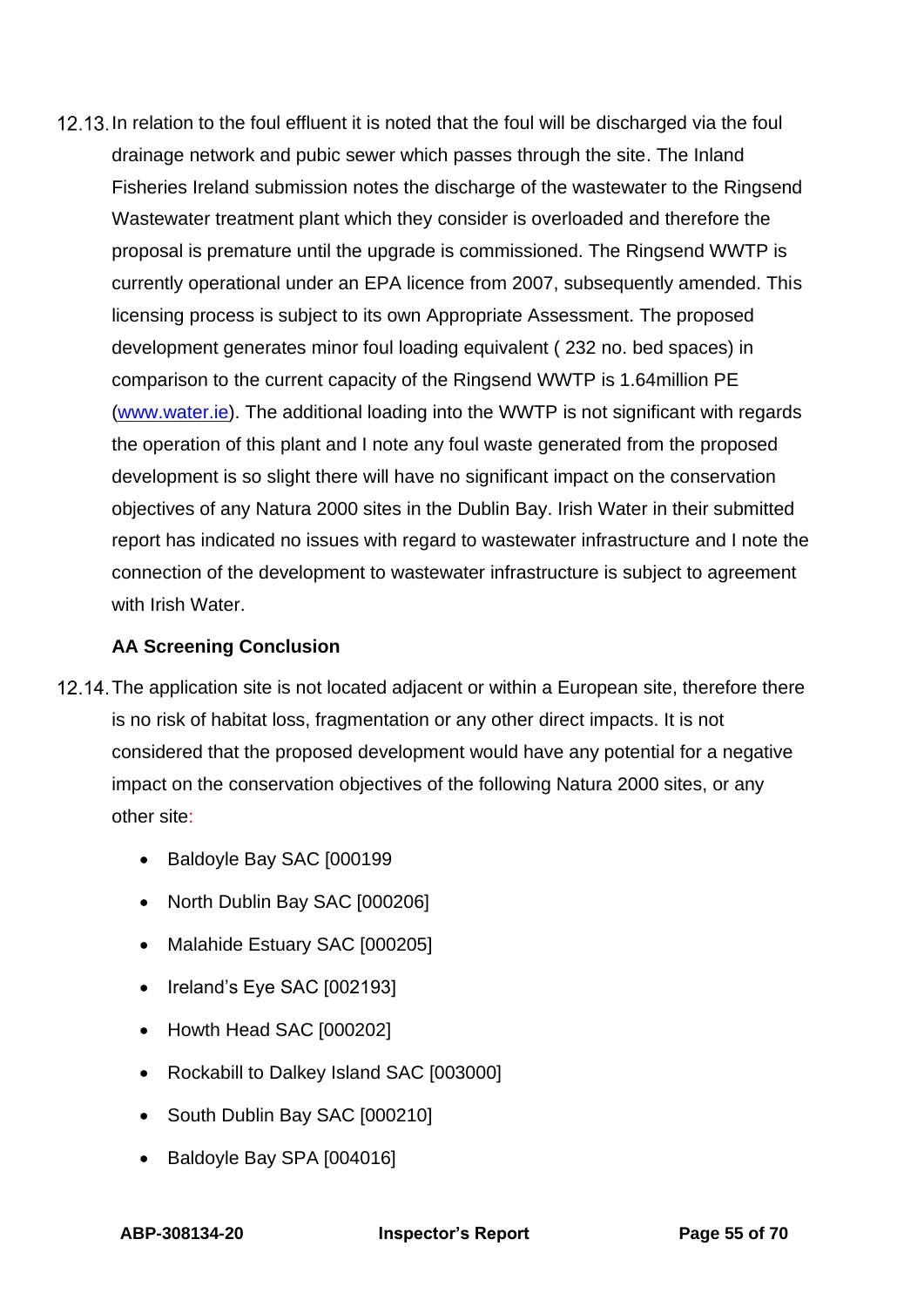- North Bull Island SPA [004006]
- South Dublin Bay and River Tolka Estuary SPA [004024]
- Malahide Estuary SPA [004025]
- Ireland's Eve SPA [004117]
- Howth Head Coast SPA [004113]
- 12.15. I consider it is reasonable to conclude that, on the basis of the information on the file including the AA screening report and all of the planning documentation submitted by the applicant, which I consider adequate in order to issue a screening determination, that the proposed development, individually or in combination with other plans or projects would not be likely to have a significant effect on any European site, in view of the said sites' Conservation Objectives, and a Stage 2 Appropriate Assessment (and submission of a NIS) is not therefore required.

# <span id="page-55-0"></span>13.0 **Environmental Impact Assessment (EIA)**

- 13.1. Class (10)(b) of Schedule 5 Part 2 of the Planning and Development Regulations 2001 (as amended) provides that mandatory EIA is required for the following classes of development:
	- Construction of more than 500 dwelling units,
	- Urban development which would involve an area greater than 2 ha in the case of a business district, 10 ha in the case of other parts of a built-up area and 20 ha elsewhere. (In this paragraph, "business district" means a district within a city or town in which the predominant land use is retail or commercial use.)
- 13.2. The proposed development is for 122 bedrooms (232 bed spaces) for shared accommodation/ built to rent on a site 0.195ha. The proposed development is considered to be sub-threshold in terms of EIA having regard to Schedule 5, Part 2, 10(b) (i) and (iv) of the Planning and Development Regulations 2001 (as amended).
- The applicant submitted an environmental assessment including the information set out in Schedule 7A of the Planning and Development Regulations, 2001 (as amended) to allow a screening for EIA in accordance with the criteria in Schedule 7 regarding the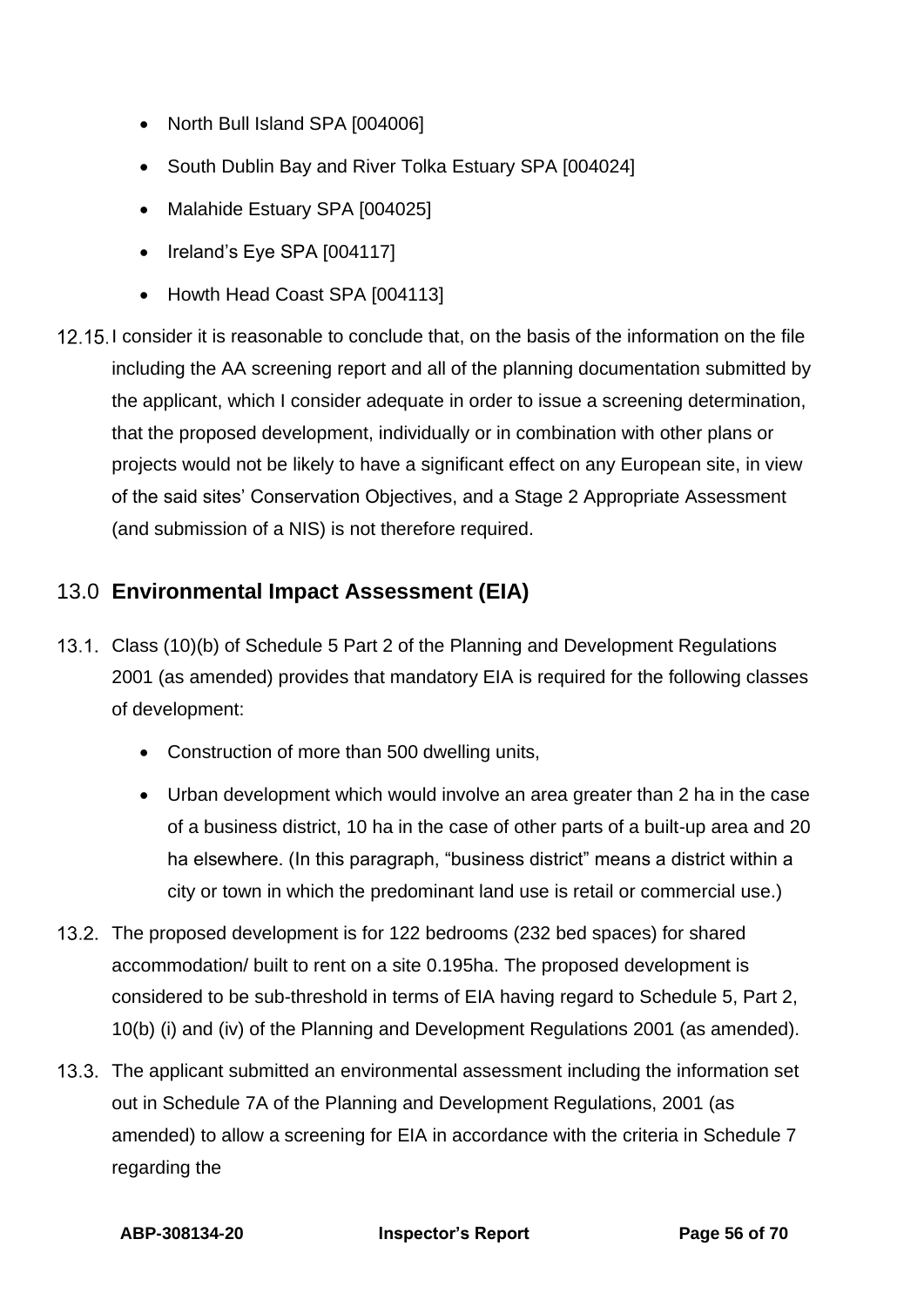- Characteristics of Proposed Development
- Location of Proposed Development
- Types and Characteristics of Potential Impacts
- 13.4. I have assessed the proposed development having regard to the above criteria and associated sub criteria having regard to the Schedule 7A information and other information which accompanied the application, inter alia, Appropriate Assessment Screening and landscape details and I have therefore completed a screening assessment as set out in Appendix A.
- 13.5. I recommend to the Board that the proposed development would not be likely to have significant effects on the environment and that the preparation and submission of an environmental impact assessment report would not therefore be required.

The conclusion of this is assessment is as follows:

Having regard to

- a) the nature and scale of the proposed development, which is below the threshold in respect of Class 10(b)(iv) of Part 2 of Schedule 5 of the Planning and Development Regulations 2001, as amended,
- b) the location of the site on lands zoned to protect and provide for residential uses and community infrastructure uses in the Dublin City Development Plan 2016-2022,
- c) The existing use on the site and pattern of development in surrounding area;
- d) The planning history relating to the site,
- e) The availability of mains water and wastewater services to serve the proposed development,
- f) the location of the development outside of any sensitive location specified in article 299(C)(1)(v) of the Planning and Development Regulations 2001 (as amended),
- g) The guidance set out in the "Environmental Impact Assessment (EIA) Guidance for Consent Authorities regarding Sub-threshold Development", issued by the Department of the Environment, Heritage and Local Government (2003),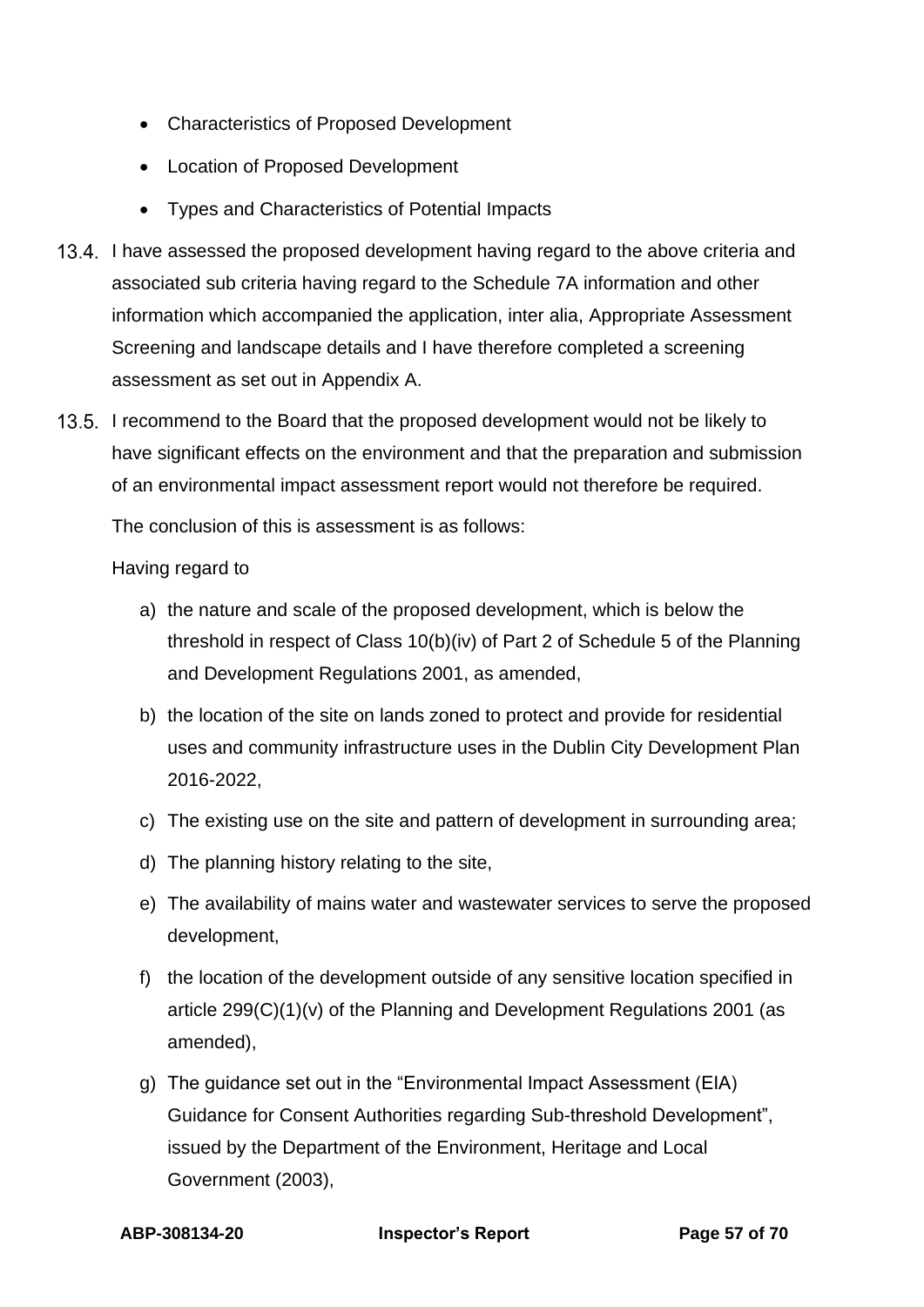- h) The criteria set out in Schedule 7 of the Planning and Development Regulations 2001 (as amended), and
- i) The features and measures proposed by applicant envisaged to avoid or prevent what might otherwise be significant effects on the environment, including measures identified in the preliminary Construction & Environmental Management Plan.

It is considered that the proposed development would not be likely to have significant effects on the environment and that the preparation and submission of an environmental impact assessment report would not therefore be required.

# <span id="page-57-0"></span>14.0 **Conclusion and Recommendation**

- 14.1. The site is located on the outer ring of Dublin City and is not directly or indirectly connected to any areas of employment. The 2018 guidelines for Sustainable Urban Housing: Design Standards for New Apartments provide clarity that the use of coliving/ shared accommodation as an alternative to conventional apartments should based on evidence to accommodate a specific housing need, in particular the need to cater for particular employee accommodation. The applicant has failed to provide any evidence to suggest that this location is necessary or indeed satisfactory to support the proposed development. Furthermore, the inclusion of car parking on site and the absence of supporting communal facilities means the proposal does not comply with the requirements of Specific Planning Policy Requirement (SPPR) 9 and therefore is not the optimal design solution for residential development on this site.
- Therefore, I recommend that permission be **refused** for those reasons and considerations detailed below.

# <span id="page-57-1"></span>15.0 **Recommended Board Order**

**Application** for permission under section 4 of the Planning and Development (Housing) and Residential Tenancies Act 2016, in accordance with plans and particulars, lodged with An Bord Pleanála on the 09<sup>th</sup> of September 2020 by Hughes Planning and Development Consultants on behalf of Platinum Land Ltd.

# **Proposed Development:**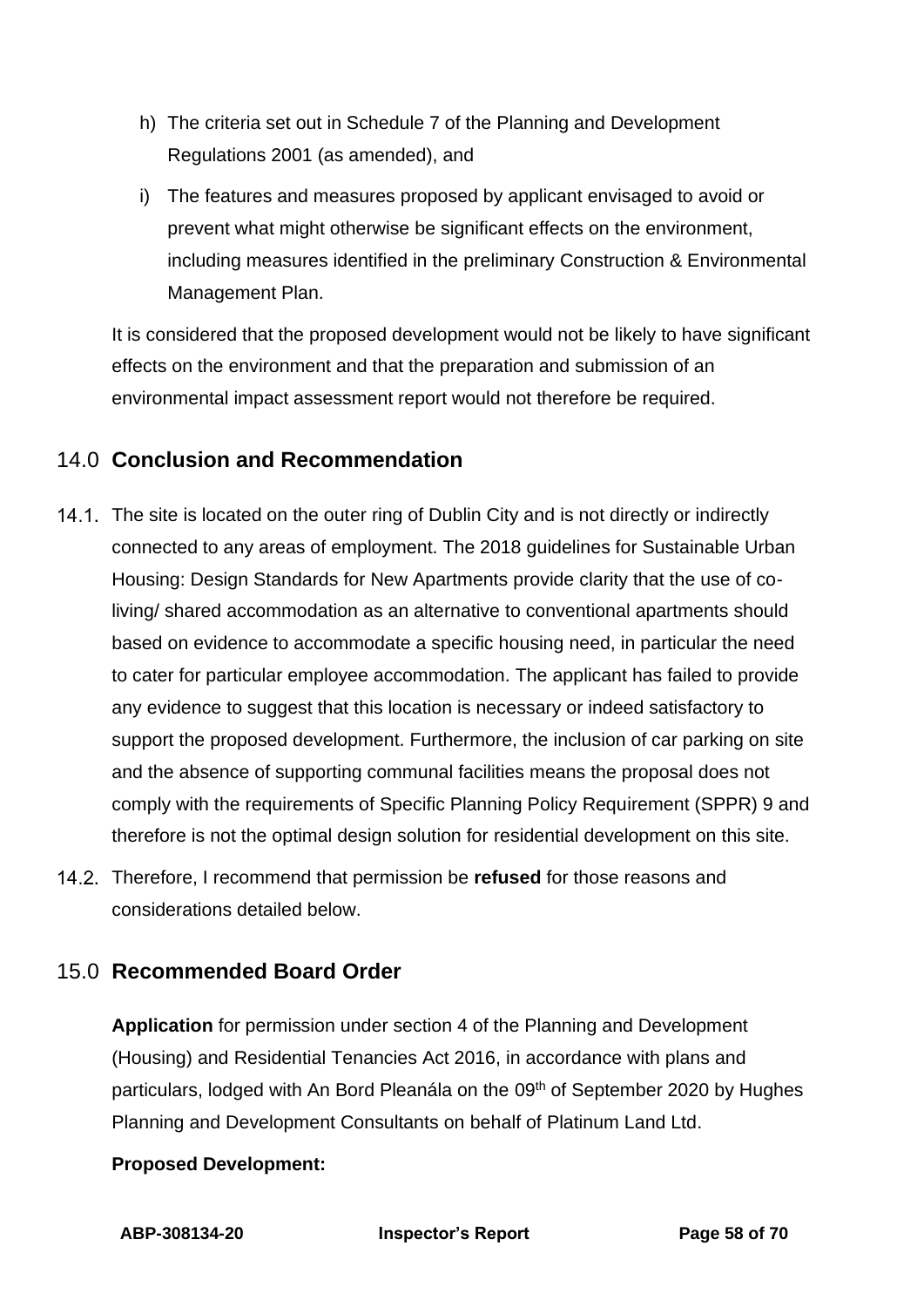The development will comprise of:

- The demolition of the existing single storey structure on site (c.37.65m2);
- The construction of a build-to-rent shared -living residential development, accommodating a total of 122 no, shared accommodation units (232 no. bedspaces in total), in a five to eleven storey building;
- 23 no car parking spaces and 184 no bicycle spaces;
- All other associated works.

**Refuse** permission for the above proposed development in accordance with the said plans and particulars based on the reasons and considerations set out below.

# **15.1. Reasons and Considerations**

- 1. Having regard to the location of the site, the Board is not satisfied that, given the lack of any major employer within the area, limited public transport provisions and its location away from the city centre, that the shared living can be accommodated at this location, and considers that city centre and town or major employment centre locations as outlined in *the Sustainable Urban Housing: Design Standards for New Apartments 2018, are the most* appropriate locations for shared accommodation developments. These locations offer residents of such schemes a wide range of social and physical infrastructure, amenities, a range of public transport opportunities as well as concentrations of employment. The proposed development would not be consistent with the transport strategy of the Dublin Transport Authority. The proposed development would, therefore, be contrary to the proper planning and sustainable development of the area.
- 2. The standard of accommodation proposed is considered sub-standard taking particular account of the absence of sufficient communal amenity areas and the number of north facing single aspect units. It is considered that this substandard form of development which result in a significant negative impact on the residential amenity of future occupants. The proposal would be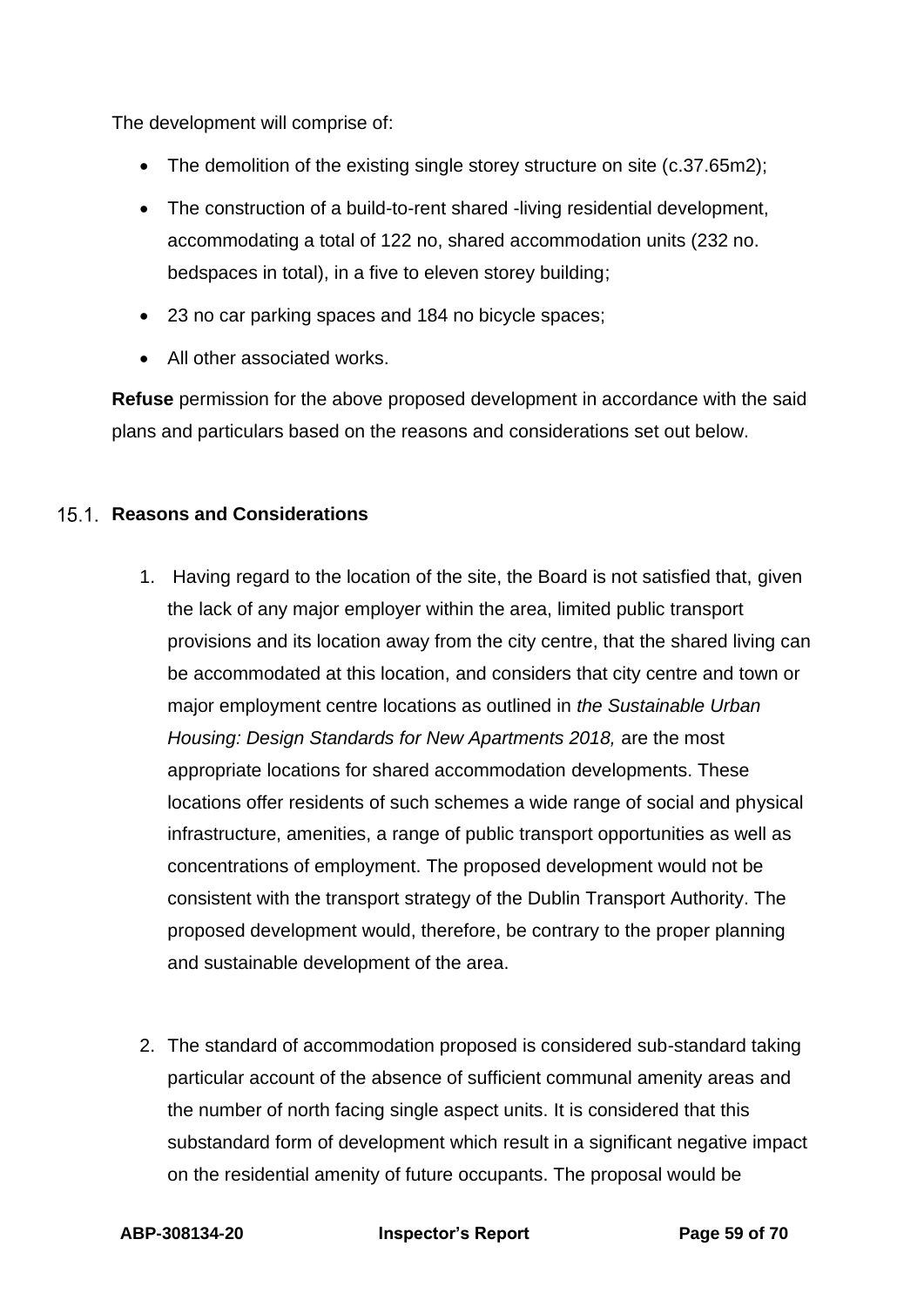contrary to Specific Planning Policy Requirement 7 and Specific Planning Policy Requirement 9 of *the Sustainable Urban Housing: Design Standards for New Apartments 2018,* which require shared accommodation proposals to be accompanied by supporting communal and recreational amenities. The proposed development would, therefore, be contrary to the proper planning and sustainable development of the area.

**Note:** The applicant has failed to meet the development management criteria as set out in Section 3.2 of the Urban Development and Building Heights Guidelines and therefore a Material Contravention for increase height under Section 37 of the Planning and Development Act 2000 (as amended) is not considered appropriate.

Karen Hamilton Senior Planning Inspector

08<sup>th</sup> of December 2020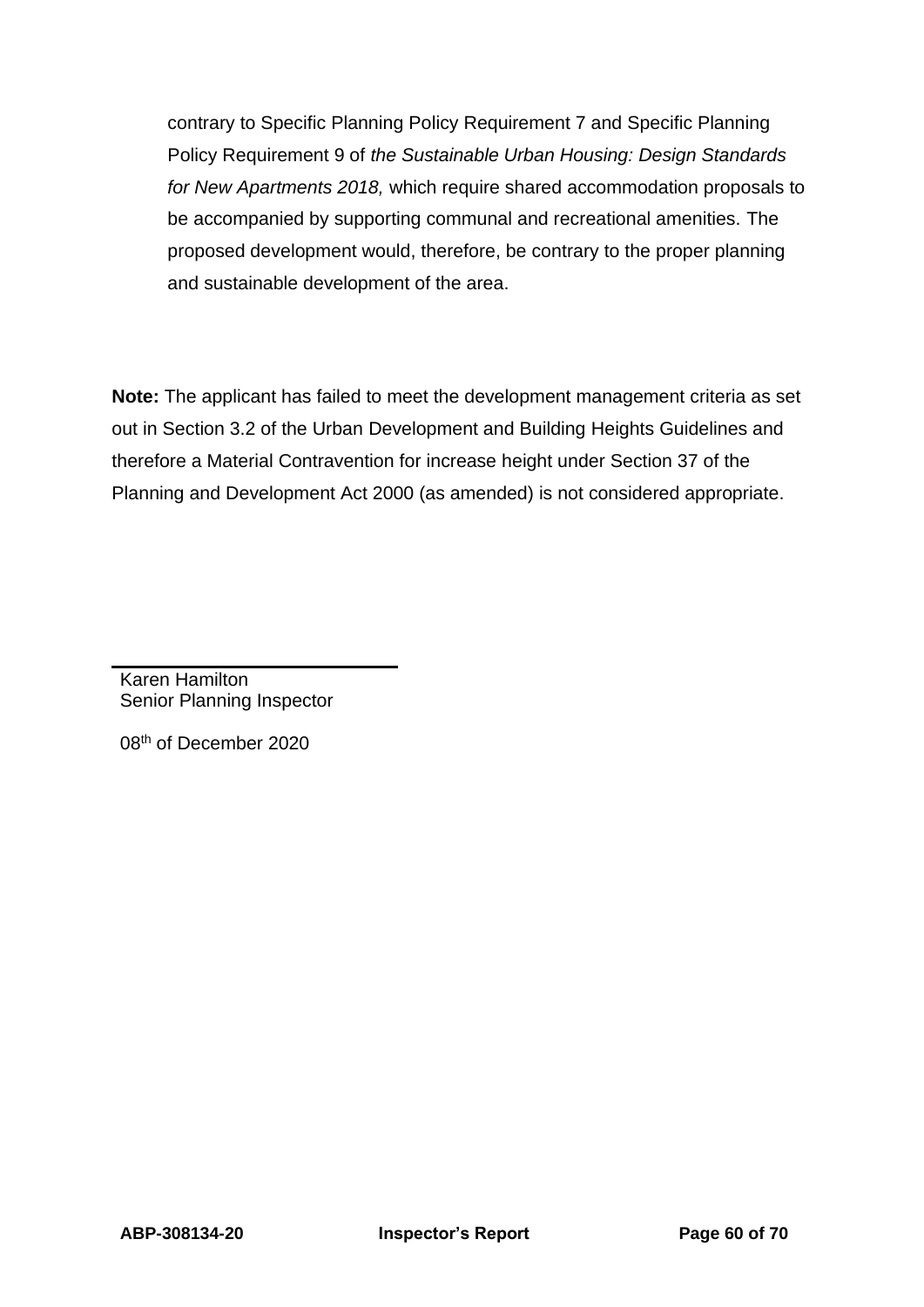# **Appendix A: EIA Screening Form**



**EIA - Screening Determination for Strategic Housing Development Applications**

| A. CASE DETAILS                                                                                                                            |            |                                                                                                                                                   |
|--------------------------------------------------------------------------------------------------------------------------------------------|------------|---------------------------------------------------------------------------------------------------------------------------------------------------|
| An Bord Pleanála Case Reference                                                                                                            |            | ABP-308134-20                                                                                                                                     |
| <b>Development Summary</b>                                                                                                                 | Yes / No / | Demolition of existing structure on site, construction of 122<br>no. Build To Rent/ shared accommodation apartments and<br>associated site works. |
|                                                                                                                                            | N/A        |                                                                                                                                                   |
| 1. Has an AA screening report or NIS been<br>submitted?                                                                                    | <b>Yes</b> | An EIA Screening Report and a Stage 1 AA Screening<br>Report was submitted with the application                                                   |
| 2. Is a IED/IPC or Waste Licence (or review of<br>licence) required from the EPA? If YES has the<br>EPA commented on the need for an EIAR? | <b>No</b>  |                                                                                                                                                   |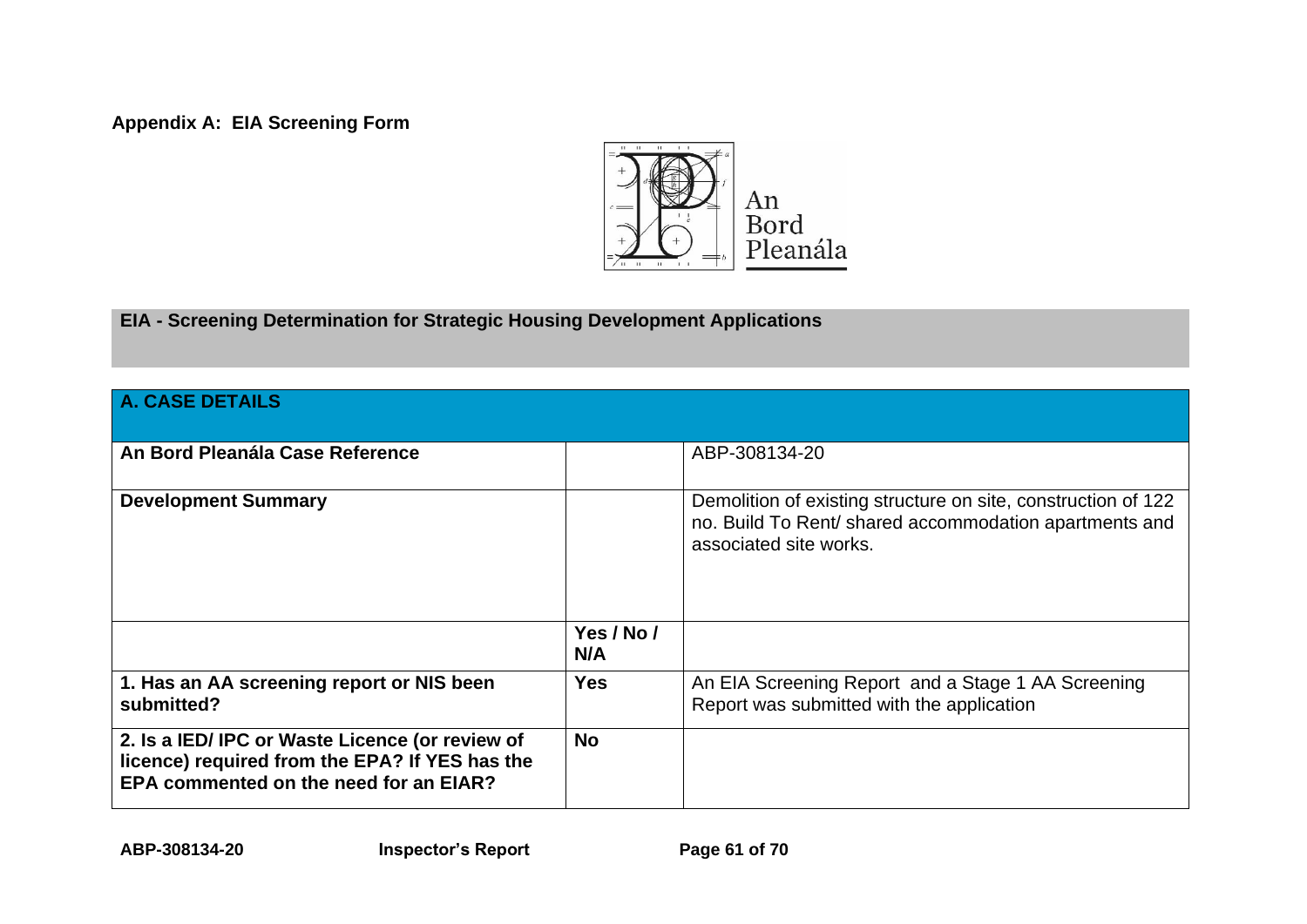| <b>EXAMINATION</b><br><b>B.</b><br>1. Characteristics of proposed development (including demolition, construction, operation, or decommissioning) | Yes/No/<br><b>Uncertain</b> | <b>Briefly describe the nature and extent</b><br>and Mitigation Measures (where<br>relevant)<br>(having regard to the probability,<br>magnitude (including population size<br>affected), complexity, duration,<br>frequency, intensity, and reversibility<br>of impact)<br><b>Mitigation measures - Where relevant</b><br>specify features or measures proposed<br>by the applicant to avoid or prevent a<br>significant effect. | Is this likely<br>to result in<br>significant<br>effects on the<br>environment?<br>Yes/No/<br><b>Uncertain</b> |
|---------------------------------------------------------------------------------------------------------------------------------------------------|-----------------------------|----------------------------------------------------------------------------------------------------------------------------------------------------------------------------------------------------------------------------------------------------------------------------------------------------------------------------------------------------------------------------------------------------------------------------------|----------------------------------------------------------------------------------------------------------------|
| 1.1 Is the project significantly different in<br>character or scale to the existing surrounding or<br>environment?                                | <b>No</b>                   | The development comprises the removal<br>of an small decommissioned pump station<br>and construction of residential units on<br>lands zoned residential and community in<br>keeping with the residential development<br>in the vicinity.                                                                                                                                                                                         | <b>No</b>                                                                                                      |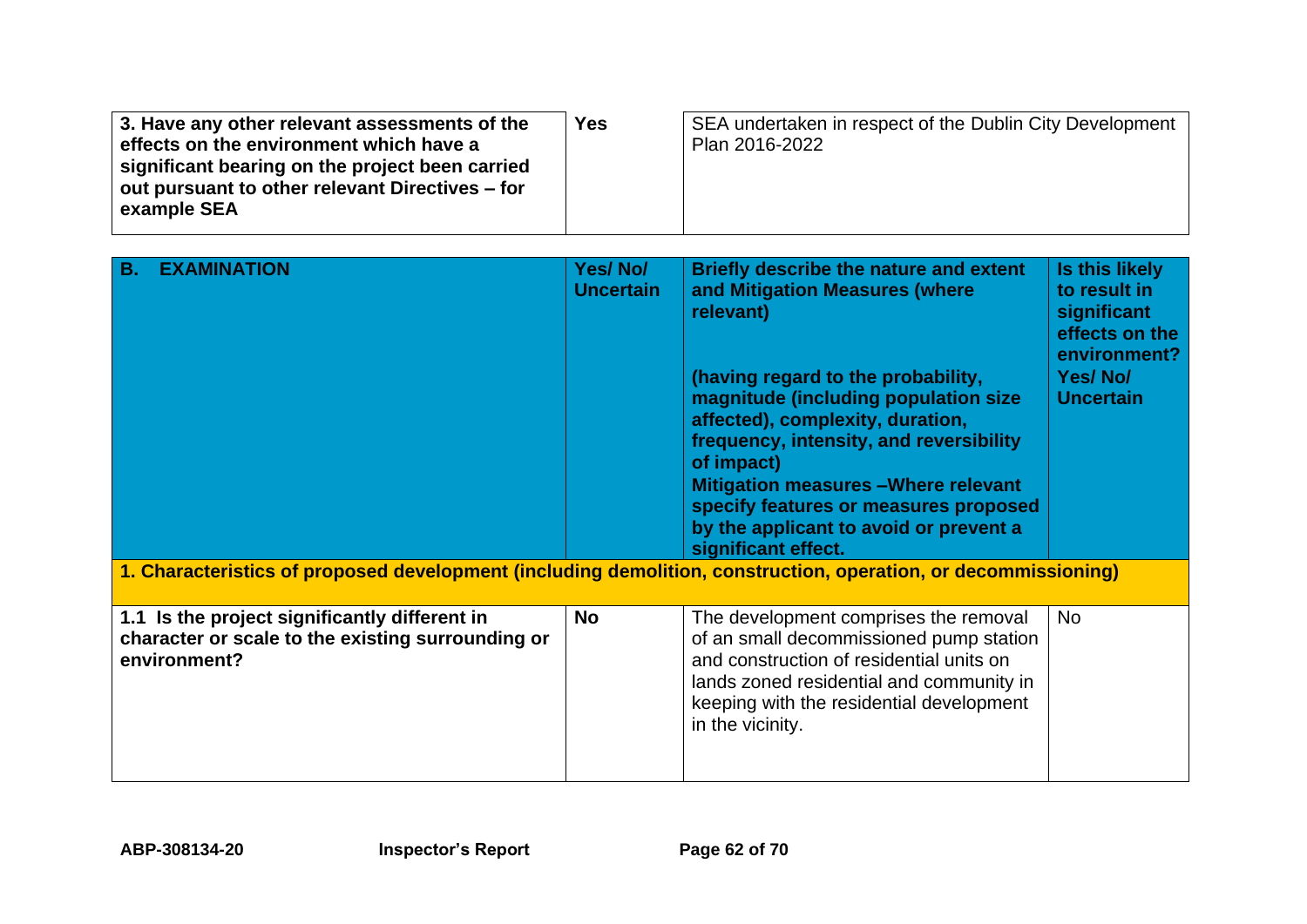| 1.2 Will construction, operation,<br>decommissioning or demolition works cause<br>physical changes to the locality (topography,<br>land use, waterbodies)?                                                    | <b>Yes</b> | The proposal includes construction of a<br>residential building which is not<br>considered to be out of character with the<br>pattern of development in the surrounding<br>town.                                                                                                                                                                                                                                                    | <b>No</b> |
|---------------------------------------------------------------------------------------------------------------------------------------------------------------------------------------------------------------|------------|-------------------------------------------------------------------------------------------------------------------------------------------------------------------------------------------------------------------------------------------------------------------------------------------------------------------------------------------------------------------------------------------------------------------------------------|-----------|
| 1.3 Will construction or operation of the project<br>use natural resources such as land, soil, water,<br>materials/minerals or energy, especially<br>resources which are non-renewable or in short<br>supply? | <b>Yes</b> | Construction materials will be typical of<br>such urban development. The loss of<br>natural resources or local biodiversity as<br>a result of the development of the site are<br>not regarded as significant in nature.                                                                                                                                                                                                             | <b>No</b> |
| 1.4 Will the project involve the use, storage,<br>transport, handling or production of substance<br>which would be harmful to human health or the<br>environment?                                             | <b>Yes</b> | Construction activities will require the use<br>of potentially harmful materials, such as<br>fuels and other such substances. Such<br>use will be typical of construction sites.<br>Any impacts would be local and<br>temporary in nature and implementation<br>of a Construction and Environmental<br>Management Plan will satisfactorily<br>mitigate potential impacts. No operational<br>impacts in this regard are anticipated. | <b>No</b> |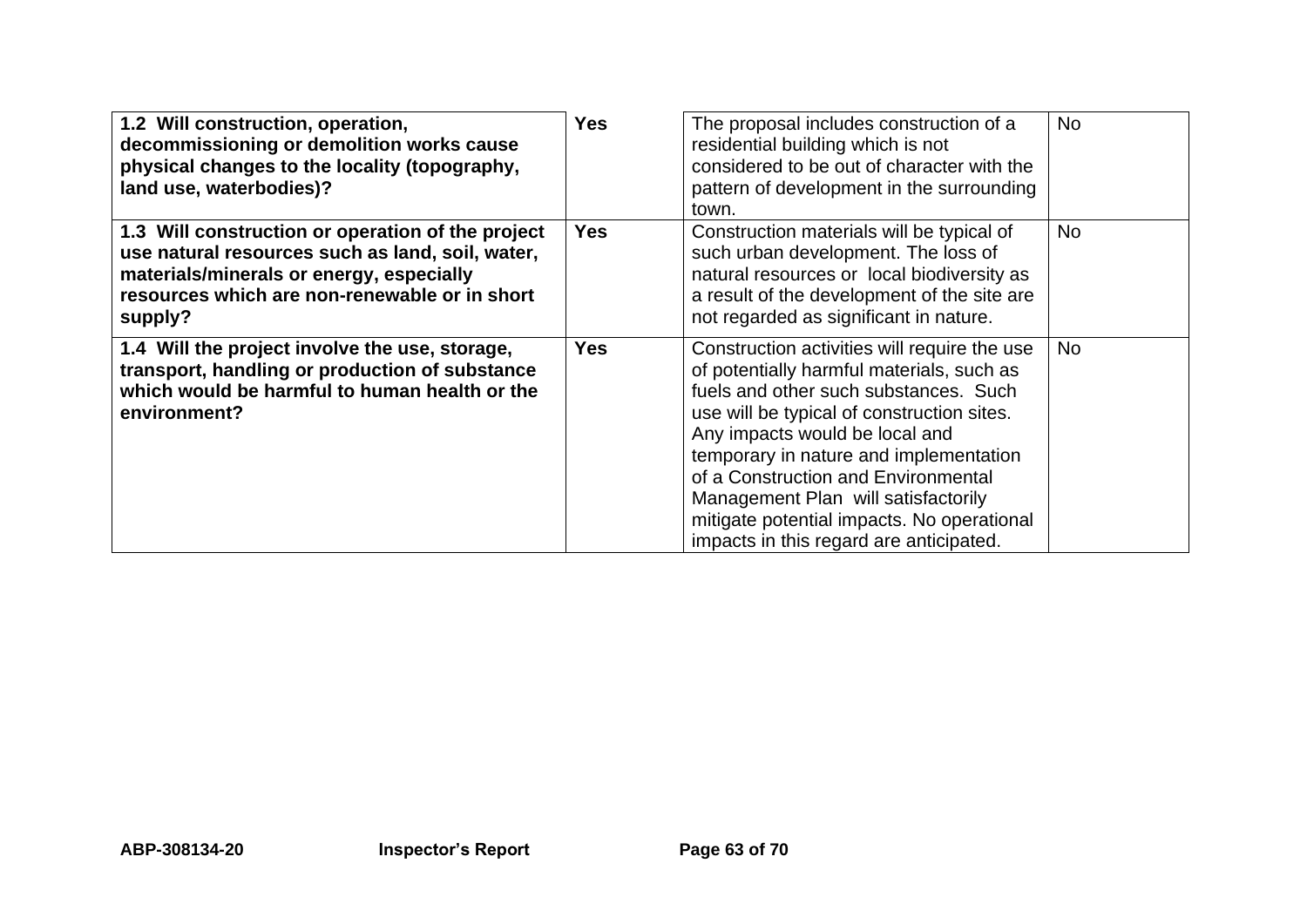| 1.5 Will the project produce solid waste, release<br>pollutants or any hazardous / toxic / noxious<br>substances?                                                                         | <b>Yes</b> | Construction activities will require the use<br>of potentially harmful materials, such as<br>fuels and other such substances and give<br>rise to waste for disposal. Such use will<br>be typical of construction sites. Noise and<br>dust emissions during construction are<br>likely. Such construction impacts would<br>be local and temporary in nature and<br>implementation of a Construction<br>Environmental Management Plan will<br>satisfactorily mitigate potential impacts.<br>Operational waste will be managed via a<br>Waste Management Plan to obviate<br>potential environmental impacts. Other<br>significant operational impacts are not<br>anticipated. | No        |
|-------------------------------------------------------------------------------------------------------------------------------------------------------------------------------------------|------------|----------------------------------------------------------------------------------------------------------------------------------------------------------------------------------------------------------------------------------------------------------------------------------------------------------------------------------------------------------------------------------------------------------------------------------------------------------------------------------------------------------------------------------------------------------------------------------------------------------------------------------------------------------------------------|-----------|
| 1.6 Will the project lead to risks of<br>contamination of land or water from releases of<br>pollutants onto the ground or into surface<br>waters, groundwater, coastal waters or the sea? | <b>No</b>  | No significant risk identified. Operation of<br>a Construction Environmental<br>Management Plan will satisfactorily<br>mitigate emissions from spillages during<br>construction. There is no direct<br>connection from the site to waters. The<br>operational development will connect to<br>mains services. Surface water drainage<br>will be separate to foul services.                                                                                                                                                                                                                                                                                                  | <b>No</b> |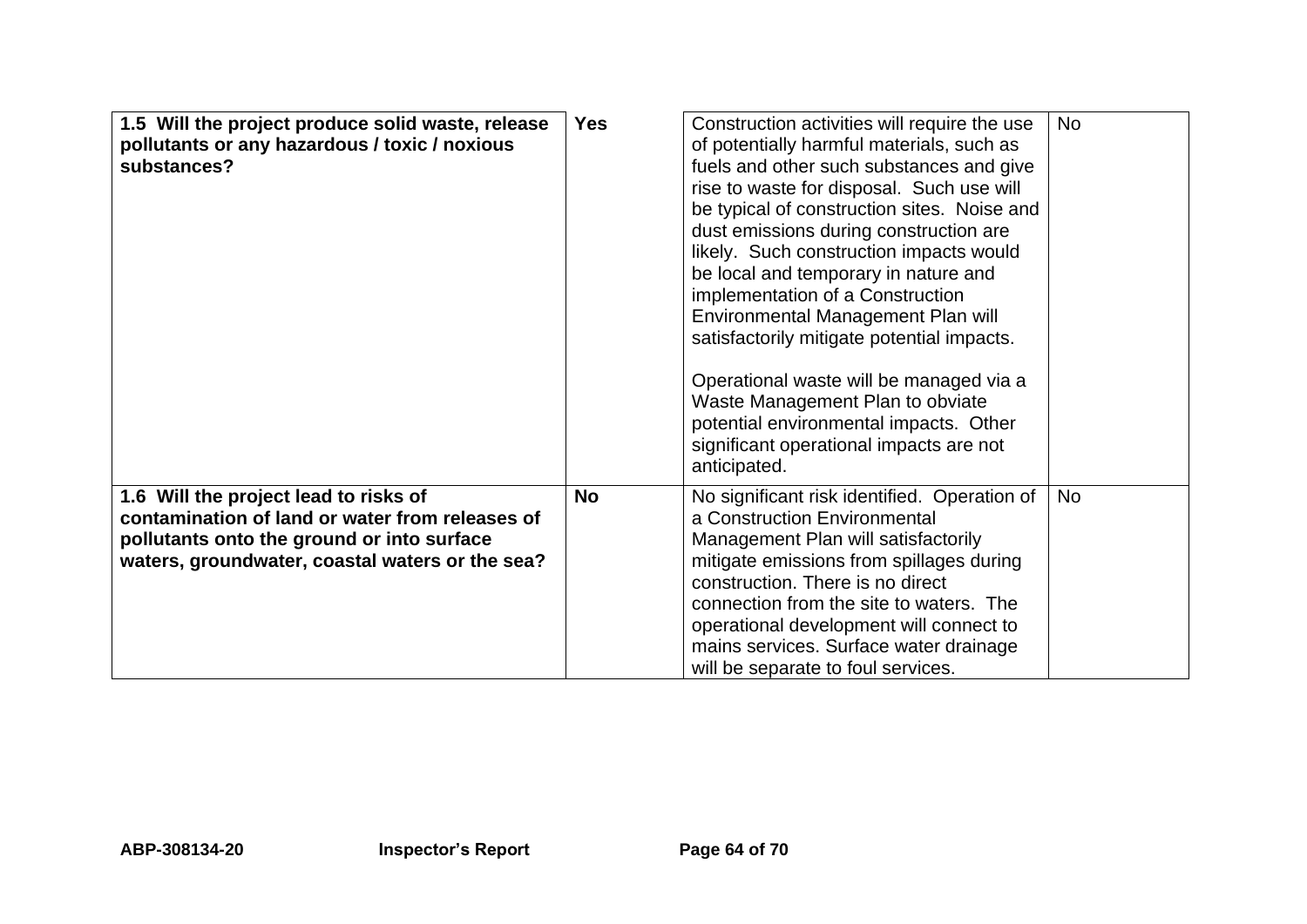| 1.7 Will the project cause noise and vibration or<br>release of light, heat, energy or electromagnetic<br>radiation? | <b>Yes</b> | Potential for construction activity to give<br>rise to noise and vibration emissions.<br>Such emissions will be localised, short<br>term in nature and their impacts may be<br>suitably mitigated by the operation of a<br><b>Construction Environmental Management</b><br>Plan.<br>Management of the scheme in<br>accordance with an agreed Management<br>Plan will mitigate potential operational<br>impacts. | <b>No</b> |
|----------------------------------------------------------------------------------------------------------------------|------------|-----------------------------------------------------------------------------------------------------------------------------------------------------------------------------------------------------------------------------------------------------------------------------------------------------------------------------------------------------------------------------------------------------------------|-----------|
| 1.8 Will there be any risks to human health, for<br>example due to water contamination or air<br>pollution?          | <b>No</b>  | Construction activity is likely to give rise to<br>dust emissions. Such construction<br>impacts would be temporary and localised<br>in nature and the application of a<br><b>Construction, Environmental Management</b><br>Plan would satisfactorily address potential<br>impacts on human health.<br>No significant operational impacts are<br>anticipated.                                                    | <b>No</b> |
| 1.9 Will there be any risk of major accidents that<br>could affect human health or the environment?                  | <b>No</b>  | No significant risk having regard to the<br>nature and scale of development. Any<br>risk arising from construction will be<br>localised and temporary in nature. The<br>site is not at risk of flooding.<br>There are no Seveso / COMAH sites in<br>the vicinity of this location.                                                                                                                              | <b>No</b> |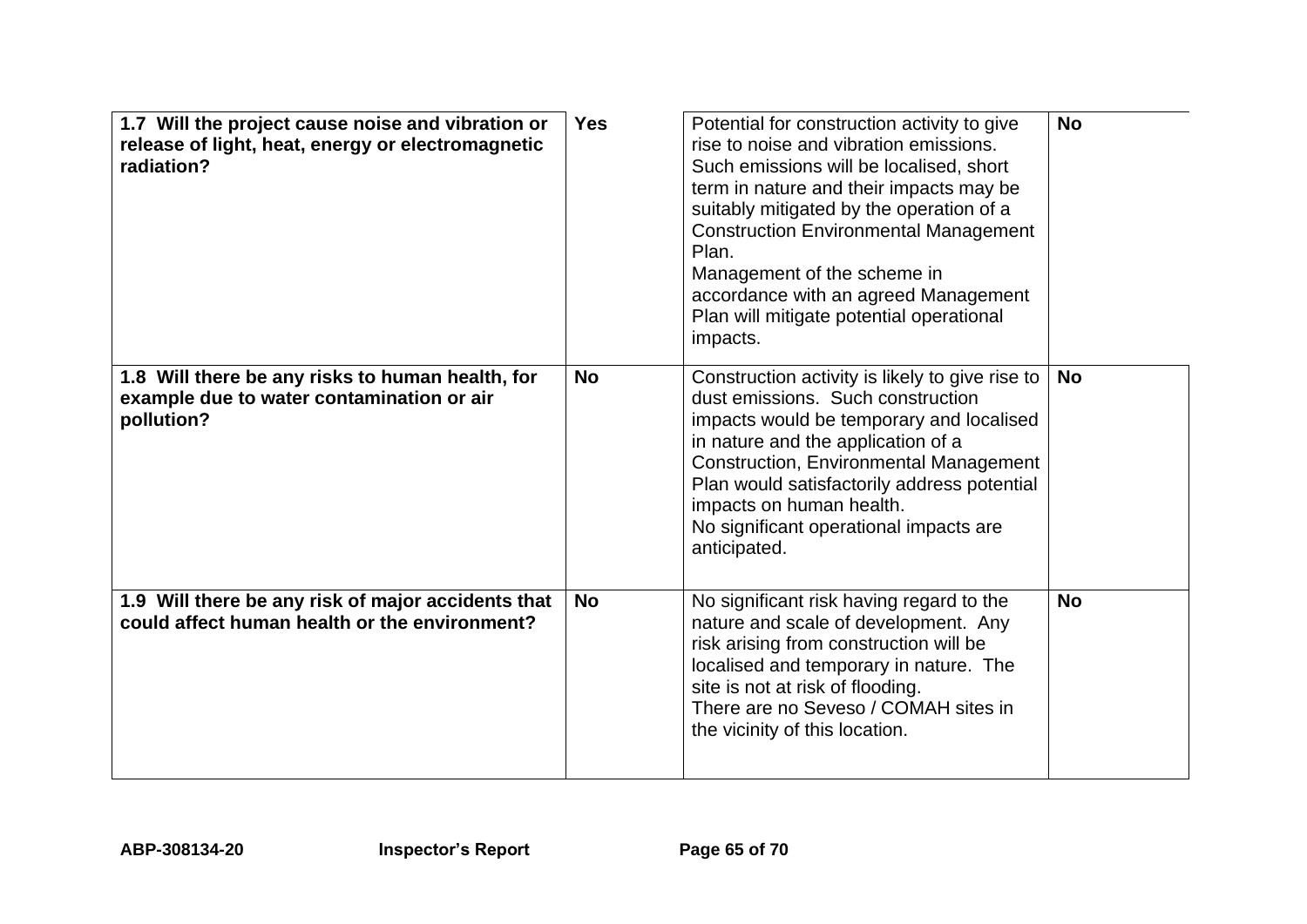| 1.10 Will the project affect the social<br>environment (population, employment)                                                                                        | <b>Yes</b> | Redevelopment of this site as proposed<br>will result in an increase in residential bed<br>spaces by 232 which is considered<br>commensurate with the development of a<br>Dublin City | <b>No</b> |
|------------------------------------------------------------------------------------------------------------------------------------------------------------------------|------------|---------------------------------------------------------------------------------------------------------------------------------------------------------------------------------------|-----------|
| 1.11 Is the project part of a wider large scale<br>change that could result in cumulative effects on<br>the environment?                                               | <b>No</b>  | Stand alone development, with minor<br>developments in the immediately<br>surrounding area.                                                                                           | <b>No</b> |
|                                                                                                                                                                        |            |                                                                                                                                                                                       |           |
| 2. Location of proposed development                                                                                                                                    |            |                                                                                                                                                                                       |           |
| 2.1 Is the proposed development located on, in,<br>adjoining or have the potential to impact on any<br>of the following:<br>1. European site (SAC/ SPA/<br>pSAC/ pSPA) | <b>No</b>  | No conservation sites located on the site.<br>An AA Screening Assessment<br>accompanied the application which<br>concluded no significant adverse impact<br>on any European Sites.    | <b>No</b> |
| 2. NHA/ pNHA                                                                                                                                                           |            |                                                                                                                                                                                       |           |
| 3. Designated Nature Reserve                                                                                                                                           |            |                                                                                                                                                                                       |           |
| 4. Designated refuge for flora<br>or fauna                                                                                                                             |            |                                                                                                                                                                                       |           |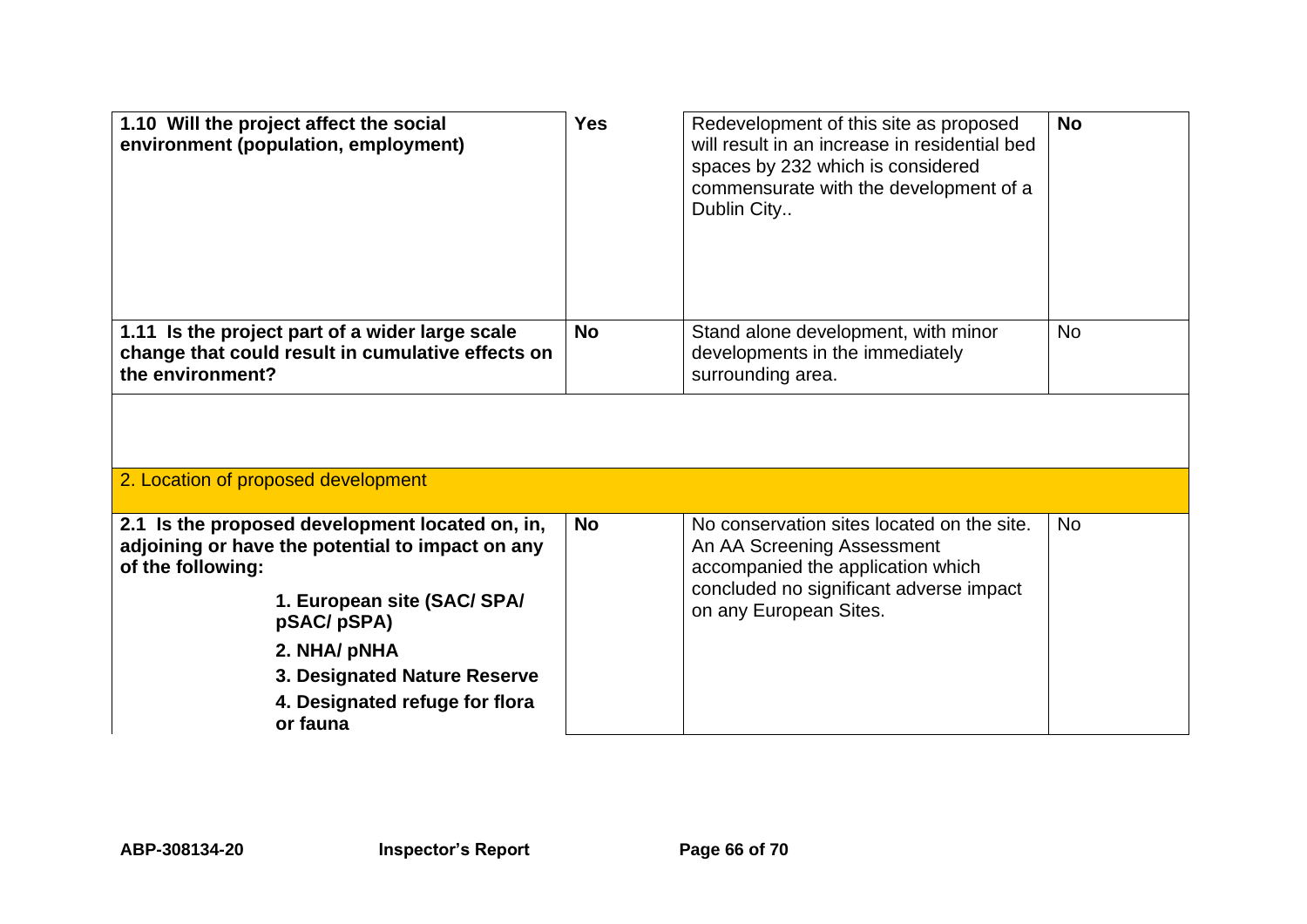| 5. Place, site or feature of<br>ecological interest, the<br>preservation/conservation/<br>protection of which is an<br>objective of a development<br>plan/ LAP/ draft plan or<br>variation of a plan                                          |           |                                                                                                    |           |
|-----------------------------------------------------------------------------------------------------------------------------------------------------------------------------------------------------------------------------------------------|-----------|----------------------------------------------------------------------------------------------------|-----------|
| 2.2 Could any protected, important or sensitive<br>species of flora or fauna which use areas on or<br>around the site, for example: for breeding,<br>nesting, foraging, resting, over-wintering, or<br>migration, be affected by the project? | <b>No</b> | No such uses on the site and no impacts<br>on such species are anticipated.                        | <b>No</b> |
| 2.3 Are there any other features of landscape,<br>historic, archaeological, or cultural importance<br>that could be affected?                                                                                                                 | <b>No</b> | No features of landscape, historic,<br>archaeological or cultural importance<br>could be affected. | <b>No</b> |
| 2.4 Are there any areas on/around the location<br>which contain important, high quality or scarce<br>resources which could be affected by the<br>project, for example: forestry, agriculture,<br>water/coastal, fisheries, minerals?          | <b>No</b> | There are no areas in the immediate<br>vicinity which contain important<br>resources.              | <b>No</b> |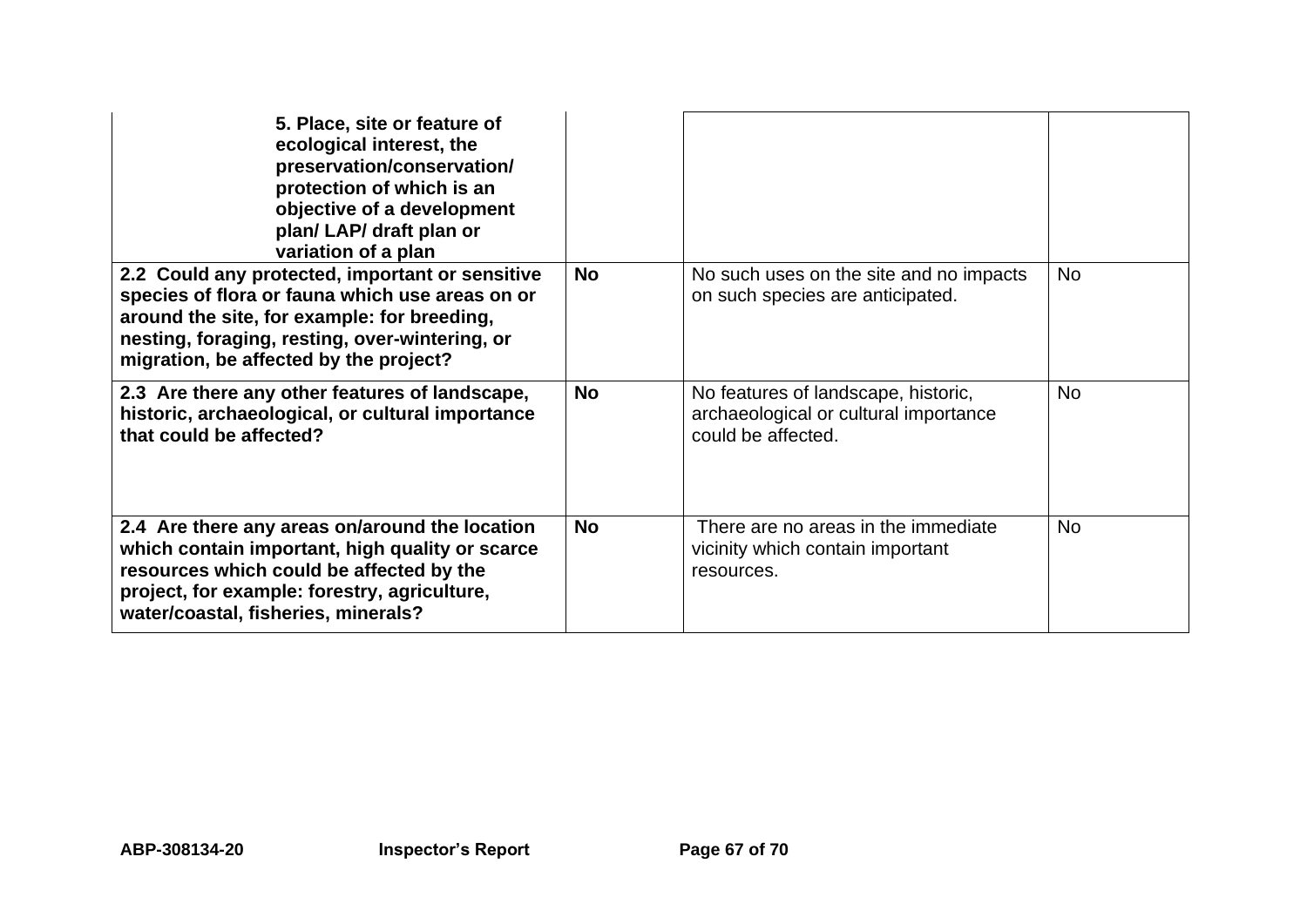| 2.5 Are there any water resources including<br>surface waters, for example: rivers, lakes/ponds,<br>coastal or groundwaters which could be affected<br>by the project, particularly in terms of their<br>volume and flood risk? | <b>No</b>  | There are no connections to watercourses<br>in the area. The development will<br>implement SUDS measures to control<br>surface water run-off. The site is not at<br>risk of flooding. |           |
|---------------------------------------------------------------------------------------------------------------------------------------------------------------------------------------------------------------------------------|------------|---------------------------------------------------------------------------------------------------------------------------------------------------------------------------------------|-----------|
| 2.6 Is the location susceptible to subsidence,<br>landslides or erosion?                                                                                                                                                        | <b>No</b>  | There is no evidence in the submitted<br>documentation that the lands are<br>susceptible to lands slides or erosion and<br>the topography of the area is flat.                        | <b>No</b> |
| 2.7 Are there any key transport routes(eg<br>National Primary Roads) on or around the<br>location which are susceptible to congestion or<br>which cause environmental problems, which<br>could be affected by the project?      | <b>No</b>  | The site is served by a local urban road<br>network.                                                                                                                                  | <b>No</b> |
| 2.8 Are there existing sensitive land uses or<br>community facilities (such as hospitals, schools<br>etc) which could be affected by the project?                                                                               | <b>Yes</b> | There is no existing sensitive land uses or<br>substantial community uses which could<br>be affected by the project.                                                                  | <b>No</b> |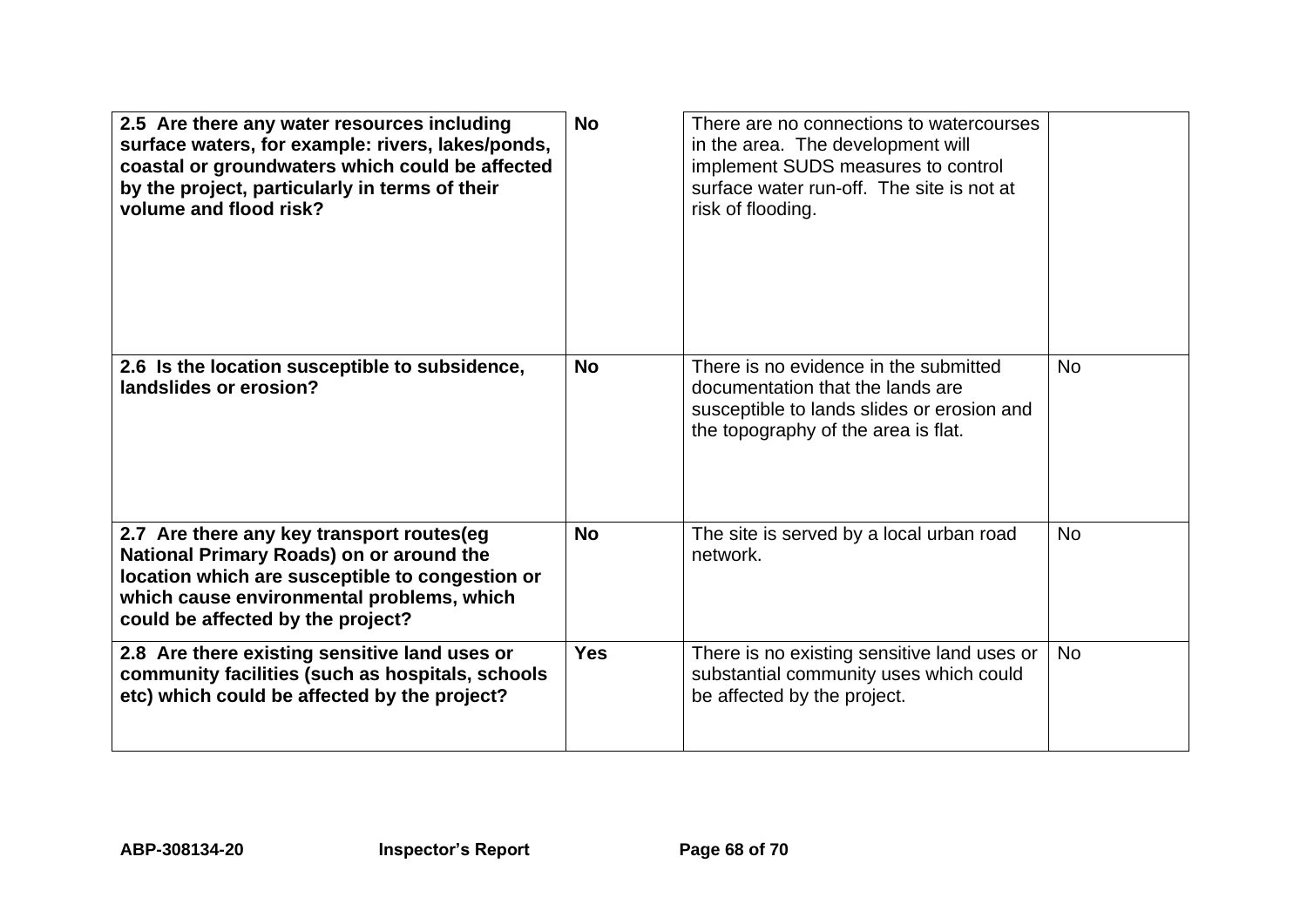| 3. Any other factors that should be considered which could lead to environmental impacts                                                                                      |           |                                                                                                                                      |           |
|-------------------------------------------------------------------------------------------------------------------------------------------------------------------------------|-----------|--------------------------------------------------------------------------------------------------------------------------------------|-----------|
| 3.1 Cumulative Effects: Could this project<br>together with existing and/or approved<br>development result in cumulative effects during<br>the construction/ operation phase? | <b>No</b> | No developments have been identified in<br>the vicinity which would give rise to<br>significant cumulative environmental<br>effects. | <b>No</b> |
| 3.2 Transboundary Effects: Is the project likely to   No<br>lead to transboundary effects?                                                                                    |           | No trans boundary considerations arise                                                                                               | <b>No</b> |
| 3.3 Are there any other relevant considerations?                                                                                                                              | <b>No</b> |                                                                                                                                      | <b>No</b> |

| $ C_{n} $<br><b>CONCLUSION</b>                                   |            |                          |  |
|------------------------------------------------------------------|------------|--------------------------|--|
| No real likelihood of significant effects on the<br>environment. | <b>Yes</b> | <b>EIAR Not Required</b> |  |
| Real likelihood of significant effects on the<br>environment.    | <b>No</b>  |                          |  |